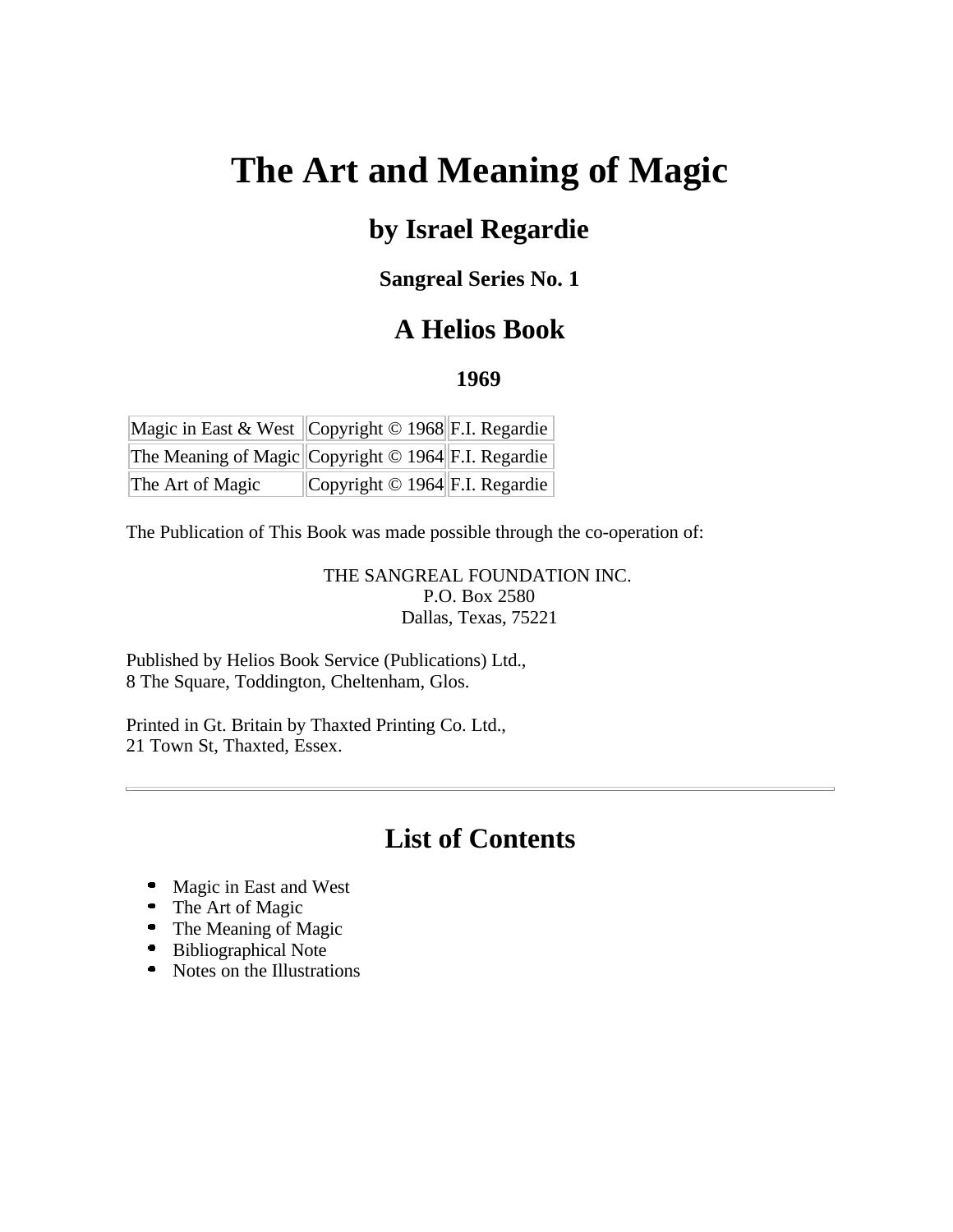### **MAGIC IN EAST AND WEST**

### **by Israel Regardie**

Copyright © 1968, F.I. Regardie Published by **Helios**, 1969

The Publication of This Book was made possible through the co-operation of:

THE SANGREAL FOUNDATION INC. P.O. Box 2580 Dallas, Texas, 75221

When I was about seventeen years of age, a friend loaned me a copy of Major L. A. Waddell's *Lamaism.* In those days it impressed me tremendously, no doubt because of its massive size. In every sense it was a heavy tome, and tomes then suggested depth and weight of scholarship and insight. Naturally I knew nothing at that time about Magic, and beyond a few theosophical allusions next to nothing of Buddhism. So the greater part of the significance and wide erudition of the book must have passed me by completely, though it is a veritable storehouse of knowledge.

Then, out of the blue it appeared on my horizon again, again through the agency of a friend. In the light of the little knowledge and experience gained through the passage of several years, its contents excited me enormously--and it was with the utmost interest that I reconsidered it. For me, one of the things that stood out most emphatically this time was the extraordinary similarity between--even the fundamental unity of--the highest and most basic magical conceptions of both East and West. Whether this is due, as many exponents of the Eastern wisdom would claim, to the direct importation of occult philosophy and practice from the Orient to Western civilization, it is not my intention now to argue. Nonetheless, it is my considered belief that in Occidental countries there has definitely been a secret tradition on a practical level--a tradition which for centuries has orally transmitted the finer part of this magical knowledge. In fact, so jealously reserved at all times was this tradition that by most people it was hardly suspected at all. Very few were the fortunate individuals who in any age were drawn as though by invisible currents of spiritual affinity to the concealed portals of its temples.

Occasionally a small portion of this closely concealed tradition wormed its way outwards into books. Some of these latter are those which were written by Iamblichus and the later Neoplatonists, and also by students such as Cornelius Agrippa, Pietro d'Abano, and Eliphas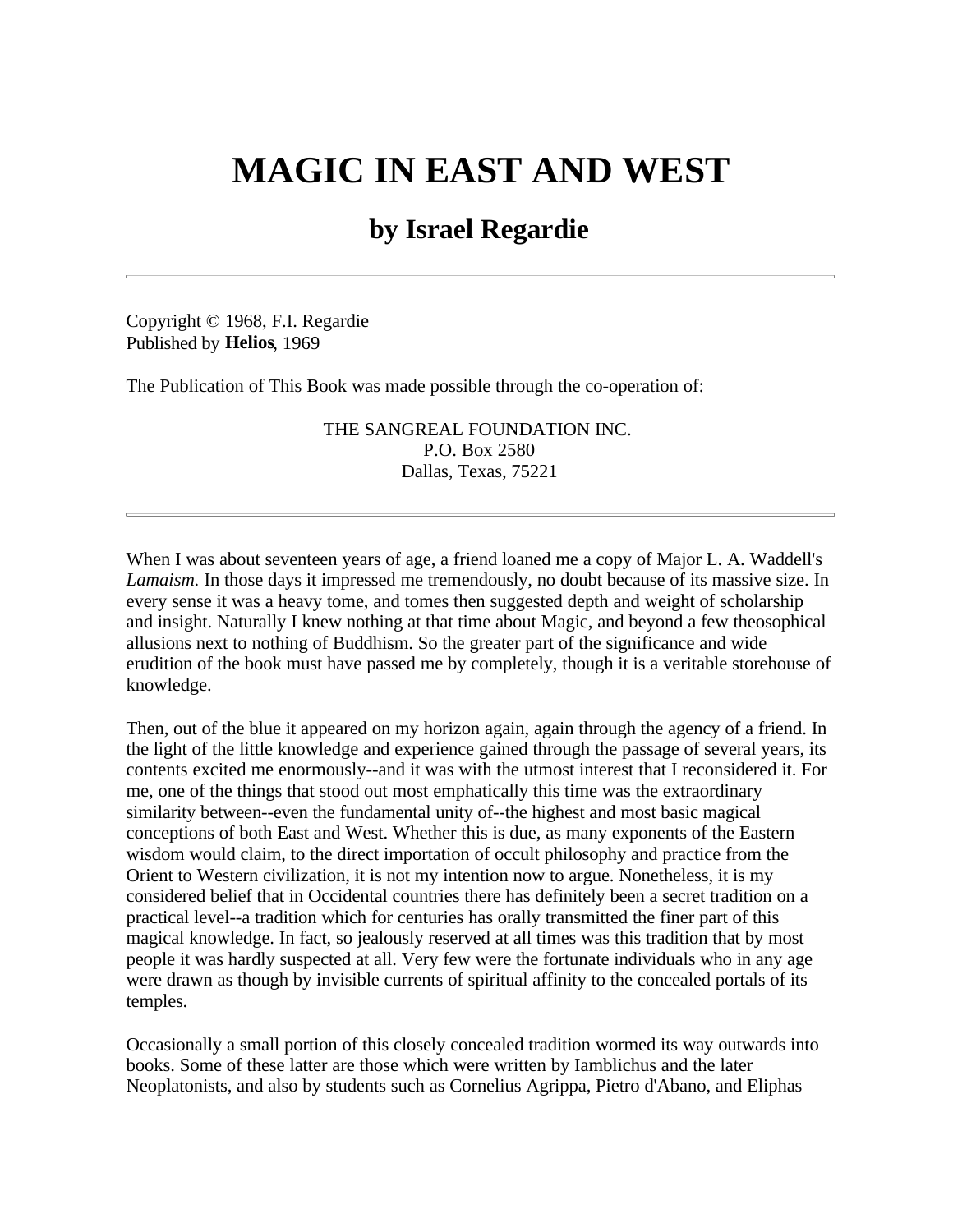Levi, etc. Its cruder elements found expression in the far-famed Clavicles, Grimoires and Goetias. Yet for the most part the true sequence of teaching, and the vast implications of its practical knowledge were, as above stated, maintained in strict privacy. The reason for this secrecy may have been the feeling that there are only a small number in any age, in any country, amongst any people, who are likely to appreciate or understand the deeper or sublimer aspects of Theurgy, the higher magic. It requires sympathy, much insight and a capacity for hard work, which needless to say few people possess. And there is, consequently, but little point scattering broadcast these pearls of bright wisdom which can only be misunderstood.

Indubitably this conclusion is corroborated by Waddell's *Lamaism*. In point of fact, a good deal of so-called esoteric magical knowledge is there contained--though it is presented wholly without comprehension. Hence his statement of that particular aspect of Lamaism is vitiated and rendered practically worthless. And while I may agree with Waddell that some of the Lamaistic practices have little to do with historical Buddhism, his sneers as regards an esoteric Buddhism on the magical side of things are simply laughable, for his own book is a clear demonstration of precisely that one fact which he has perceived not at all.

His book, obviously, was intended primarily to be an objective account of the Buddhism indigenous to Tibet and as practised by its monks and hermits. Unfortunately, the prejudices and misunderstandings of the author are scarcely concealed. So that while indubitably he did pick up some of the crumbs dropped haphazard from the esoteric table of the Lamas, and recorded them probably as he found them, nevertheless he had not the necessary training, knowledge or insight into the subject possessed undoubtedly by some of the higher initiated Lamas with whom he had conversed. The result was that he was unable to make anything of that information. In fact, *his* account of their practices sounds simply silly and absurd. Psychologically, he succeeds not in throwing ridicule on the Lamas but only upon himself.

Certain aspects of Theurgy or Western Magic have now been comparatively clearly set forth. Some early reviewers and critics were of the opinion that my former work *The Tree of Life* was as plain an elementary statement of its major traditional principles as had yet publicly been made. And Dion Fortune's book *The Mystical Qabalah,* a frank masterpiece, is likewise an incomparably fine rendition of the mystical philosophy that underlies the practice of Magic. I therefore suggest that by employing the theorems laid down in those two books, and applying them to the material in Waddell's *Lamaism,* we may arrive at an understanding of some otherwise obscure portions of Tibetan Magic.

It may be well, at first, to confess that a good part of the magical routine refers to a psychic plane, to certain levels of the Collective Unconscious, though by no means does that wholly condemn it as certain mystical schools feel inclined to do. Other branches concern such phenomenal accomplishments as rain-making, obtaining good crops, scaring away demons, and similar feats with which both Eastern and Occidental legend have familiarised us. Feats, moreover, which require a good deal of explaining away by the rationalist and mechanistic scientist. Finally, there is that unhappily large part which verges on witchcraft pure and simple. With this latter, I am at no time concerned. But I maintain, as a primal definition, that Magic whether of the Eastern or Western variety, is essentially a divine process--Theurgy, a mode of spiritual culture or development. From the psychological viewpoint, it may be interpreted as a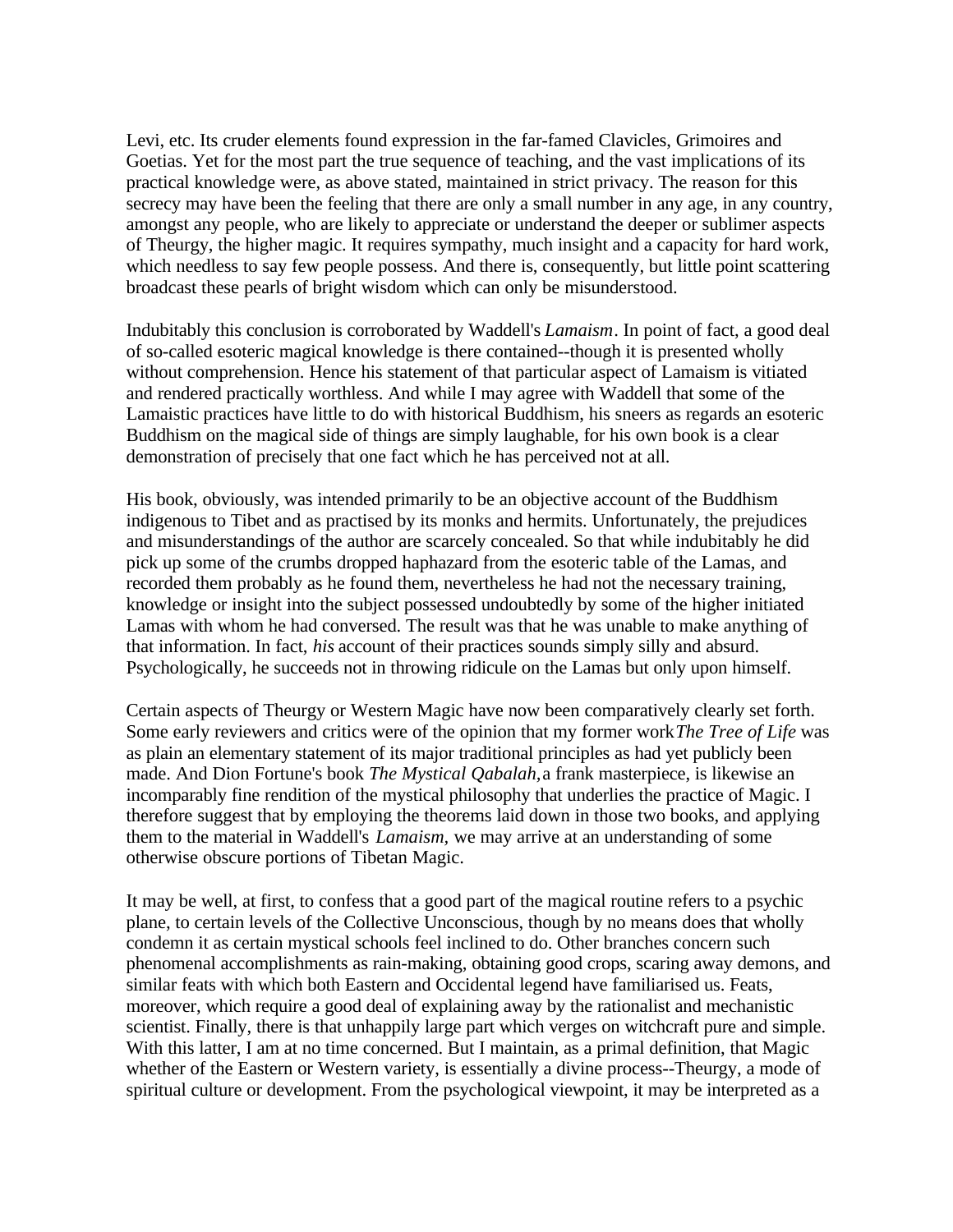series of techniques having as their object the withdrawal of energy from objective and subjective objects so that, in the renewal of consciousness by a re-emergent libido, the jewel of a transformed life with new creative possibilities and with spontaneity may be found. It comprises various technical methods, some simple in nature, others highly complex and most difficult to perform, for purifying the personality, and into that cleansed organism freed of pathogenic strain invoking the higher Self. With this in mind, then, a good many of the apparently unrelated items of Magic, some of its invocations and visualising practices, take on a new and added significance. They are important psychological steps whereby to repair, improve or elevate consciousness so that eventually it may prove a worthy vehicle of the Divine Light. A sentence or two written many years ago by William Quan Judge in his pamphlet *An Epitome of Theosophy* express so exactly the impression to be conveyed that it is convenient to quote: "The real object to be kept in view is to so open up or make porous the lower nature that the spiritual nature may shine through it and become the guide and ruler. It is only 'cultivated' in the sense of having a vehicle prepared for its use, into which is may descend."

This conception is likewise the point of view of our magical system. The technical forms of Magic described in *The Golden Dawn,* such as Pentagram and other rituals, astral assumption of God-forms, evocations (though not necessarily to physical manifestation) of elemental and planetary spirits, skrying in the spirit-vision, and the invocation of the Holy Guardian Angel, are all performed with that single objective held ever before one. Theurgy and the exponents of the Eastern mysticisms are thus in complete accord on the fundamental theoretical principles.

To illustrate now what I mean by the complete misunderstanding which a purely objective account of magical practices is capable of achieving, it will be found interesting to consider but a few statements made by Waddell. First of all, let me quote from page 152 (2nd edition) of his work: "The purest Gelugpa Lama on awaking every morning, and before venturing outside his room, fortifies himself against assault by the demons by first of all assuming the spiritual guise of his fearful tutelary . . . Thus when the Lama emerges from his room . . . he presents spiritually the appearance of the demon-king, and the smaller malignant demons, being deluded into the belief that the Lama is indeed their own vindictive king, they flee from his presence, leaving the Lama unharmed."

Surely this is a puerile interpretation. Though the fact itself of the assumption of the spiritual forms of tutelary deities is perfectly correct, the rationale he provides is infantile and stupid. So far as Western Theurgy is concerned, centuries of effort have shown that one of the most potent adjuncts to spiritual experience, as aiding the assimilation of the lower self into the all-inclusive psyche, is the astral assumption of the magical form of a divine Force or a God. By means of an exaltation of the mind and soul to its presence, whilst giving utterance to an invocation, it is conceded that there may be a descent of the Light into the heart of the devotee, accompanied *pari passu* by an ascent of the mind towards the ineffable splendour of the spirit.

So far as the reason for and explanation of this process is concerned, it may be well to state briefly that according to the magical hypothesis, the whole cosmos is permeated and vitalised by One omnipresent Life, which in itself is both immanent as well as transcendent. At the dawn of the manifestation of the universe from the thrice unknown darkness, there issue forth the Lives--great gods and spiritual forces, *Cosmocratores,* who become the intelligent architects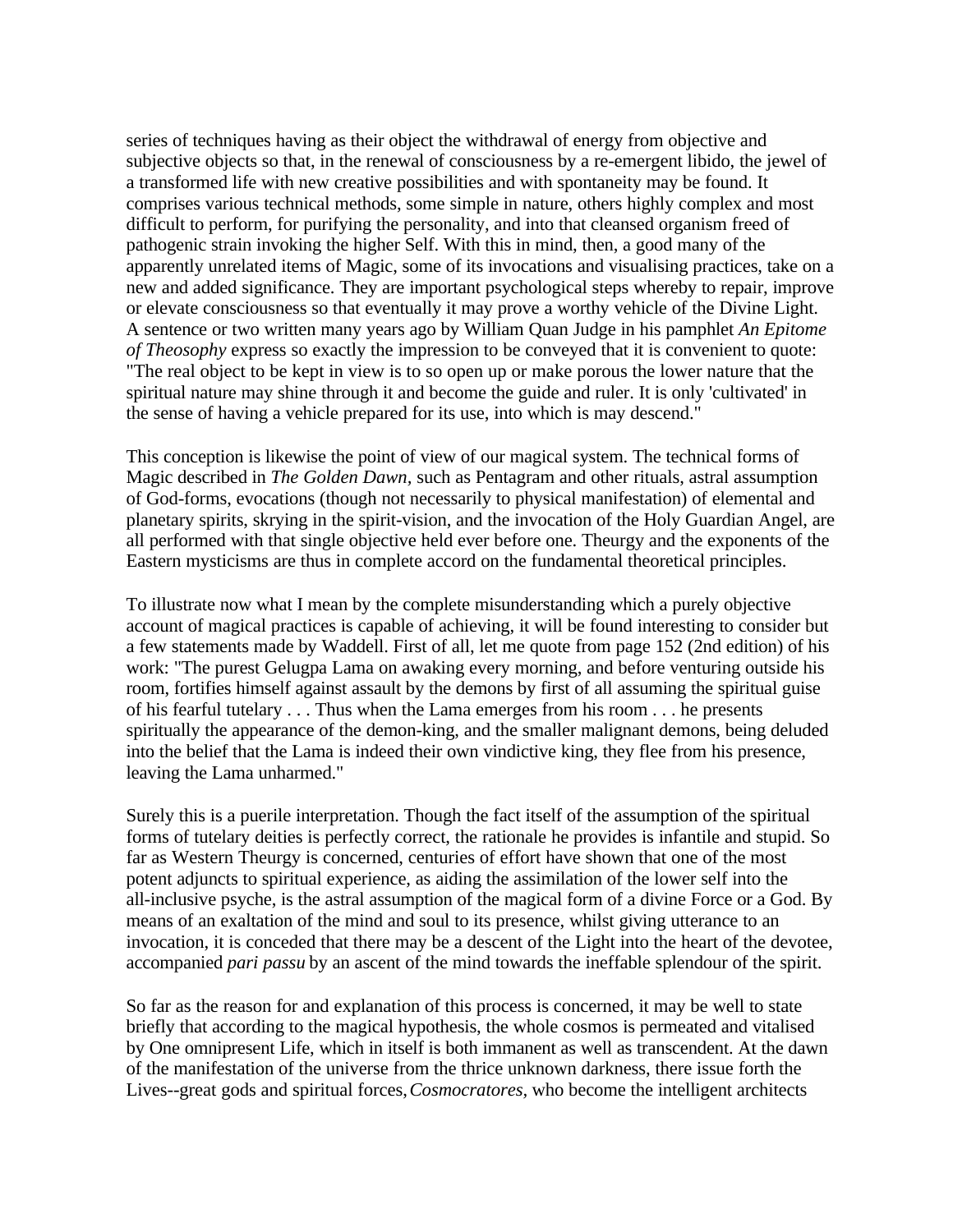and builders of the manifold parts of the universe. From their own individual spiritual essence, other lesser hierarchies are begotten, and these in turn emanate or evolve from themselves still other groups. These are they which represent in the hidden depths of the psyche those primordial ideas which Jung speaks of as archetypal images ever present in the Collective Unconscious of the race. Thus it is that through the union of the human consciousness with the being of the gods in an ascending scale that the soul of man may gradually approach the final root and source of his being. In the Buddhist scheme this is "the essence of mind which is intrinsically pure," the Dharmakaya, the unconditioned divine body of truth. The intent to frighten malignant demons has no inclusion within the scope of this technique. Whether the later hypothesis is original with Major Waddell or not is difficult to surmise, though the thesis is common to all primitive peoples. Probably it was made by a Lama in a lighter vein to put an end to leading questions, though at the same time it is true that in moments of psychic danger, the assumption of a Godform is of enormous assistance. Not because the threatening elemental or demon. for example, is fooled or frightened by the form, But because the operator, in opening himself to one phase of the divine spirit by the assumption of its symbolic form, does take upon himself or is empowered with the authority and dominion of that God.

It was in Egypt, so far as the western form of magic is concerned, that these cosmic forces received close attention and their qualities and attributes observed and recorded. Thus arose the conventionalised pictographs of their Gods which are profound in significance, while simple in the moving eloquence of their description. It is the Egyptian God-forms that are used in occidental magic, not those of Tibet or India. The technical use of these God-forms consists in the application of the powers of will and imagination--as well as of sound and colour. A very profound paragraph may be found in *The Mahatma Letters,* where K. H. wrote to A. P. Sinnett: "How could you make yourself understood--command in fact those semi-intelligent forces, whose means of communicating with us are not through spoken words but through sounds and colours, in correlations between the vibrations of the two. For sound, light and colour are the main factors in forming these grades of intelligence . . ."

Though it is hardly politic to enter more deeply into this matter, the remarks of K. H. apply equally to other forces and powers than elemental. The astral form of colour and light assumed in the imagination creates a mould or a focus of a special kind into which, by technical modes of vibration and invocation, the force or spiritual power desired incarnates. By the clothing of one's own astral form with the ideal figure of the God, now vitalised by the descent of the invoked force, it is held that man may be assumed or exalted into the very bosom of Godhead, and so gradually return, with the acquisition of his own humanity, to that unnameable mysterious Root wherefrom originally he came.

Another instance of Waddell's lack of humour and insight occurs on page 322. In describing the training of the novice, it is said that the Lama adopts a "deep hoarse voice, acquired by training in order to convey the idea that it emanates from maturity and wisdom." It is not known to me whether any of my readers have witnessed any kind of a magical ceremony, or heard an invocation recited by a skilled practitioner--though I should say few have. The tone always adopted is one which will yield the maximum of vibration. For many students a deep intoning, or a humming, is the one which vibrates the most. Therefore that is the ideal tone whereby to awaken from within the subtle magical forces required. It will have been noted too that the best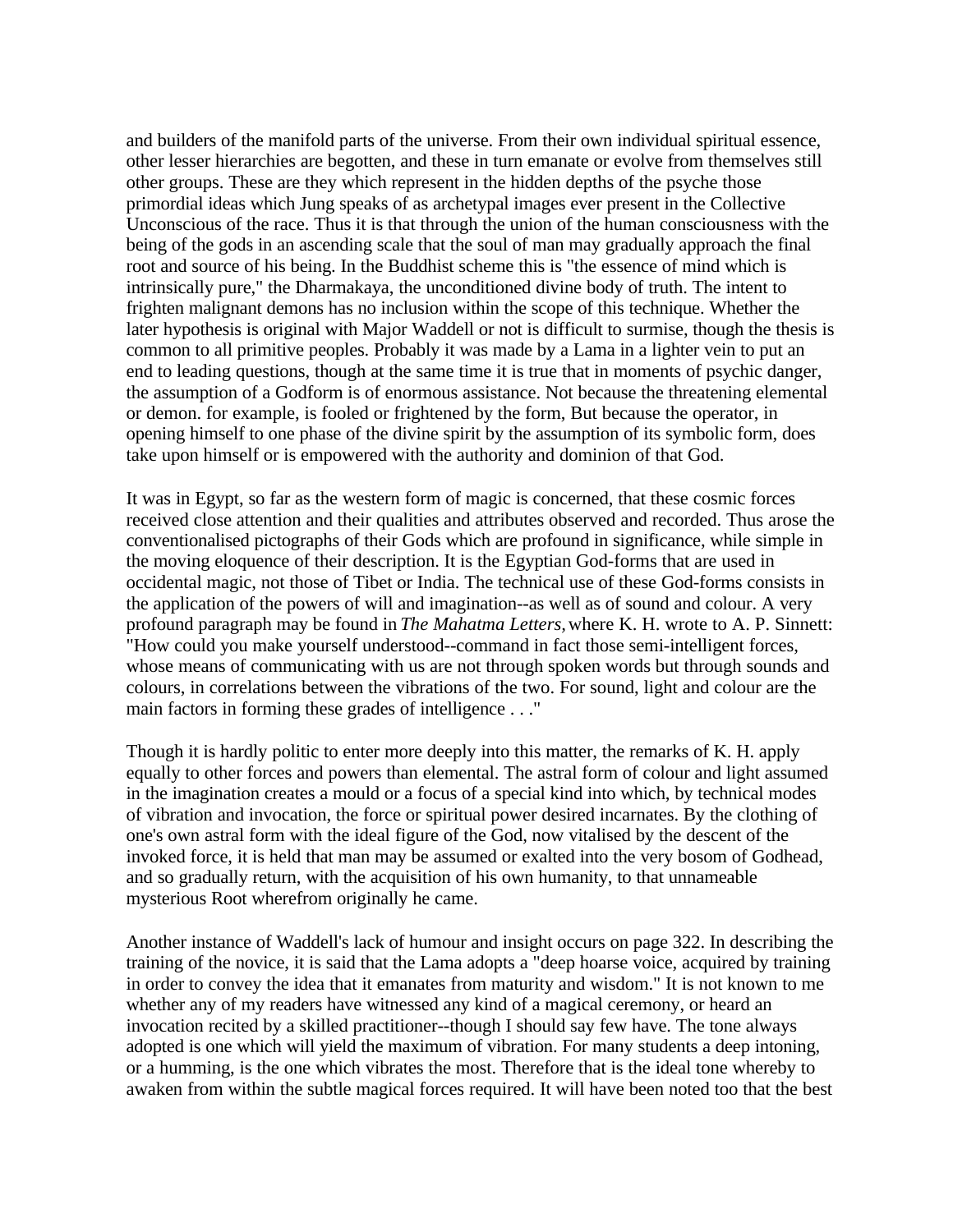invocations are always sonorous and intensely vibrant. The idea that the voice should suggest maturity and wisdom is merely silly. This is another instance of Western contempt rather than a sympathetic attempt really to understand a foreign system. The Tibetan specimens of ritual given by Waddell contain an amusing number of Oms, Hums, Has, and Phats, but then Western conjurations contain equally amusing barbarous names of evocation. Yah, Agla, etc.

With this question of sound in magical conjurations I have dealt at some length elsewhere. Suffice to remark here that in *The Secret Doctrine* Madame Blavatsky suggests that the vibratory use of conjurations and sound generally have a profound significance. "Sound and rhythm," she observes, "are closely related to the four elements . . . Such or another vibration in the air is sure to awaken corresponding powers, union with which produces good or bad results, as the case may be." The whole subject of sound, and the employment of so-called barbarous names of evocation, requires thoroughly to be studied before one dare suggest an explanation accusing either Magi or Lamas merely of a *pose* of wisdom.

One notes with aroused attention too that the Tibetans have a form of what is called here in the Occident the Qabalistic Cross. On page 423 of his book, there is the following description: "Before commencing any devotional exercise, the higher Lamas perform or go through a manoeuvre bearing a close resemblance to 'crossing oneself' as practised by Christians. The Lama gently touches his forehead either with the finger or with the bell, uttering the mystic Om, then he touches the top of his chest, uttering Ah, then the epigastrium (pit of stomach) uttering Hum. And some Lamas add Sva-ha, while others complete the cross by touching the left shoulder, uttering Dam and then Yam. It is alleged that the object of these manipulations is to concentrate the parts of the Sattva, namely the body, speech, and mind upon the image or divinity which he is about to commune with."

 Prior to commenting upon the above, it is imperative to indicate certain fundamental theories to be found in some books of the Qabalah. If the reader is familiar with Dr. Wm. W. Westcott's splendid *Introduction to the Study of the Kaballah* or with Dion Fortune's more recent book *The Mystical Qabalah* he will have seen there a diagram attributing the Ten Sephiroth to the figure of a man. Above the head, forming a crown, is *Keser*  which represents the divine spirit, and at the feet is *Malkus,* while to the right and left shoulders are attributed *Gevurah* and *Gedulah,* Mars and Jupiter, Power and Majesty. In Qabalistic pneumatology, *Keser is* a correspondence of the Monad, the dynamic and essential self-hood of a man, the spirit which seeks experience through incarnation here on earth. That this Sephirah or potency is placed *above* the head rather than, say, within the brain or in the centre of the heart, is highly significant. It is the light of the Spirit which shines always into the darkness below. ("The spirit of man is the candle of the Lord." And again, "When his candle shined upon my head and by his light I walked through darkness.") This is an idea which has its parallels in other systems too. For example, in *The Epitome of Theosophy* we find Judge writing: "It is held that the real man, who is the higher self, being the spark of the Divine, overshadows the visible being, which has the possibility of becoming united to that spark. Thus it is said

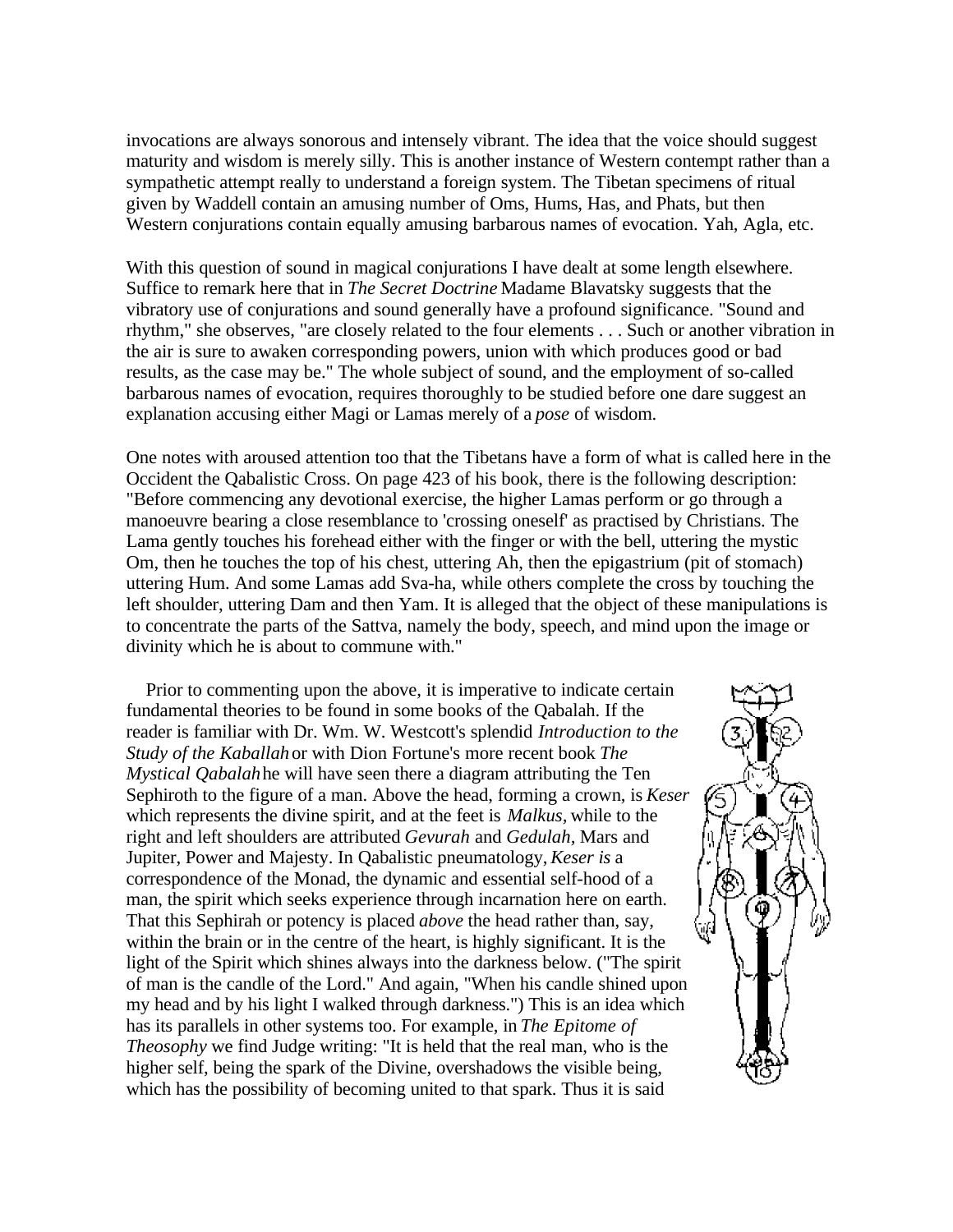that the higher Spirit is not in the man, but above him."

All mystical and magical procedure has as its object so to purify the lower self that this higher Self which normally only overshadows us and is seldom in full incarnation, may descend into a purified and consecrated vehicle. The theurgic tradition asserts that, by the proper performance of the Qabalistic Cross amongst other things this end may be accomplished. As a devotional exercise or meditation, it is used in collaboration with the formulation of certain lineal figures, the vibration of names of power, and followed by the invocation of the four great archangels. Its western form is as follows:

- 1. Touch the forehead, and say *Atoh* (Thou art)
- 2. Touch the breast, say *Malkus* (the Kingdom)
- 3. Touch the right shoulder, say *ve-Gevurah* (and the Power)
- 4. Touch the left shoulder, say *ve-Gedulah* (and the Glory)
- 5. Clasping the hands over the heart, say *le-Olahm. Amen* (for ever, Amen.)

6. Here follow suitable Pentagrams made facing the cardinal quarters, and the vibration of names of power.

- 7. Extend the arms in the form of a cross, saying:
- 8. Before me *Raphae*l, Behind me *Gabriel*.
- 9. on my right hand *Michael*, on my left hand *Auriel*.
- 10. For before me flames the Pentagram.
- 11. And behind me shines the six-rayed Star.
- 12. Repeat 1-5, the Qabalistic Cross.

So far as this little ritual is concerned, one may describe its action as under several heads. It first invokes the power of the higher Self as a constant source of surveillance and guidance. It places the subsequent procedures under the divine aegis. Having then banished by the tracing of the appropriate pentagrams all non-essential beings from the four cardinal points with the aid of the four four-lettered names of God, it then calls the four Archangels--the four concretized functions of the interior psychic world, and the dual pair of opposites--to protect the sphere of magical operation, that is the circle of the Self. In closing, it once again invokes the higher Self, so that from the beginning to the end, the entire ceremony is under the guardianship of the spirit. The first section, comprising points one to five, identifies the higher Self of the operator with the highest aspects of the Sephirotic universe. In fact, it affirms the soul's essential identity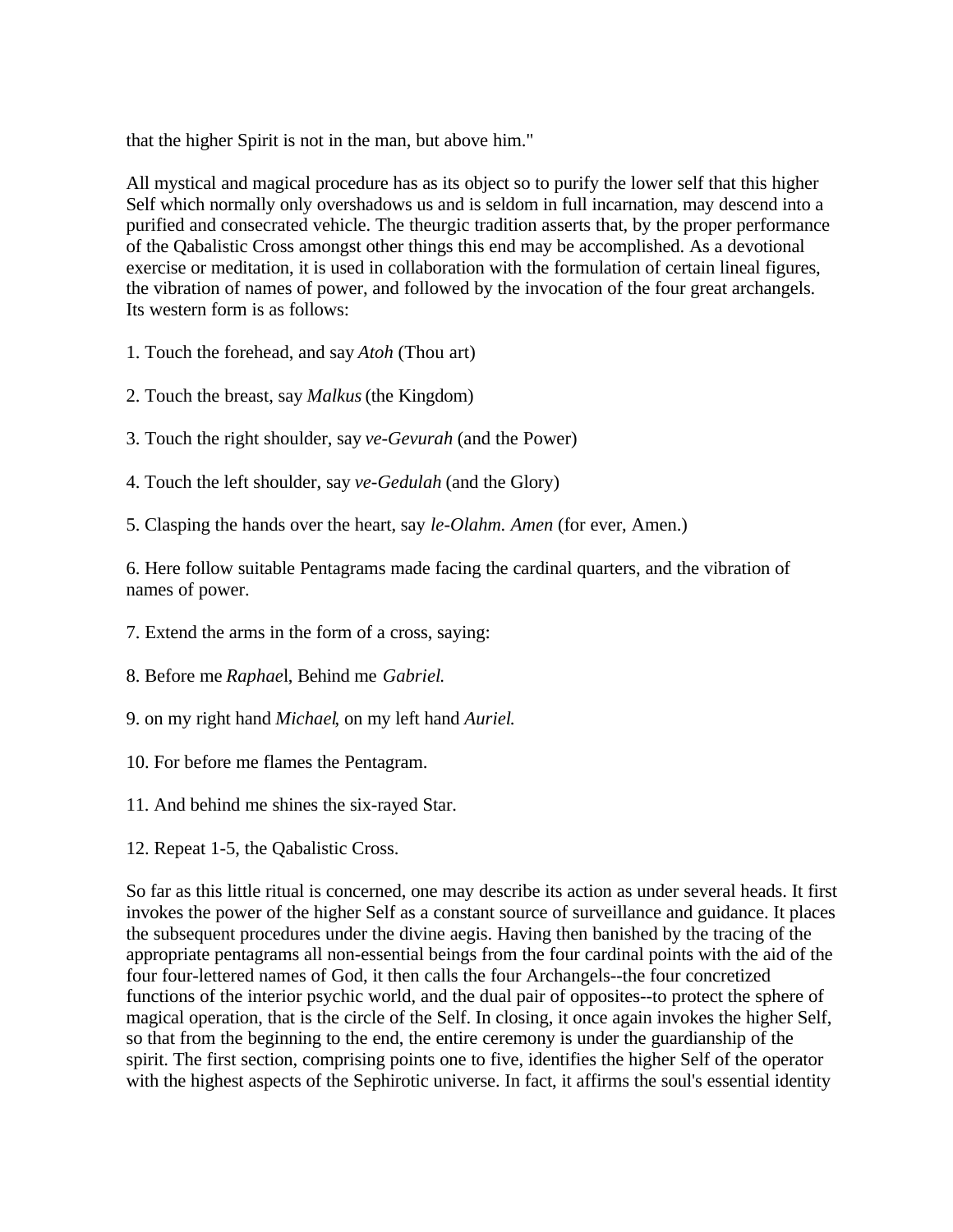with the collective consciousness of the whole of mankind.

If one attempted a further analysis, the Hebrew Word *Atoh,* meaning "Thou", would refer to the divine white brilliance, the higher Self overshadowing each man. By drawing down the Light to the pit of the stomach--which symbolically represents the feet, since to bend down to the feet would make an awkward gesture--the vertical shaft of a cross of Light is established in the imagination. The horizontal shaft is affirmed by touching both the shoulders, and vibrating words which state that the qualities of the higher self include both power and majesty, severity and loving-kindness. Equilibrium is the especial characteristic of the cross as a particular symbol, and the tracing of the Qabalistic Cross within the aura affirms the descent of the spirit and its equilibrium within consciousness or within the magical sphere. This meaning is further emphasised by the gesture of clasping the hands over the *Tipharas* centre, the heart place of harmony and balance, and saying *le-Olahm, Amen,* forever.

The Sanskrit word *Sattva* implies purity and rhythm and harmony, and of the three Gunas or qualities refers to Spirit. Similarly in the Western equivalent of this schema, Alchemy, the three qualities are correspondences of the three major Alchemical principles, Salt, Sulphur and Mercury. Of these the Universal Mercury is an attribution of *Keser--*that holy angel who is the divine guardian and Watcher, overshadowing the soul of man, ever awaiting an ordered approach so that its vehicle may be lifted up to its own glory. There is here, then, a very great resemblance between the Tibetan devotional exercise and that which is enjoined as one of the most important practices of the Qabalistic Magic of the Occidental tradition.

In that section of the book where Waddell describes the Lamaistic celebration of the Eucharist, another important parallelism is to be found. It describes how the priest or lama who conducts the ceremony is obliged to have purified himself during the greater part of the preceding twenty four hours by ceremonial bathing, and by having uplifted his mind through continual repetition of mantras or invocations. The actual description of the inner or magical aspect of the ritual, while not particularly well stated, is given for what it is worth: "Everything being ready and the congregation assembled, the priest, ceremonially pure by the ascetic rites above noted, and dressed in robe and mantle, abstracts from the great image of the Buddha *Amitayus* part of the divine essence of that deity, by placing the *vajra* of his *rdor jehi t'ag* upon the nectar vase which the image of *Amitayus* holds in his lamp, and applying the other end to his own bosom, over his heart. Thus, through the string, as by a telegraph wire passes the divine spirit, and the Lama must mentally conceive that his heart is in actual union with that of the god *Amitayus*  and that, for the time being, he is himself that god."

After this meditation, the rice-offerings and the fluid in a special vase are consecrated by very "fierce" invocations and cymbal music. Then the consecrated food and water is partaken of by the assembly.

From the theurgic viewpoint the rationale of the Eucharist is quite simple. There may be innumerable types of Eucharist, all having different ends in view. A substance is chosen having a special affinity according to the doctrine of sympathies for a particular kind of spiritual force or god and ceremonially consecrated. Thus a wheaten wafer is of the substance of the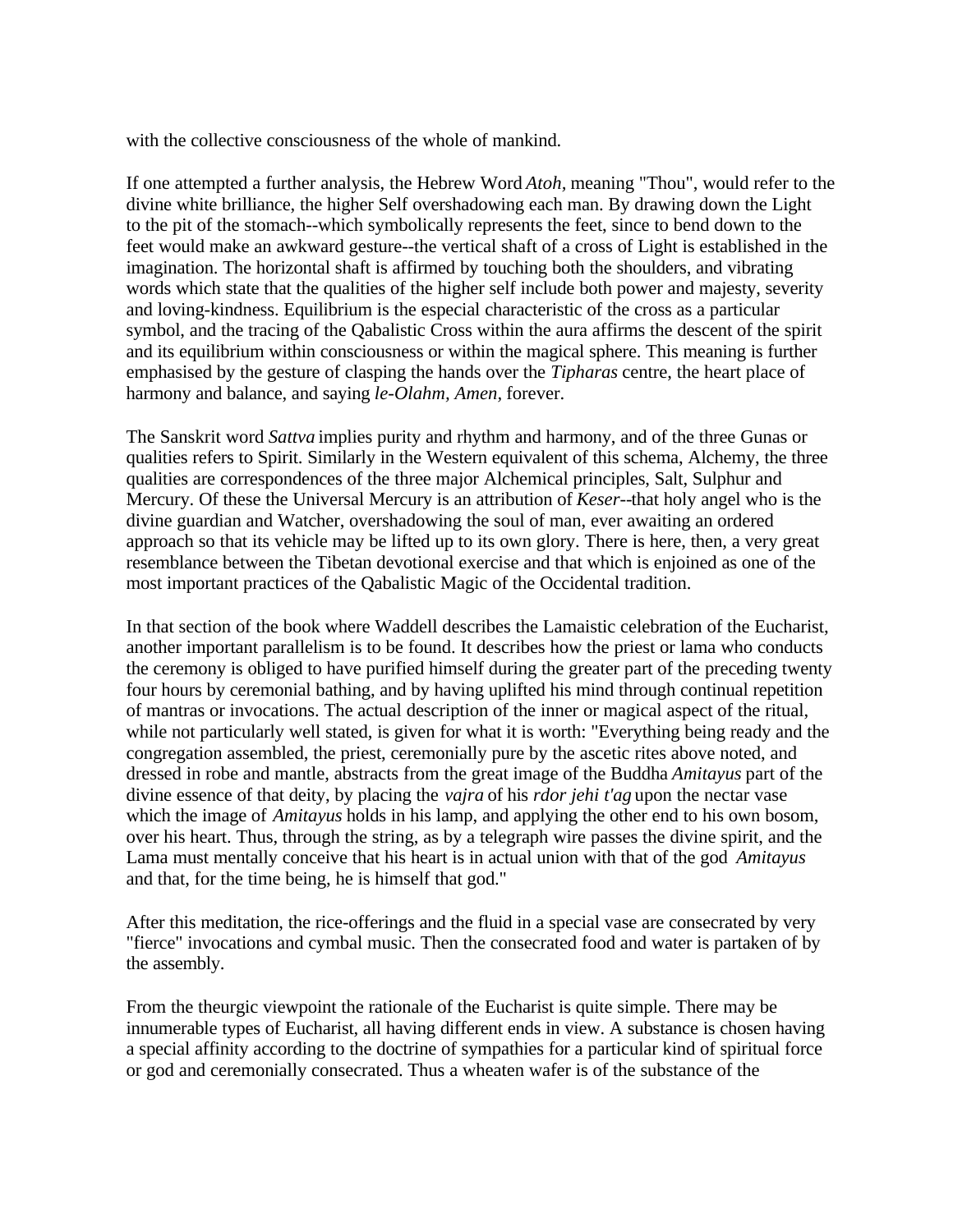Corn-goddess, attributed either to the powers of Venus, or to the element of Earth, presided over by Ceres or Persephone. Penetrative oils would be specially referred to the element of Fire, the tutelary deity of which is Horus. Olives would be sacred to the force represented by the astrological sign Aquarius, the element Air, and the goddess Hathor. And wine is referred to Dionysius and the solar gods generally, Osiris, Ra, etc. By an elaborate table of correspondences it is possible to select any substance to be the physical basis for the manifestation of a spiritual idea. The consecration, ceremonially, of the material basis by means of an invocation of the divine force accomplishes what is vulgarly called the miracle of transubstantiation. To use more preferable magical terminology, the substance is transformed from a dead inert body into a living organism, a talisman in short. The consecration charges it and gives it a soul, as it were.

At this juncture, I must register my emphatic disagreement with those writers on science and Magic who impressed unduly or in the wrong way by modern psychology, explain the effect of a talisman as due entirely to suggestion. This is sheer nonsense. And I can only assume that whoever makes this sort of argument is without the least experience of this type of magical work. It is this kind of experience which comprises or should comprise the first part of one's early practical work in the technical side of Magic. And lack of experience in even this elementary aspect of technical virtuosity vitiates every opinion on other forms.

We are confronted here by the same problem that arose over a century ago in another sphere. The early great magnetisers after Mesmer--great names like de Puysegur, Deleuze, du Potet and Lafontaine--claimed that by means of will and imagination they were able to open themselves to an influx from without and then to transmit from their own organisms a species of vital power or animal magnetism. This force pervading all space they claimed could be used therapeutically. Later on, when attempting to appropriate the trance phenomena and healing methods inaugurated by the mesmerists, physicians of the orthodox school eliminated the theory of an actual transmissible force and in its stead employed the theory of suggestion. Beginning with Braid and continuing through a line of very fine investigators, a duplication of magnetic phenomena was achieved purely by psychological means without recourse to any hypothesis of animal magnetism.

But because phenomena can be produced by one method does not necessarily imply that its duplication by another is false. It may well be that similar feats can be accomplished by quite separate techniques based upon differing hypotheses--each valid in its own sphere and each capable of explaining one set of facts. In any event, the reality of animal magnetism, or the transmission of what in the East has been termed *prana,* vitality, has never been disproved.

On the contrary, it is a simple matter to prove it quite adequately. Let any normal healthy person suspend his fingers over the arm of a second person, imagining and willing that his *prana* courses out from his fingers in long filmy streamers of energy. If the second person sits quite still and cultivates an objectivity of feeling and waiting. he will soon sense either a cold draught on that arm or a tingling in his own finger tips which proceeds from the influx of *prana.* This is an experience quite apart from suggestion, for it may be attempted with those who have no idea of the fundamental principles involved and who, therefore, are not directly susceptible to suggestion on this score. Spontaneously, and without prompting, they will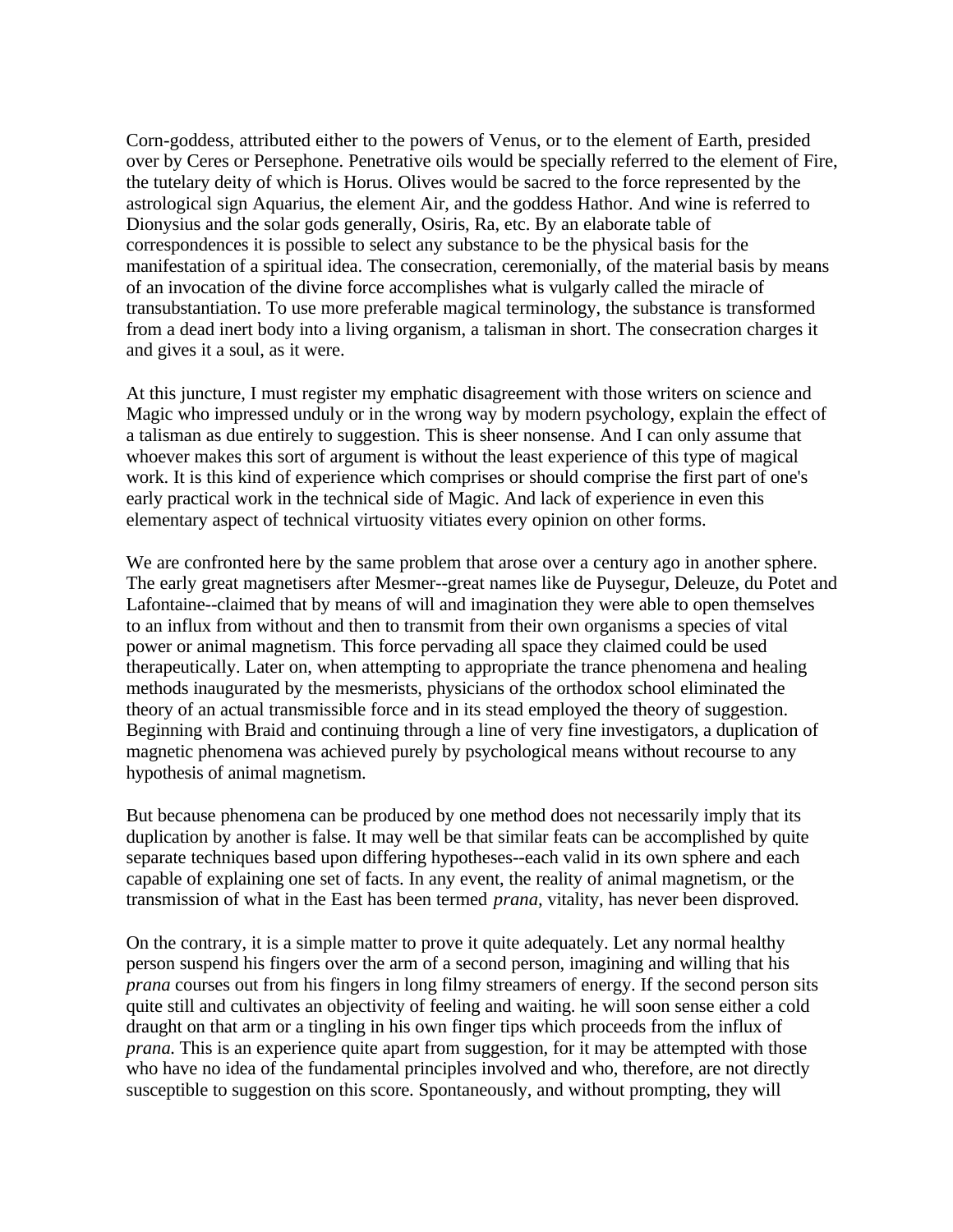observe the fact that a tangible transmission of vitality has been effected. It should be possible to test it by some very delicate instrument. Moreover, in a dark room. these streamers issuing from the fingers can be readily seen if the hand is held in front of a black cloth.

Furthermore, one's ability to generate this power is capable of culture. I have elaborated this theme from the point of view of autotherapy in *The Art of True Healing.* And it is also my suggestion that the interested reader consult Dr. Bernard Hollander's work *Hypnotism and Self-Hypnotism* where the problems of suggestion and animal magnetism are discussed at some length in connection with experimental work--and that most intelligently.

Briefly, let me say that suggestion does not invalidate in the least the fact of animal magnetism, nor the effect of a charged talisman. For, as I have intimated, we are confronted by the same problem that years earlier had arisen as to whether the trance and therapeutic phenomena of mesmerism were indeed due to suggestion or to a surcharge of vitality. If power can be passed to an individual as I contend it can, why not to some specific substance which is particularly appropriate in its nature to receiving a charge? Tradition has always asserted that metals, gems and precious stones, vellum and parchment make good material bases for talismans. If the vitality of the operator be augmented by simple meditation exercises such as have been described in *The Art of True Healing,* or by the straightforward magical methods of invocation and visualization of God-forms, then a very powerful charge is imparted to the material basis of the talisman.

Of itself, however, the talisman is nothing. It only becomes efficacious when properly consecrated and vitalised. Thus the Eucharistic substance is worthless as such until it has been duly consecrated by an appropriate magical ceremony, and transmuted into the vehicle of an appropriate type of force. The mode of consecration is of course, another matter, not to be described here inasmuch as it is a lengthy and technical business. One of the important parts of such a ceremony for the consecration of a talisman or a Eucharistic substance, is the assumption of the God-form astrally. When the operator has determined the nature of the divine force he is desirious to invoke, and having selected the material substance congruous in nature to that force, he must endeavour during his ceremony of consecration so to exalt the spirit within him that he actually becomes identified, in one way or another, with the consciousness of that particular force or deity. The more thorough and complete is this dynamic union, the more automatic and simple does the mere subsequent charging of the telesmata become. In the case of the Eucharist the idea, however, is not only spiritual identification with the deity as a preliminary to the ascent to the unknown universal God, but the alchemical transmutation of the lower vehicles into a glorified body. While the higher consciousness of the Magus may certainly be dissolved in ecstasy, it becomes imperative to create a magical link between that divine consciousness and his physical body and emotions. Therefore, the ceremonial magnetising of a material substance, be it a wafer or wine or herb, impregnates it with that same divine force. Its consumption assumes that transmuting force into the very being and fibre of the Magus, to carry out the work of transformation. As the pseudonymous Therion once wrote: "The magician becomes filled with God, fed upon God, intoxicated with God. Little by little his body will become purified by the internal lustration of God; day by day his mortal frame, shedding its earthly elements, will become in very truth the Temple of the Holy Ghost. Day by day matter is replaced by Spirit, the human by the divine, ultimately the change will be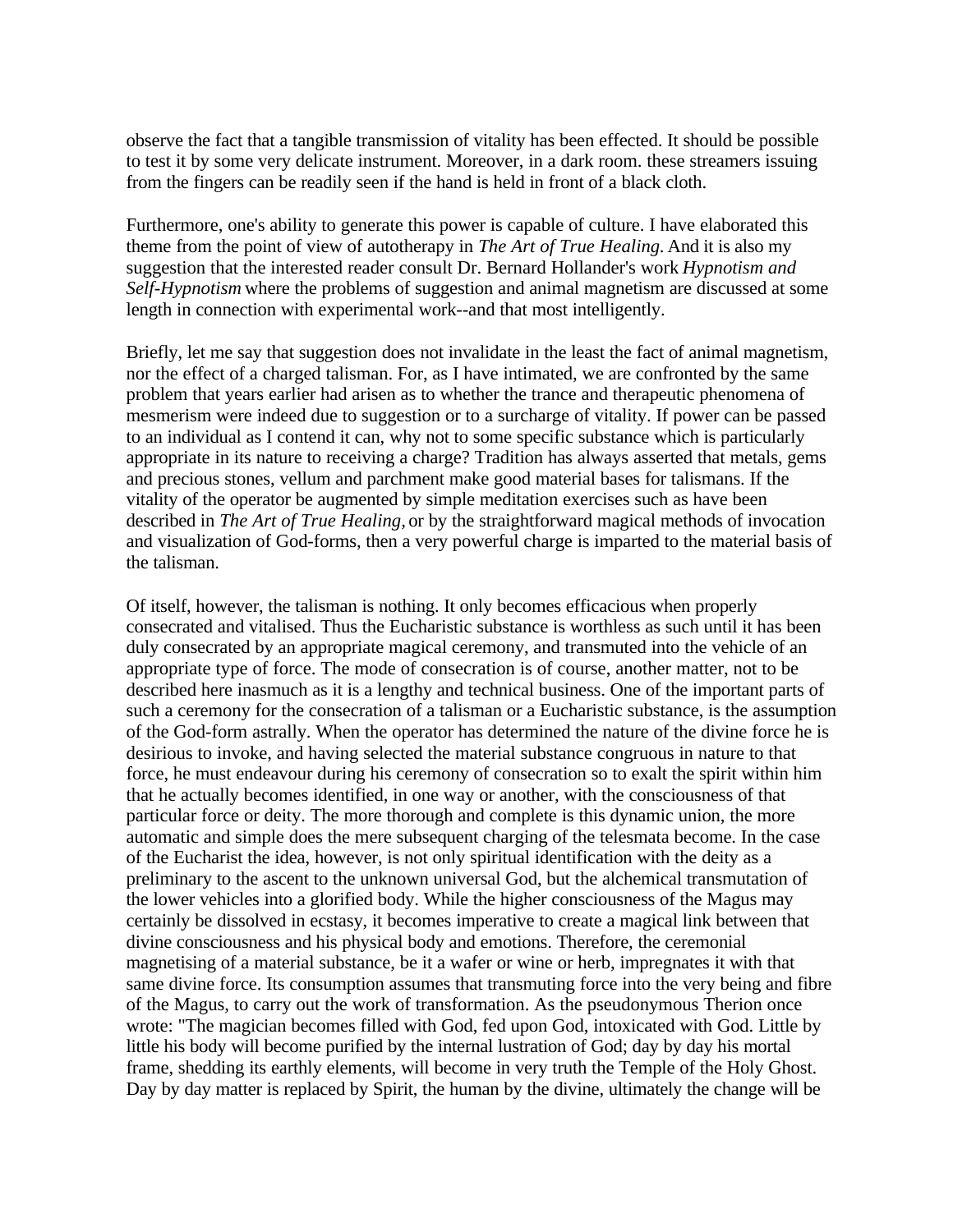complete; God manifest in flesh will be his name."

It requires some little magical experience fully to appreciate this, but this simplified explanation will I think throw more light on the actual nature of the ceremony than does the description of Waddell.

I do not wish to discuss in more than a few words the validity of a Eucharistic ceremony celebrated other than by the operator himself. Bearing in mind that a properly performed Eucharistic ceremony results in the production of a talisman, it becomes clear that this kind of operation is principally of benefit to him who performs it. It seems to my way of thinking a useless rite to partake of the Eucharist *en bloc*. The Buddha is supposed to have remarked that no ceremonies are of the least avail in obtaining salvation or redemption. To me, it seems not that he attacked the magical tradition in these words, but rather wholesale ceremonies in which the audience plays no active part at all. There is no willed stimulation of their own spiritual principles--it is a passive vicarious participation in the labours of other people. Magic, with Buddhism, agrees with Madame Blavatsky's dictum that "the pivotal doctrine of the Esoteric philosophy admits no privileges or special gifts in man save those won by his own ego through personal effort and merit . . ."

There is one final topic I should like to refer to at some length before leaving this comparative study. In so doing it is necessary to leave Waddell for the moment to refer to the writings of two other Tibetan scholars, Madame Alexandra David Neel and Dr. W. Y. Evans Wentz. Both of these scholars have written with sympathy and understanding on Tibetan religion and magical practices. The subject to be considered is a Tibetan mystery play in relation to Western magical ritual.

"Chod" is a kind of mystery drama, and the magician or yogi is the sole actor therein. Dr. Evans Wentz, in his masterly introduction to the translation of the play or ritual in *Tibetan Yoga and Secret Doctrines* explains that "The Chod" Rite is, first of all, a mystic drama, performed by a single human actor, assisted by numerous spiritual beings, visualised, or imagined, as being present in response to his magic invocation. Its stage setting is in some wild awe-inspiring locality, often in the midst of the snowy fastnesses of the Tibetan Himalayas, twelve to fifteen or more thousand feet above sea-level. Commonly by preference it is in a place where corpses are chopped to bits and given to the wolves and vultures. In the lower altitudes of Bhutan and Sikkim, a densely wooded jungle solitude may be chosen; but in countries wherein corpses are cremated, such as Nepal and India, a cremation ground is favoured. Cemeteries or localities believed to be haunted by malignant and demoniacal spirits are always suitable.

"Long probationary periods of careful preparation under a master of *Chod* are required before the novice is deemed fit or is allowed to perform the psychically dangerous rite . . . At the outset, the celebrant of the Chod Rite is directed to visualise himself as being the Goddess of the All-Fulfilling (or All-Performing) Wisdom by whose occult will he is mystically empowered; and then, as he sounds the thigh-bone trumpet, invoking the *gurus* and the different orders of spiritual beings, he begins the ritual dance, with mind and energy entirely devoted to the one supreme end of realising, as the Mahayana teaches, that *Nirvana* and the *Sangsara* are, in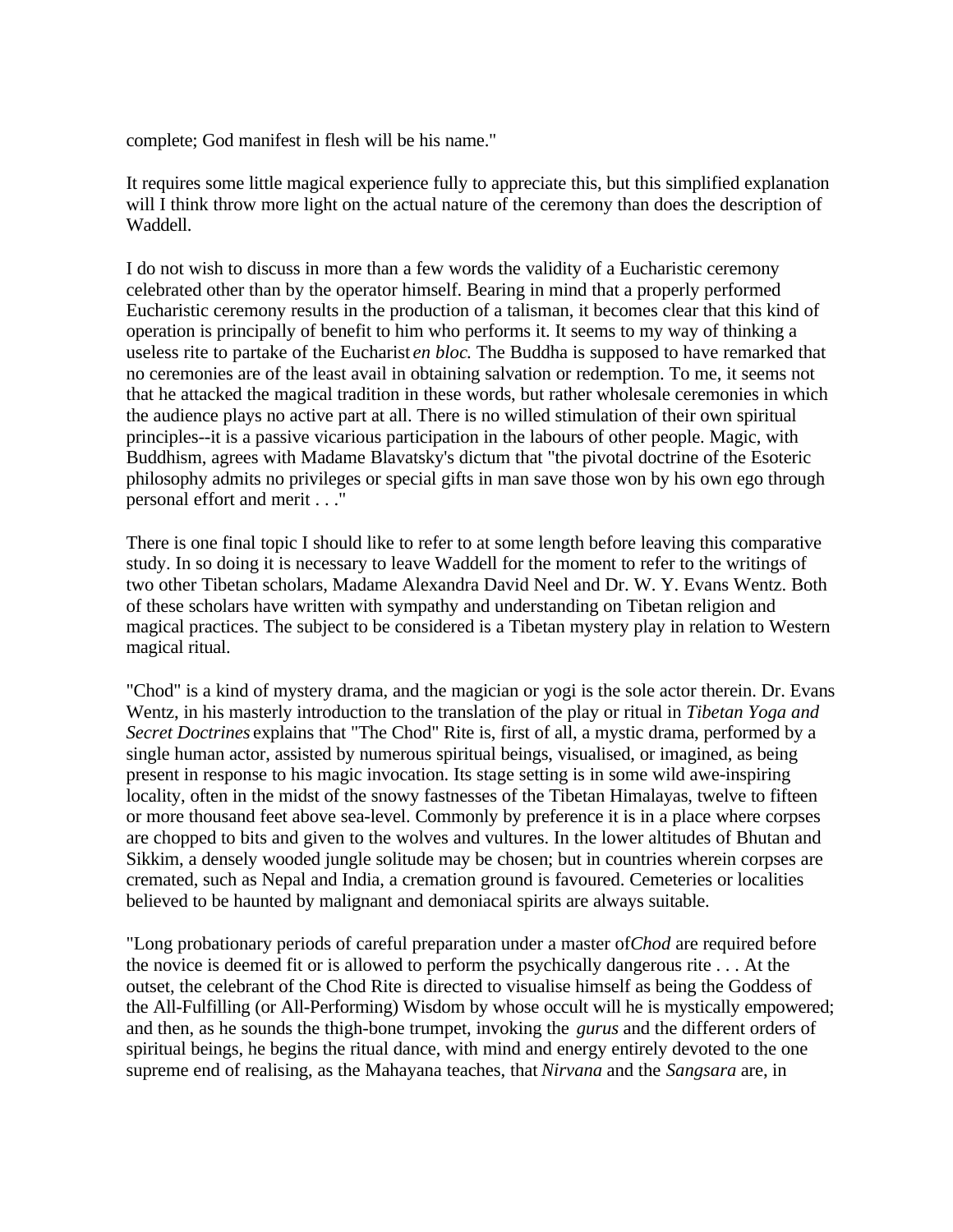reality, an inseparable unity.

"Stanzas three to seven inclusive suggest the profound symbolism underlying the ritual; and this symbolism, as will be seen, is dependent upon the Five Directions, the corresponding Five "Continents" of the *lamaic* cosmography with their geometrical shapes, the Five Passions (hatred, pride, lust, jealousy, stupidity) which the *yogin* triumphantly treads under foot in the form of demons, and the Five Wisdoms, the antidotes to the Five Passions . . . In the ninth stanza comes the dramatic spearing of the elements of Self with the spears of the Five Orders of *Dakinis.* As the Mystery proceeds, and the *yogin* prepares for the mystic sacrifice of his own fleshly form, there is revealed the real significance of the *Chod* or 'cutting of'."

Thus the *Chod* as explained by Evans Wentz is seen as a highly intricate magical ceremony in which the lama, identifying himself with a Goddess through the visualised assumption of her astral or ideal form, invokes what we in the West would call angels, spirits and elementals to attend upon his ceremony. These he deliberately invites to enter his own sphere. No longer does he act, as in other specialized forms of invocation, by selecting one particular force only and attempting forcibly to keep all others out from his sphere of consciousness. Now he makes a vacuum as it were; he opens himself completely, and wholly receptive permits whatever influences will to permeate him through and through, and partake of his nature. In one sense, he sacrifices his being to them. His mind, his emotions and feelings, and the organs and limbs of his physical body, and the minute cells and lives composing them, are all handed over to the invaders for consumption, if so they wish. "For ages, in the course of renewed births I have borrowed from countless living beings--at the cost of their welfare and life--food, clothing, all kinds of services to sustain my body, to keep it joyful in comfort and to defend it against death. Today, I pay my debt, offering for destruction this body which I have held so dear. I give my flesh to the hungry, my blood to the thirsty, my skin to clothe those who are naked, my bones as fuel to those who suffer from cold. I give my happiness to the unhappy ones. I give my breath to bring back the dying to life."

It is briefly, a very idealised form of personal sacrifice in which the whole individuality is opened up, hypothetically, to whatever desires to possess it. As a magical operation it must rank very high in technical virtuosity, and for him who is sufficiently endowed with the magical gifts to perform it a most effectual ritual so far as results are concerned.

The final stage of the drama is ably described by Mme. David Neel in this passage: "Now he must imagine that he has become a heap of charred human bones that emerges from a lake of black mud--the mud of misery, of moral defilement, and of harmful deeds to which he has co-operated during the course of numberless lives, whose origin is lost in the night of time. He must realise that the very idea of sacrifice is but an illusion, an offshoot of blind, groundless pride. In fact, he *has nothing* to give away, because he is *nothing.* These useless bones, symbolising the destruction of his phantom "I," may sink into the muddy lake, it will not matter. That silent renunciation of the ascetic who realizes that he holds nothing that he can renounce, and who utterly relinquishes the elation springing from the idea of sacrifice, closes the rite."

In attempting a comparison between this *Chod* Rite and European magical rituals, we are at the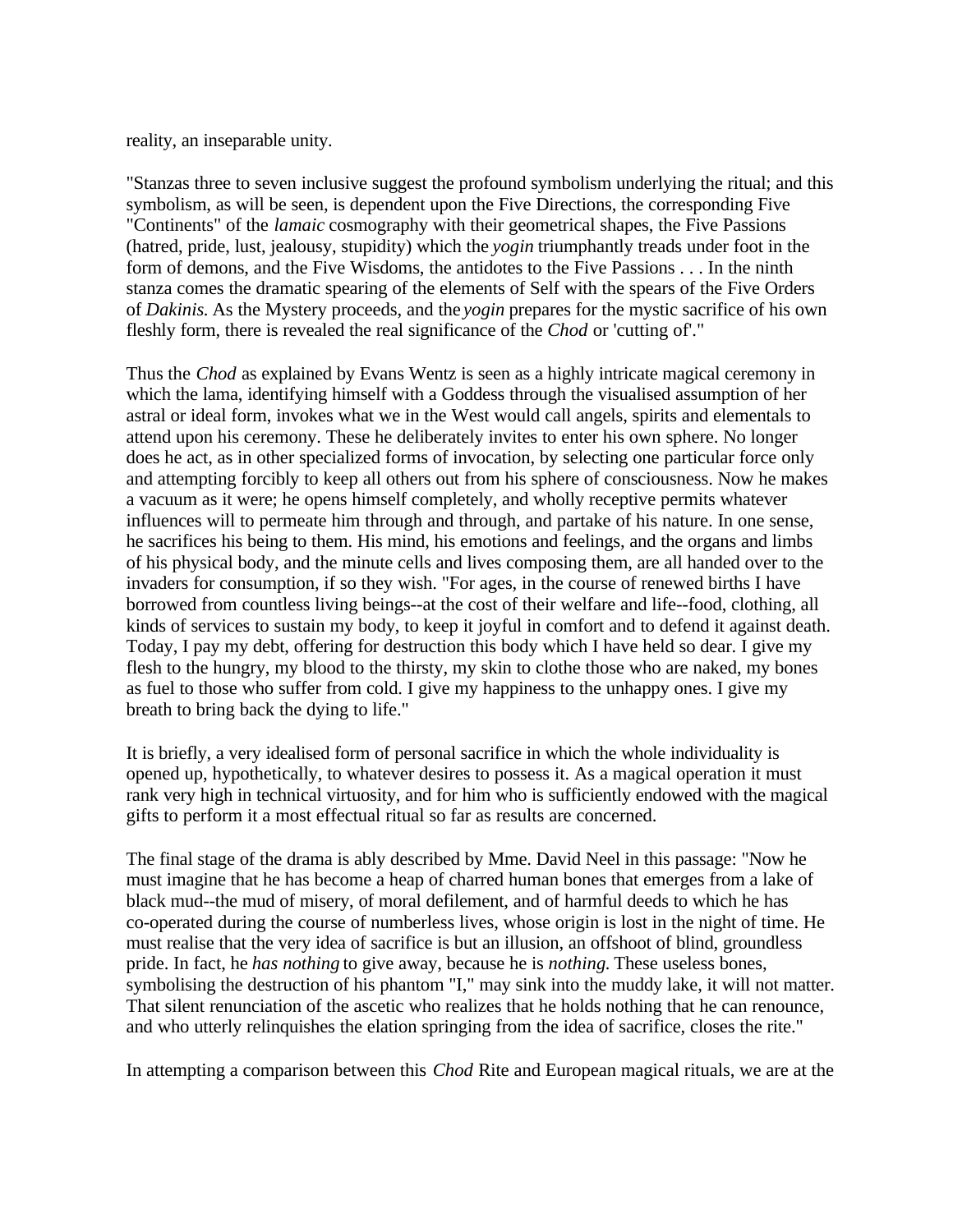outset confronted not by the problem of inferiority of conception or technical skill, as many have heretofore thought, but by a vast difference of metaphysical outlook. That is to say, there is a markedly enunciated opposition both of philosophic and pragmatic aim. In common with all schools and sects of Buddhism, the Mahayana is directly antagonistic to the ego idea. The whole of its philosophy and ethical code is directly concerned with the elimination of the "I" thinking. It holds that this is purely a fantasy bred of childish ignorance, very much as the mediaeval notion that the sun circumambulated the earth was the result of imperfect knowledge. Therefore the whole of its religious and philosophic scheme is directed towards uprooting this fantasy from the thinking of its disciples. This is the *Anatta* doctrine, and its importance to Buddhism is grounded in the belief that from this fantasy spring all sorrow and unhappiness.

European Magic, on the other hand, owes its fundamental doctrines to the Qabalah. Whilst having much in common with the broad outlines of Buddhism, the metaphysics of the Qabalah are essentially egocentric in a typically European way. Nevertheless, the terms of its philosophy are so general that they may be interpreted freely from a variety of angles. Whilst decrying the ills and limitations that accompany the false ego sense, it emphasises not so much the destruction of the ego as, with true Western practicality, its purification and integration. It is a very useful instrument when it has been taught the needful lesson that it is not identical with the Self, but only one particular instrument, one small phase of activity comprised within the larger sphere of the total individual. Hence, the practical theurgy that arises as a superstructure from the basic theoretical Qabalah must also be affected by such a viewpoint. Instead of seeking to remove the ego as such, it seeks to extend the limited borders of its horizon, to enlarge its scope of activity, to improve its vision and its spiritual capacity. In a word so to enhance its psychological worth that in taking cognisance of the universal Self permeating all things, it may become identified with that Self. Here, then, is a fundamental distinction in the point of view envisaged.

Just as the *"Chod"* has its roots in the primitive Bon animism of pre-Buddhistic Tibet, having been very clearly re-shaped by the Mahayanists, so the Western Ritual I propose to consider here also has a very crude origin. It dates possibly to the centuries immediately preceding our own Christian era. "The Bornless Ritual", which is the name it has come to be known by, may be found in its elementary form in *Fragments of a Graeco-Egyptian Work upon Magic,*  published in 1852 for the Cambridge Antiquarian Society by Charles Wycliffe Goodwin, M.A. The ritual has since undergone considerable transformation. From a simple primitive prayer to ward off evil, in the hands of skillful theurgists trained in the Western tradition of the Golden Dawn, it has been evolved into a highly complex but most effectual and inspiring work. The Ritual, as such, now consists of a lengthy proem, five elemental invocations, and an eloquent peroration. Sandwiched between them is a Eucharistic ceremony.

In the prologue, the operator identifies himself with Osiris by means of the visualised assumption of the Egyptian God-form. That is to say, he formulates about him the form of Osiris. His imagination must be pictorially keen and vivid enough to visualise even the smallest details of dress and ornamentation in clear and bright colour and form. As a result of this effort, if he is successful, no longer is the ceremony conducted by a mere human being. On the contrary, the invocations and commands issue forth from the very mouth of God-head. Osiris in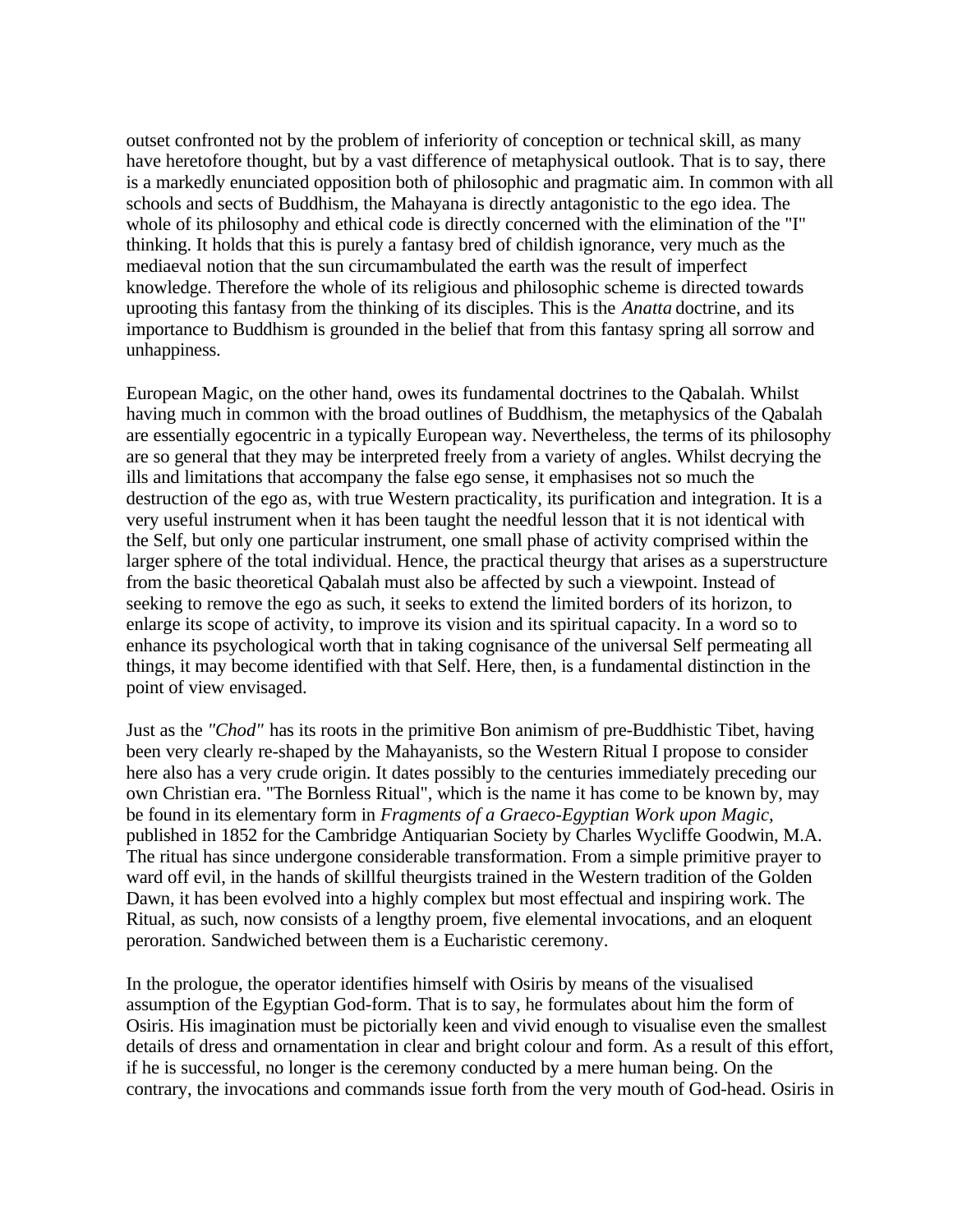magical symbolism is human consciousness itself, when finally it has been purified, exalted, and integrated-- the human ego as it stands in a balanced position between heaven and earth, reconciling and uniting both. In a Golden Dawn initiation ritual, one officer, whilst assuming the astral mask of the God, defines its nature by affirming: "I am Osiris, the Soul in twin aspect, united to the higher by purification, perfected by suffering, glorified through trial. I have come where the great Gods are, through the Power of the Mighty Name."

The lama, when performing the *Chod* Rite, likewise imagines himself to be one of the *dakinis,*  The Goddess of the All-Fulfilling Wisdom. She, so runs the interpretation of Madame Alexandra David Neel, represents esoterically the higher will of the lama. The concepts of both rituals actually are very similar.

But here the resemblance, superficial indeed, ends. For in the *Chod* ritual the lama or hermit, invoking the various orders of demons and spirits, identifies them with his own vices and so sacrifices himself. He sees his ego comprised of hatred or wrath, pride, lust, jealousy and stupidity, and throws these qualities to the invading spirits and demons for consumption. He visualises his body as a corpse being dismembered by the wrathful goddess, and its organs also being preyed upon by a host of malignant entities. In a few words, a species of dissociation is intentionally induced.

Now in the Western system, the various orders of elementals are also invoked from their stations during this Bornless Ritual. But they are commanded to flow through the Magus with a view, not to preying upon him and thus destroying him, but to purify him. The intent is totally different. At each station or cardinal quarter, the appropriate tutelary deity is invoked by means of the formulation of the astral form and the proper lineal figures. In the East, as a result of the vibration of the appropriate barbarous names of evocation that "have a power ineffable in the sacred rites", and by enunciating the Words of Power, the Sylphs rush through his sphere of sensation like a gentle zephyr blowing the foul dust of pride before them. The Salamanders, raging from the South, consume with a burning fire the jealousy and hatred within him. Lust and passion become purified by the Undines invoked from the West, as though the Magus were immersed in purest water from which he issues spotless and consecrated. Whilst the Gnomes, coming from the North, cleanse him from sloth and stupidity, exactly as muddy and impure water is cleansed by being filtered through sand. The operator, all the while, is conscious of the injunction *a propos* the elementals given in one of his initiations. Or rather, the injunction has become a part of his unconscious outlook upon life. "Be thou, therefore, prompt and active as the Sylphs, but avoid frivolity and caprice. Be energetic and strong as the Salamanders but avoid irritability and ferocity. Be flexible and attentive to images like the Undines, but avoid idleness and changeability. Be laborious and patient like the Gnomes, but avoid grossness and avarice. So shalt thou gradually develop the powers of thy soul, and fit thyself to command the spirits of the elements."

The elemental invocations over--very difficult work, to do which requires at least seventy or eighty minutes of intense magical concentration--the operator, being convinced of the presence of the invoked force and the salutary effect of their respective purifications upon him, begins the second stage of his work by invoking the fifth element, the alchemical quintessence, *Akasa*  or the Ether, in both its negative and positive aspects. The effect of these two invocations is to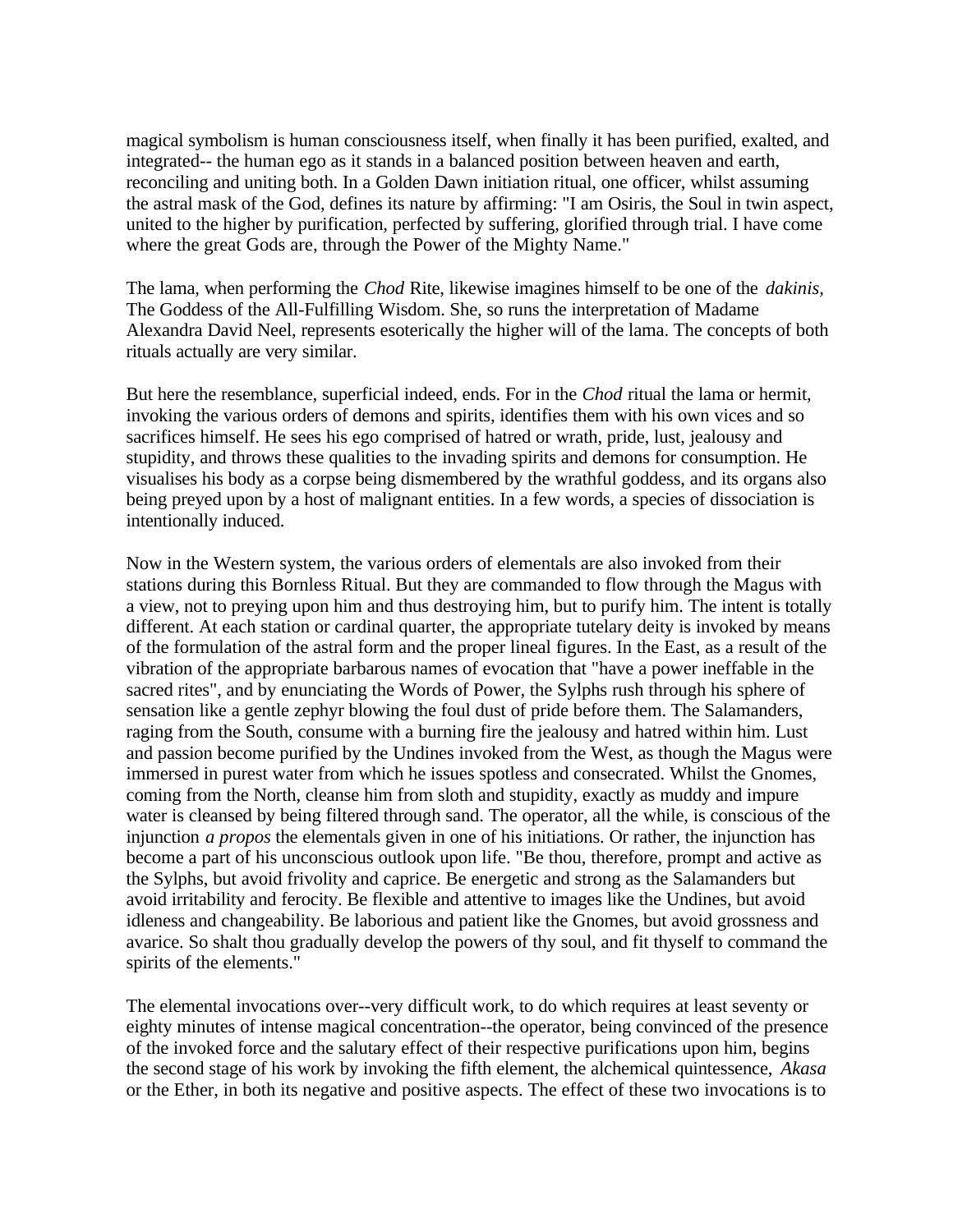equilibriate the elementals already commanded to the scene of operations. Also, it tends to provide an etheric mould or astral vacuum into which the higher spiritual forces may descend to make contact with the Unconscious psyche of the operator.

At this juncture it is customary to celebrate the mystic repast which again seems the reverse in intention of the *Chod* banquet. At least, the reversal is only apparent. The Magus celebrates the Eucharist of the four elements, after reciting powerfully the Enochian invocation of the mystical Tablet of Union beginning *01 Sonuf vaorsagi goho lada balta--"I* reign over you, saith the God of Justice . . ." The perfume of the rose on the altar, the low fire of the lighted lamp, the bread and salt, and the wine are thus powerfully charged with the divine force. So that as he partakes of the elements, the influx of the spirit elevates not only his own ego but all the innumerable cells and lives which comprise his own lower vehicles of manifestation. And more too, for it affects all the spiritual beings, angels, elementals, and spirits who, in answer to invocation, now pervade his astral sphere. Thus he accomplishes that which the tenets of all mystical religion enjoin, the elevation of all the inferior lives as man himself evolves. This he does, in this case, by the agency of the magical invocations and the Eucharist, so that not only does he himself become blessed by the impact of the divine spirit, but so do all the other beings present partake with him of the glory. There is no with-holding of blessing. For here, as in the *Chod* Rite, there is no retention of power from any being.

At the opening of the ceremony, all forces and all beings whatsoever are carefully banished by the appropriate banishing rituals so as to leave a clean and holy space for the celebration of the ceremony. But into this consecrated sphere all the orders of elementals, comprised within the five-fold division of things, are called. And it is this mighty host who, having purified the sphere of the magus by having consumed the undesirable elements within him, are consecrated and blessed by the Eucharist and the descent of the refulgent Light. The whole operation is sealed by the peroration:

"I am He! The Bornless Spirit, having sight in the feet!

Strong and the Immortal Fire! I am He the Truth! I am He who hate that evil should be wrought in the world! I am He that lighteneth and thundereth! I am He from whom is the shower of the life of earth! I am He whose mouth ever flameth! I am He, the Begetter and Manifester unto the Light! I am He, the Grace of the World! 'The Hearth girt with a Serpent' is my Name."

It coincides with the re-formulation of the god-form of Osiris. And with each clause of the final hymn, the magician makes the effort in imagination to realise that they answer to the divine qualities and characteristics of the God, whose Light is even now descending upon him. The end result is illumination and ecstasy, a transporting of the consciousness of the magus to an identity with the consciousness of all that lives, an ineffable union with the Light, the One Life that permeates all space and time.

It will be conceded I hope that the Western conceptions of Magic are in no way inferior, as so many unfortunately have come in the past several years to believe, to those prevalent in Tibet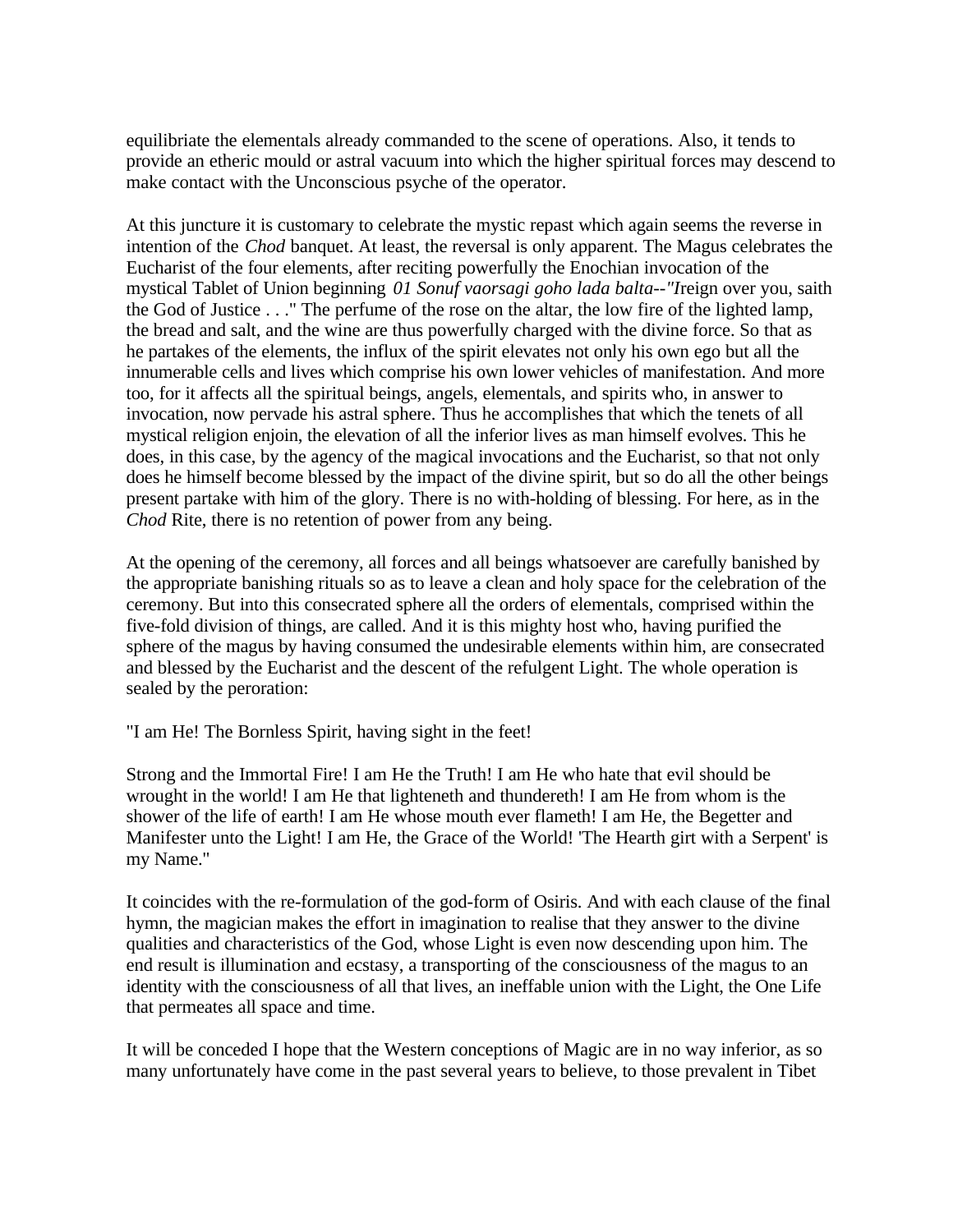and the East. It is only that the philosophic forms are somewhat different. And this difference has its root in varying psychological needs--and these at no time are irreconcilable.

Here then I must content myself with these comparisons between various points of magical interest common to both East and West. My desire to compare them sprang originally from a perusal of Major Waddell's really erudite book--where the reader may find other items of great and absorbing interest. But I do feel that unless he has the magical key to these practices and various ceremonies which the Lamas perform, he is apt to be bored and left without a proper understanding of them. With all due respect to the Eastern wisdom for which assuredly I have a great and profound reverence, it is my belief that in this instance a study of Theurgy as developed by Western genius is more capable than aught else of throwing an illuminating ray on the true nature of spiritual development by means of the path of Magic. There are many paths to the one goal of the Beatific Vision. Of these paths, meditation is one. Probably in its development of meditation and the purely introspective processes of Yoga, the East is far in advance of the West. Certainly there is no better text-book on that subject than the Patanjali Yoga Aphorisms, And I appreciate the fact that Blavatsky brought Theosophy from the East. But Theurgy has climbed to sun-illuminated heights in the Western Schools. Our hidden sanctuaries of initiation, where Magic has long been successfully employed, but all too rigidly suppressed from the notice of the outer world, have a finer, nobler and more spiritual interpretation than any to be found in Eastern systems.

For myself, I can only say that experience demonstrates that Theurgy makes no confusion in its statement of ideals. It introduces no superstitious chaos concerning the fear of demons, etc., which is only too apparent in the Tibetan scheme, judging from Waddell's book. Every magical effort of the Lamas is described as being due to fear or hatred of evil spirits, though I do not doubt but that many lamas have a finer understanding of their system than this. Theurgy nurtures the ideal that its technique is a means of furthering one's spiritual development so that thereby one may consummate the true objects of incarnation. Not selfishly, but that one may be the better able thereafter to help and participate in the ordered progress of mankind to that perfect day when the glory of this world passes, and the Sun of Wisdom shall have arisen to shine over the splendid sea.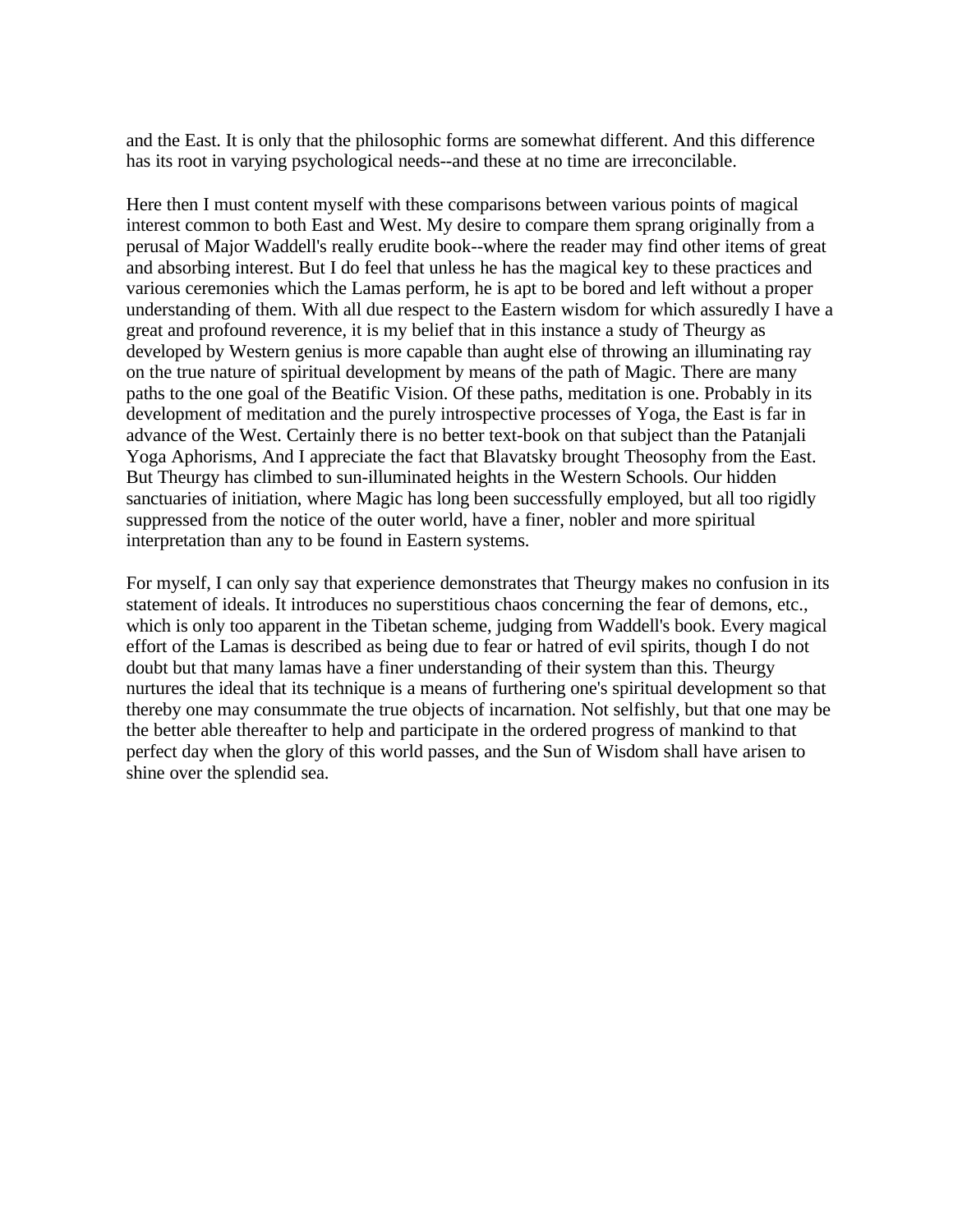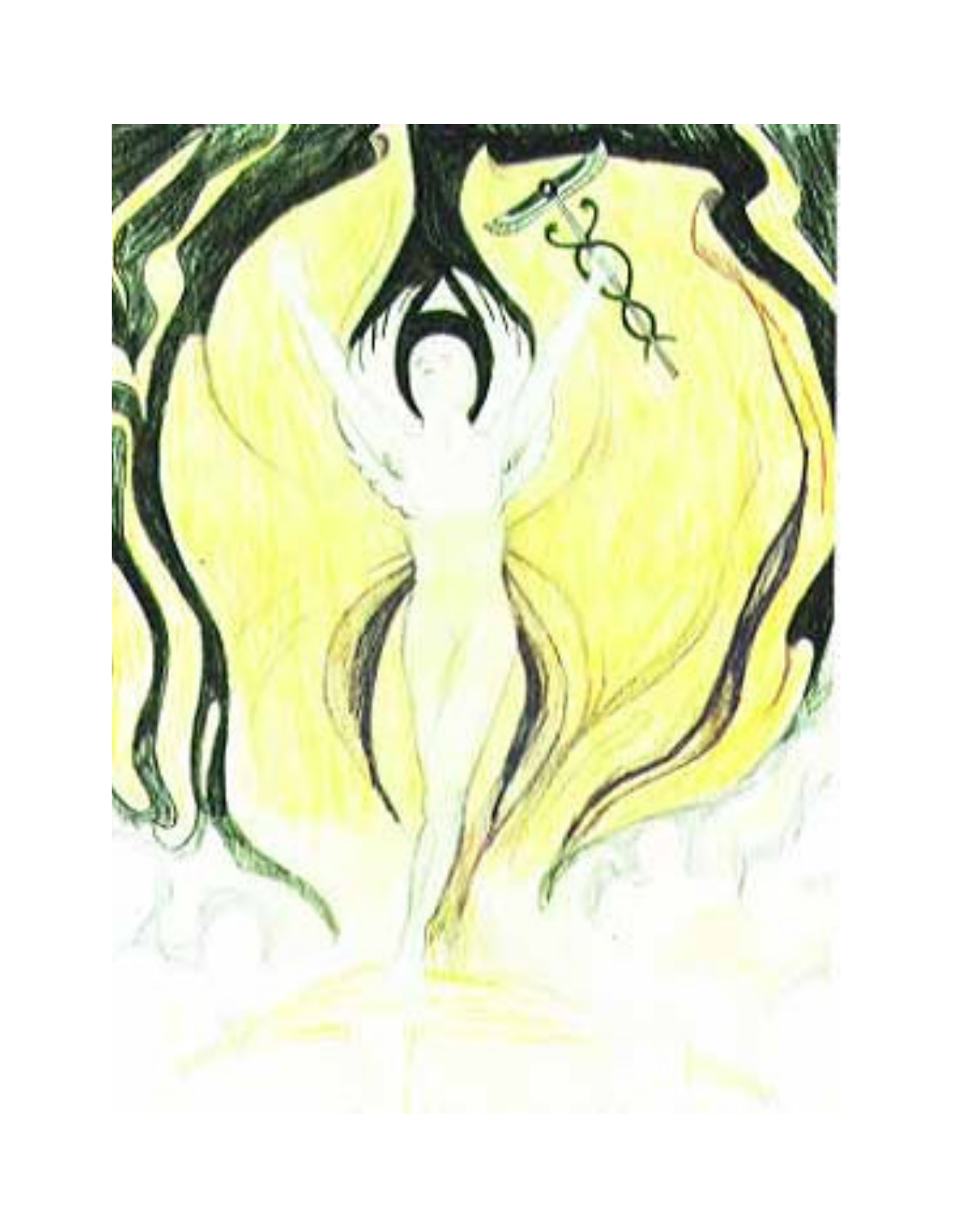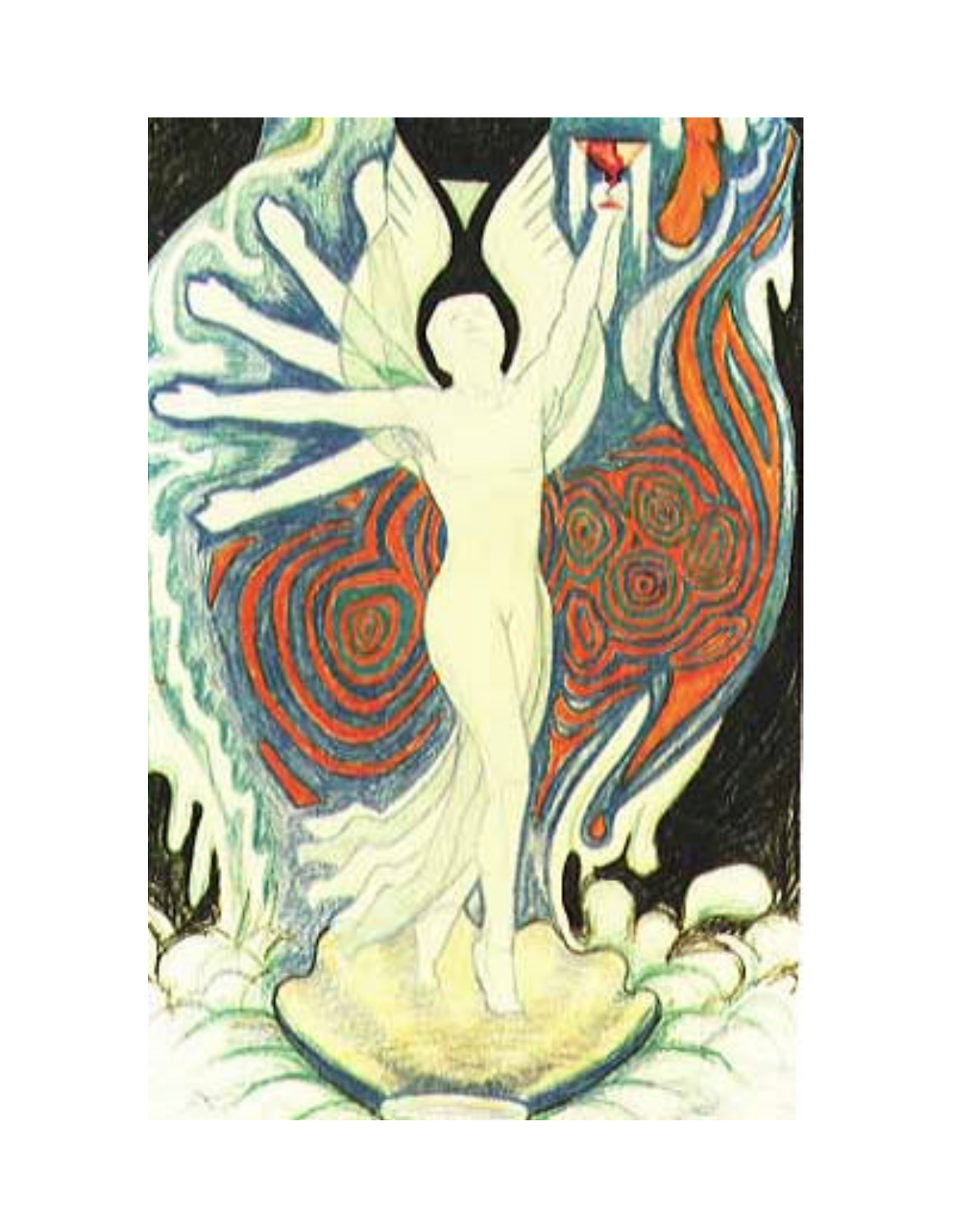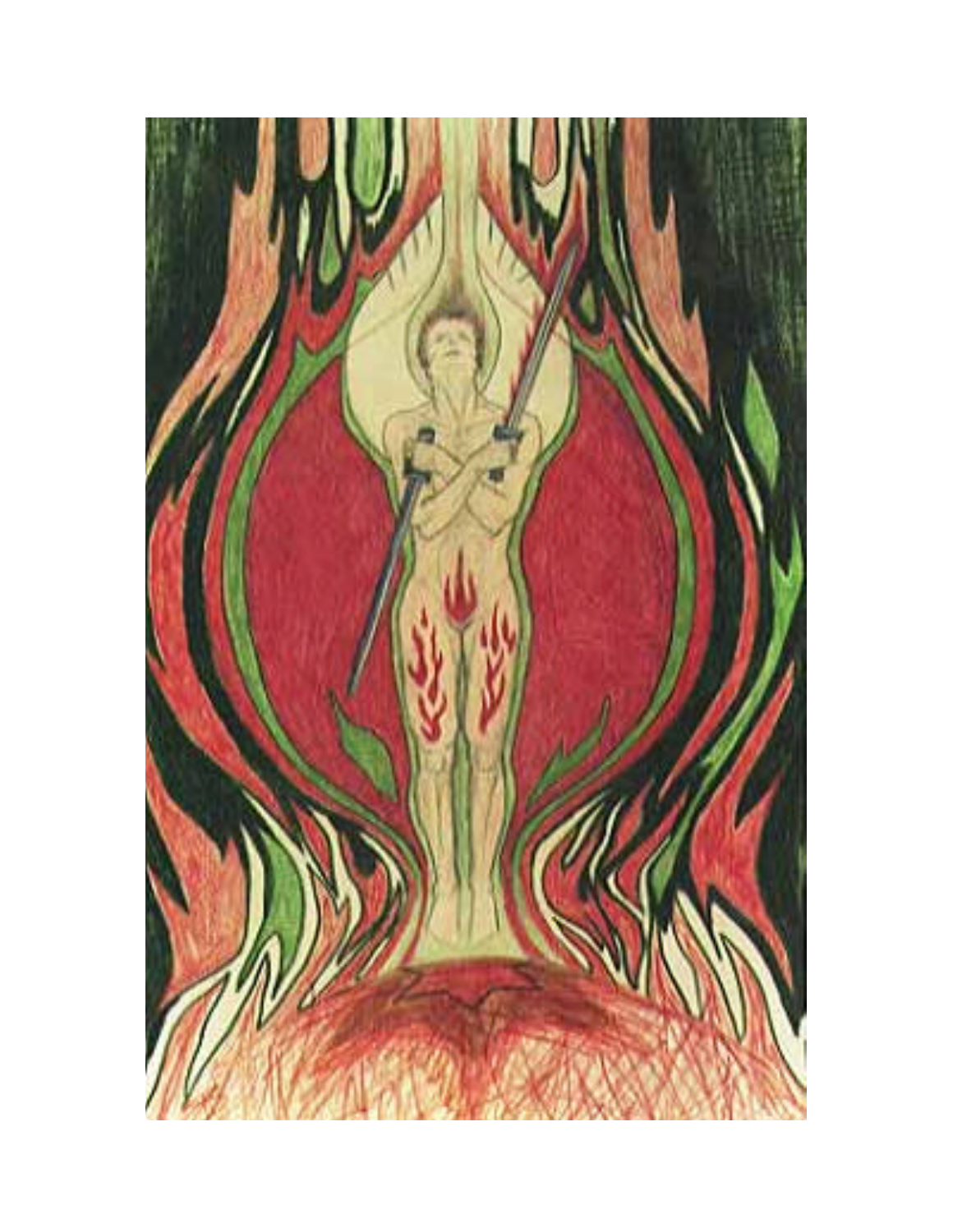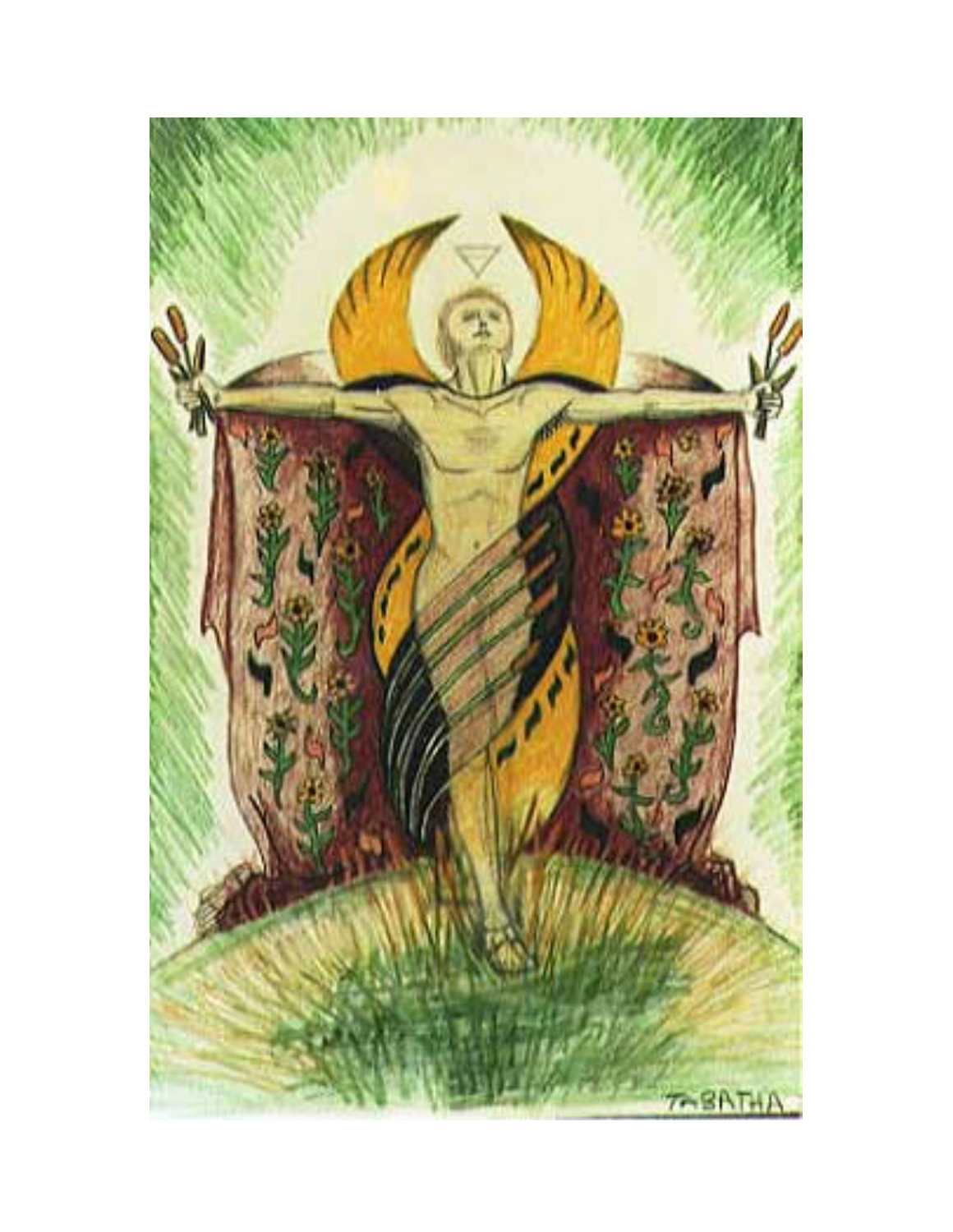### **THE ART OF MAGIC**

#### **by Israel Regardie**

Copyright © 1964, F.I. Regardie Published by **Helios**, 1969

The Publication of This Book was made possible through the co-operation of:

THE SANGREAL FOUNDATION INC. P.O. Box 2580 Dallas, Texas, 75221

Of all the subjects which comprise what nowadays is called Occultism, the most misunderstood of all is Magic. Even Alchemy, which to some of us is annoyingly dark and obscure, evokes far more sympathy and understanding as a rule than does Magic. For example, the psychologist Jung has observed of alchemy in his essay *The Ego and The Unconscious* that "it would be an unpardonable depreciation of value if we were to accept the current view, and reduce the spiritual striving of the alchemists to the level of the retort and the smelting furnace. Certainly this aspect belonged to it; it represented the tentative beginnings of exact chemistry. But it also had a spiritual side which has never yet been given its true value, and which from the psychological standpoint must not be underestimated." Yet Magic, strange to say, receives no such evaluation--except insofar as the term Magic is allied to the unconscious, and is said to represent a primitive attempt to cognise the Unconscious. There is, hence, hardly more than the barest minimum attempt to arrive at an understanding of its processes. For the moment, I do not wish to analyse the possible reasons for this amazing phenomenon. What is more to the point, however, is to provide some more or less intelligible approach to the subject so that given an initial glimpse of the bright light flooding the world of magic, more people may feel disposed to devote just a liltle of their energies and time to its study. The advantages and benefits are such as to make this effort extremely worth while.

Putting it simply and briefly, let me say at the outset that Magic concerns itself in the main with that self-same world as does modern psychology. That is to say, it deals with that sphere of the psyche of which normally we are not conscious but which exerts an enormous influence upon our lives. Magic is a series of psychological techniques so devised as to enable us to probe more deeply into ourselves. To what end? First, that we shall understand ourselves more completely. Apart from the fact that such self-knowledge in itself is desirable, an understanding of the inner nature releases us from unconscious compulsions and motivations and confers a mastery over life. Second, that we may the more fully express that inner self in every-day activities. It is only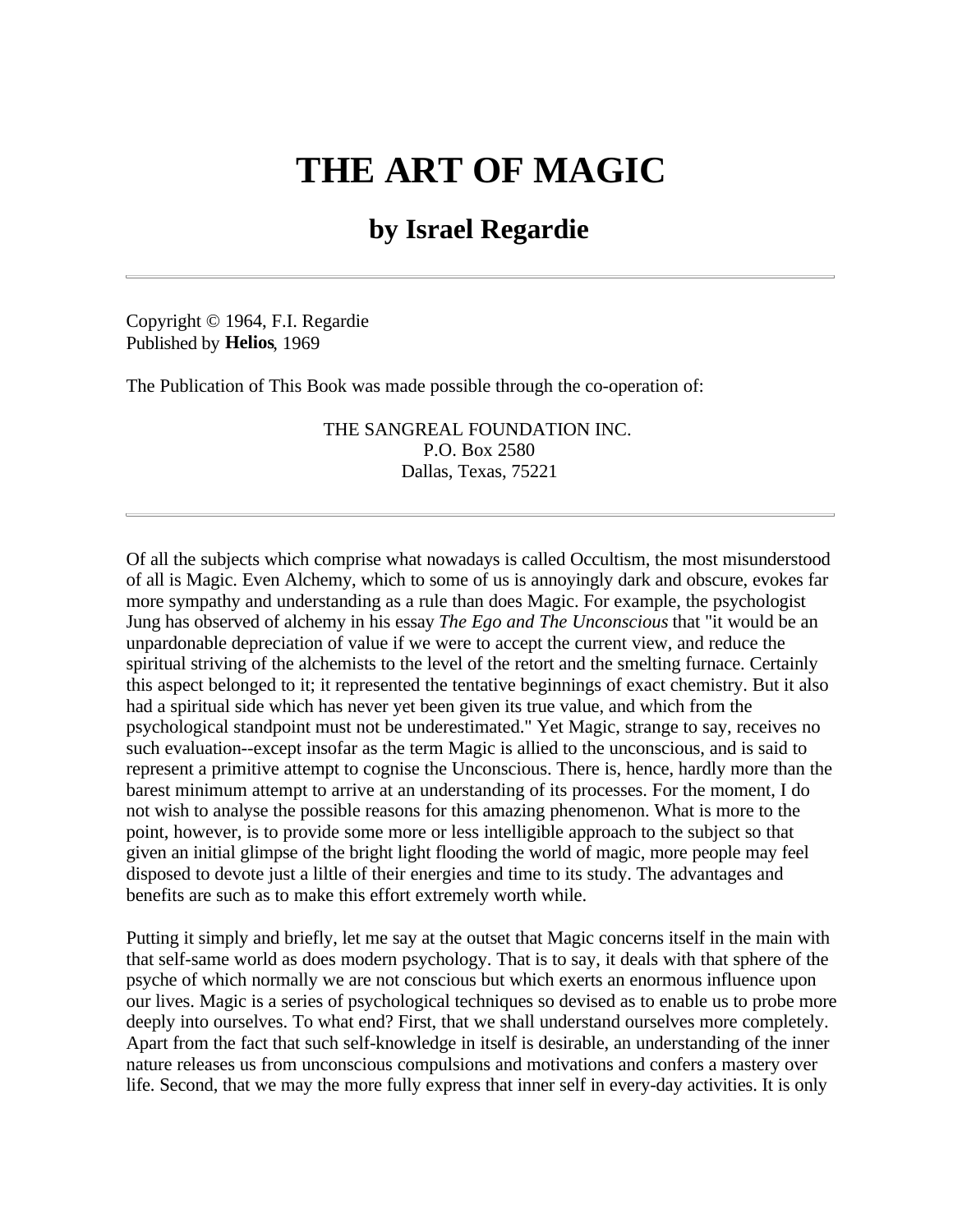when mankind as a whole has reached, or perhaps when the more advanced men and women in the world have evolved, some degree of inner realisation that we may ever hope for that ideal utopian condition of things--a wide tolerance, peace, and universal brotherhood. It is to ends such as these that Magic owes its *raison d'etre.*

Approaching the matter from another point of view, it may be said that Magic deals with the same problems as Religion. It does not waste its or our valuable time with futile speculations with regard to the existence or nature of God. It affirms dogmatically that there is an omnipresent and eternal life principle--and thereupon, in true scientific fashion, lays down a host of methods for proving it for oneself. How may we know God? Here, as before, there is a well-defined and elaborate technique for dealing with the human consciousness as such and exalting it to an immediate experience of the universal spirit permeating and sustaining all things. I say advisedly that its technique is well-defined. For the system has an abhorrence of the attitude of those good-natured but muddle-headed thinkers who, refusing to accept their human limitations as they are now, aim too high without dealing with the manifold problems in the way.

Let us assume that yonder building is ten storeys high. How may we reach the roof? Certainly not by ignoring the very obvious fact that at least two hundred feet intervene between us and the roof! Yet that is precisely the attitude of the so-called simplicity cult in mystical religion. God, they affirm, is an exalted state of infinite consciousness to which the microcosmic mind must be united. So far, so good--and here Magic is in accord with their view. Therefore, these people propose to attempt gaining the summit of attainment by ignoring the steps between man as we find him now and the supreme end-- God. It is as though they wished to jump from the ground to the roof of the aforesaid building.

Magic adopts a slightly different attitude. It is one, however, which is markedly similar to the common-sense attitude of the mythical man in the street. To get to the top of the building we must either climb the various flights of stairs leading there, or else take the lift upwards. In either case, it is a graduated process--an evolution, if you wish.

Man, holds the magical theory, is a more or less complicated creature whose several faculties of feeling, sensation, and thinking have slowly been evolved in the course of aeons of evolution. It is fatal to ignore these faculties, for evidently they were evolved for some useful purpose in answer to some inner need. Hence, in aspiring towards divine union, surely a laudable goal, we must be quite sure that our method, whatever it is, takes into consideration those faculties and develops them to the stage where they too may participate in the experience. If evolution is held up as a suitable process, then the whole man must evolve, and not simply little bits or aspects of him, whilst other parts of his nature are left undeveloped at a primitive or infantile level of being. Moreover, these faculties must be so trained as to be able to "take" the enormous tension sure to be imposed upon them by so exalted but nevertheless so powerful an attainment. Each faculty must be deliberately trained and carried stage by stage through various levels of human and cosmic consciousness so that gradually they become accustomed to the high potential of energy, ideation, and inspiration that must inevitably accompany illumination and an extension of consciousness. Failure to consider such a viewpoint in terms of its dynamics undoubtedly must account for the catastrophies so frequently encountered in occult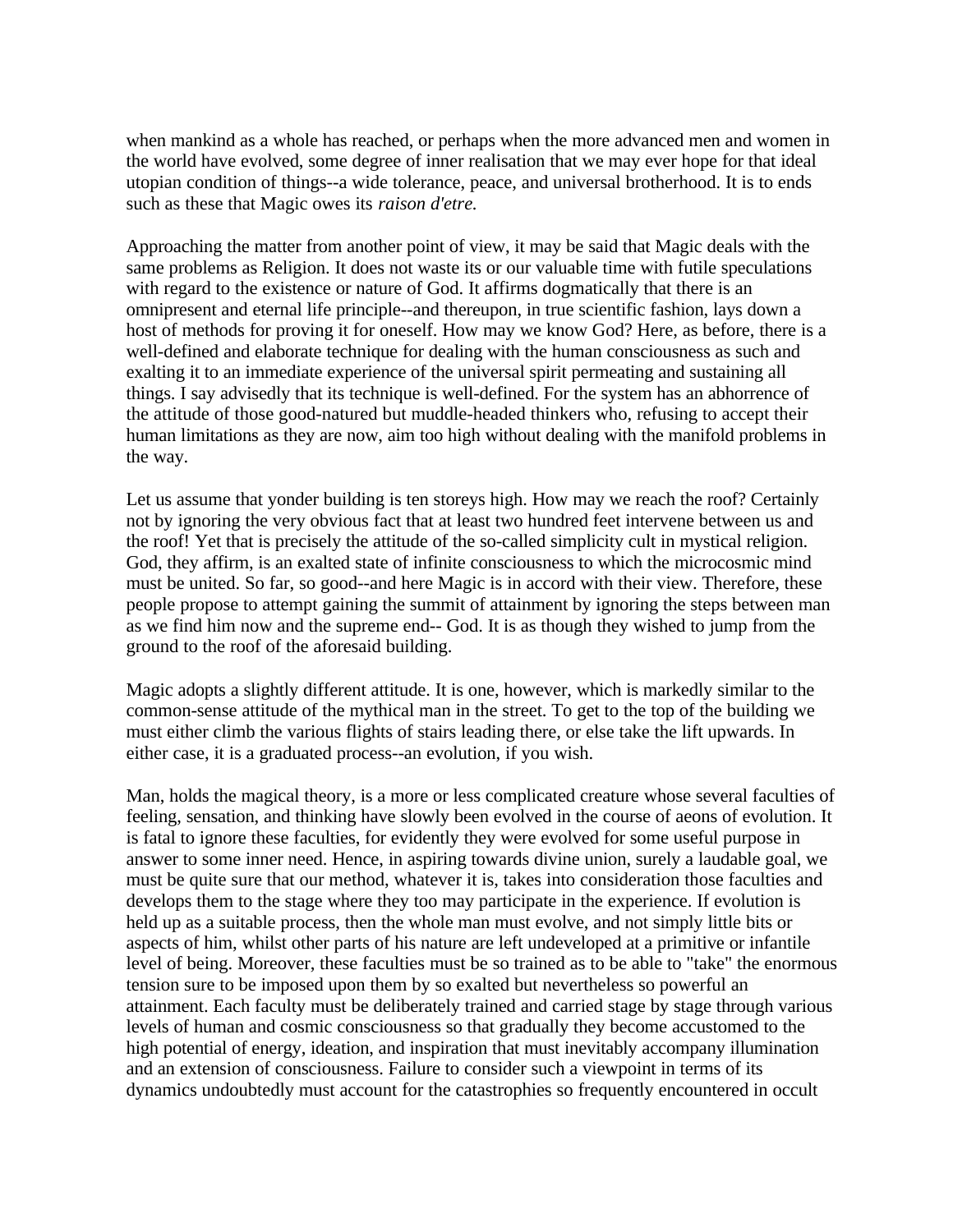and mystical circles.

To present a bird's-eye view of the entire field of Magic, let me summarily state that for convenience the subject may be divided into at least three major divisions. One-- Divination. Two -- Evocation and Vision. Three -- Invocation. I will define each separately and at some little length.

With regard to the first division, the magical hypothesis is quite definite. It holds that divination is not ultimately concerned with mere fortune-telling--nor even with divining the spiritual causes in the background of material events, though this latter is of no little unimportance. On the contrary, however, the practice of divination when conducted aright has as its objective the development of the inner psychic faculty of intuition. It is an enormous asset spiritually to have developed an exquisite sensitivity to the inner subtle world of the psyche. When carried on for a sufficiently long period of time, the practice builds slowly but efficiently a species of bridge between the consciousness of man and that deeper hidden part of his psyche of which usually he is not aware--the Unconscious, or higher Self. In these deeper spiritual aspects of his nature are the divine roots of discrimination, spiritual discernment, and lofty wisdom. The object of divination is quite simply, then, the construction of a psychic mechanism whereby this source of inspiration and life may be made accessible to the ordinary consciousness, to the ego. That this mechanism is concerned at the outset with providing answers to apparently trivial questions is by itself no objection to the technique itself. The preliminary approaches to any study may seem unworthy to or incompatible with that study. And divination is no exception to the general trend. Nor is the objection valid that the technique is open to frequent abuse by unscrupulous charlatans. But practised sincerely and intelligently and assiduously by the real student, consciousness gradually opens itself to a deeper level of awareness. "The brain becomes porous to the recollections and dictates of the soul," to use a current theosophical expression, is a true statement of the actual results of the training. As the object of analytical psychology is the assimilation of the repressed content of the Unconscious to the ordinary wake-a-day consciousness, so by these other magical means the human mind becomes aware of itself as infinitely vaster, deeper and wiser than ever it realised before. A sense of the spiritual aspect of things dawns upon the mind--a sense of one's own innate high wisdom, and a recognition of divinity working through man and the universe. Surely such a viewpoint elevates divination above the level of a mere occult art to an intrinsic part of mystical endeavour.

Geomancy, Tarot and Astrology, these are the fundamental techniques of the divinatory system. Geomancy is divination by means of earth. At one time, its practitioners actually used sand or black earth in which to trace its sigils and symbols--a typically primitive or mediaeval method. Today Geomantic diviners use pencil and paper, relying upon graphite in their pencils to formulate, theoretically, a magical link between themselves and the so-called divining intelligences or elementals of Earth. It is, so far as my own experience goes, a highly efficient technique, and I can clairn at least an 80% degrce of accuracy over several years. Tarot is the name of a set of cards, seventy-eight in number, which were introduced into Europe in either the fourteenth or fifteenth century from . . . ? No-one knows where they came from. Their origin is a complete mystery. At one period in Europe there were no such cards available, so far as we can see. At another time, the cards were circulating freely. Little mention need be made of astrology, since that has long been one of the most popular methods with which the public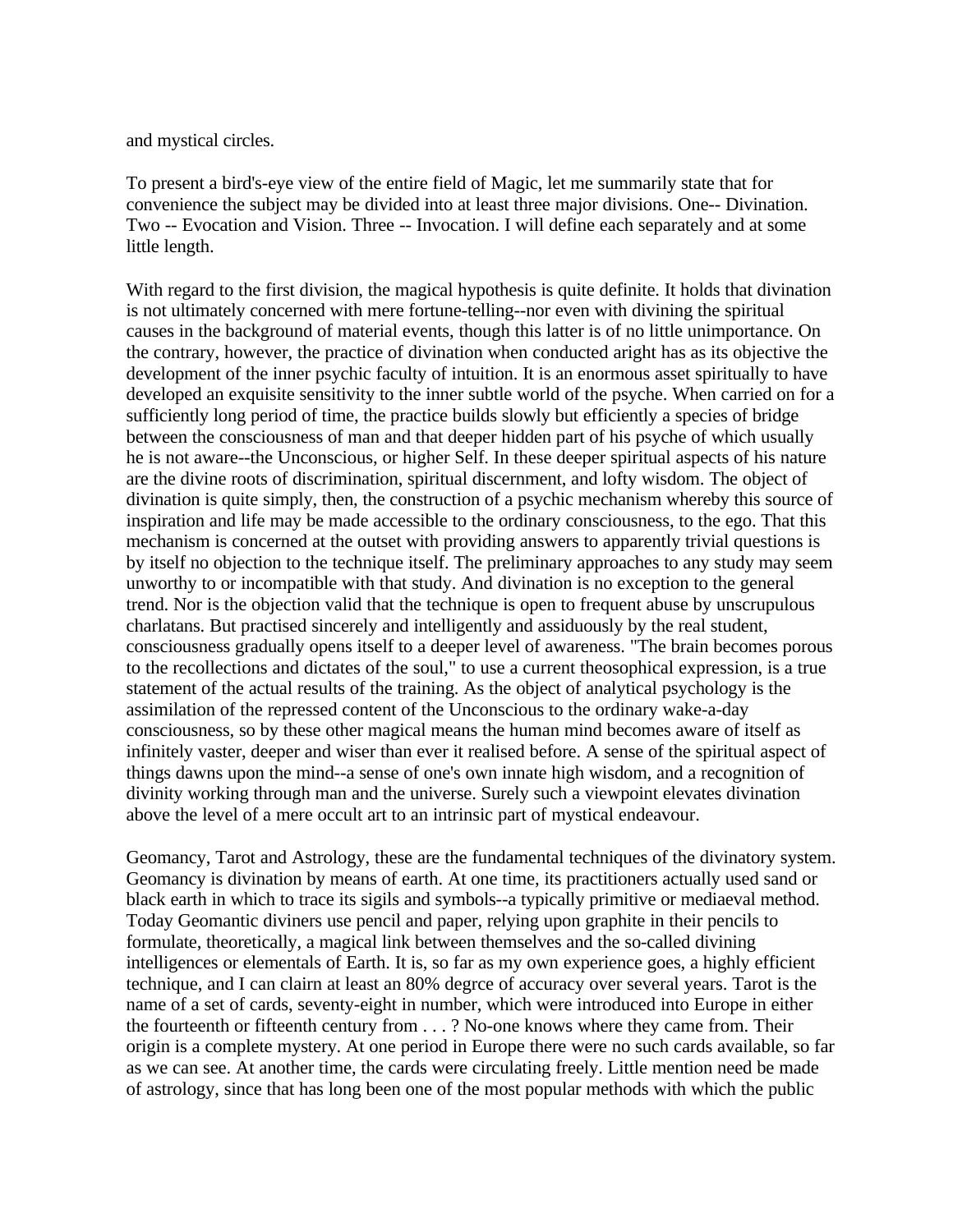has been made familiar. Anyone who practises these methods with this objective in mind will assuredly become aware of the results I have described. And while, it is true, his querents for divination may receive perfectly good answers to the questions they have asked, departing from his threshold in the spirit of gratitude and wonder, the intuitive development accruing to him will constitute the more important side of that transaction.

It is when we leave the relatively simple realm of divination to approach the obscure subject of Evocation that we enter deep waters. Here it is that most difficulty has arisen. And it is in connection with this phase of Magic that the greatest misunderstanding and fear even has developed.

In order to elucidate the matter, let me again turn to the terminology of modern psychology. The term "complex" has achieved a fairly wide notoriety during the last quarter of a century since the circulation of the theories of Freud and Jung. It means an aggregation or group of ideas in the mind with a strong emotional charge, capable of influencing conscious thought and behaviour. If my interest is Magic, then naturally every item of information acquired, no matter what its nature, is likely to be built by association into that constellation of ideas clustering around my interest--becoming in the course of years a thorough-going complex. Mrs. Jones my dairywoman, because of her professional predilection, will have her complex centering about milk and cows and butter and the price of eggs.

Over and above this definition, however, is the more subtle one of a group of ideas or feelings congregating about a significant or dominant psychic theme, such as sex or the need to overcome inferior feelings, or some psychic wound of childhood, tying or locking up nervous energy. Thus, as a result of repression, we may find a complex of which the possessor is totally unconscious--a complex expressing itself in a sense of insecurity, obsession by morbid unreasonable fears, and persistent anxiety. Moreover, a constellation of feelings and moods and emotional reactions may exist which have become so powerful and yet so obnoxious to reason as to have become completely split off from the main stream of the personality. What modern psychology calls a complex in this sense, the ancient psychology of Magic, which had its own system of classification and nomenclature, named a Spirit. The system of classification was the Qabalistic Sephiros or the ten fundamental categories of thought.

Thus, should we essay translation of terms, the sense of inferiority we might call the spirit of *Tipharas,* whose name is said to be *Soras,* inasmuch as the Sun, one of its attributions or associations, is considered the planetary symbol of the individuality. Hence an affliction to the personality, which may be considered a general or rough definition of the inferiority sense, could well be referred to *Soras*--since the spirit in the case of each Sephirah is considered evil. That complex expressing itself in insecurity is the spirit of *Yesod* and the Moon, whose name *is Chashmodai.* This sphere of *Yesod* represents the astral design or foundation imparting stability and permanence to physical shapes and forms, in a word it is a symbol of security and strength. Should we be confronted with a case where the emotions were split off from consciousness- this is the influence of the spirit of *Hod* and Mercury, *Taphthartharath.* One wallowing in emotional chaos, having refused to develop equally consciousness and the rational faculties, is subject to the spirit of *Netsach* and Venus, *Haniel.* A purely destructive or suicidal neurosis which causes one to exhibit the symptomatic tendency deliberately to break things, or to use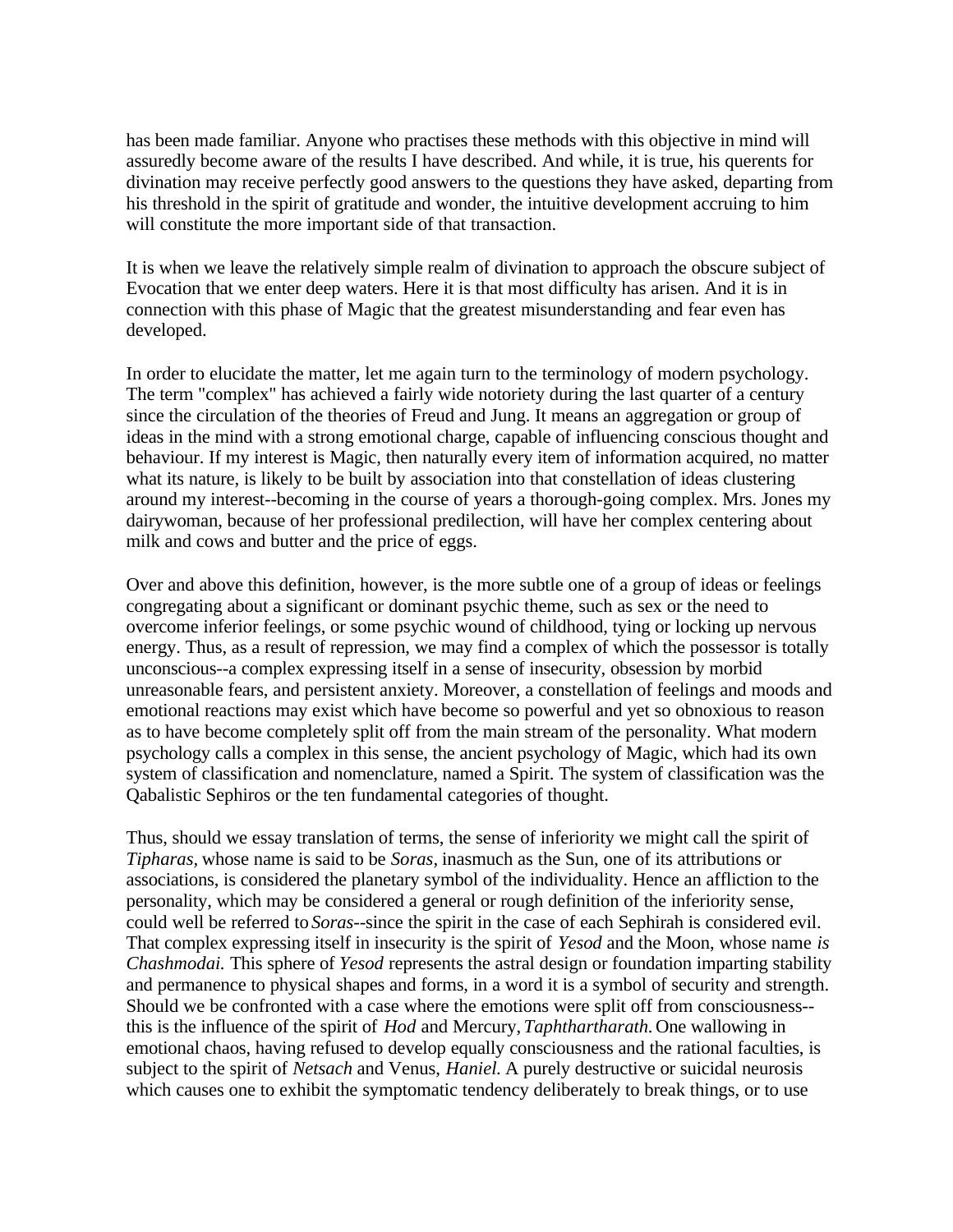them in attack against oneself, is of a martial quality, belonging to *Gevurah* and Mars, the spirit *Samael.*

This, naturally, is the subjective point of view. That there is a purely objective occult theory I do not deny, but that cannot be dealt with here.

How, nowadays, do we deal with the psycho-neuroses in the attempt to cure them--to eliminate them from the sphere of the patient's thinking and feeling? Principally by the analytical method. We encourage the patient to narrate freely his life-history, to delineate in detail his early experiences in connection with his father and mother, his reactions to brothers and sisters, to school and playmates and the entire environment. He is asked to dwell particularly on his emotional reaction to these earlier experiences, to re-live them in his imagination, to recount and analyse his feelings towards them. Moreover, his dreams at the time of analysis are subjected to a careful scrutiny. This is necessary because the dream is a spontaneous psychic activity uninterfered with by the waking consciousness. Such activity reveals present-day unconscious reactions to the stimuli of life--reactions which modify, even form his conscious outlook. In this way the patient is enabled to realise *objectively* the nature of this complex. He must detach himself from it for a short space of time. And this critical objective examination of it, this understanding of its nature and the means whereby it came into being, enables him, not once and for all, but gradually and with the passage of time, to oust it from his ways of thinking.

Magic, however, at one time proceeded according to a slightly different technique. It too realised how devastating were these natural but perverse ways of thinking, and how crippling was the effect they exercised on the personality. Indecision, vacillation, incapacitation of memory, anaesthesia of feeling and sense, compulsions and phobias, besides a host of physical and moral ills, are the resultants of these complexes or spirit-dominants. So completely is the patient at the mercy of obsessing moods as almost to be beside himself, thus suggesting to the vivid imagination of the ancients an actual obsession by some extraneous spirit entity. So, in order to restore man to his former efficiency, or to the standard of normality, these afflictions must be eliminated from consciousness.

As its first step, Magic proceeded to personalise them, to invest them with tangible shape and forrm, and to give them a definite name and quality. It is the nature of the psyche spontaneously to give human characteristics and nomenclature to the contents of its own mind. In doing this, the magical system receives the official blessing, if I may say so, of no less a modern psychological authority than Dr. C. G. Jung. In his commentary to *The Secret of the Golden Flower,* Jung names these complexes "autonomous partial systems." Referring to these partial systems, he asserts: "Being also constituents of the psychic personality, they necessarily have the character of persons. Such partial-systems appear in mental diseases where there is no psychogenic splitting of the personality (double personality), and also, quite commonly, in mediumistic phenomena." It is, as I have said, a natural tendency of the human mind to personalise these complexes or groupings of special ideas. As another proof of this, we may cite the phenomenon of dreams, in which quite frequently the patient's psychic difficulties or complexes are given symbolically some human or animal form.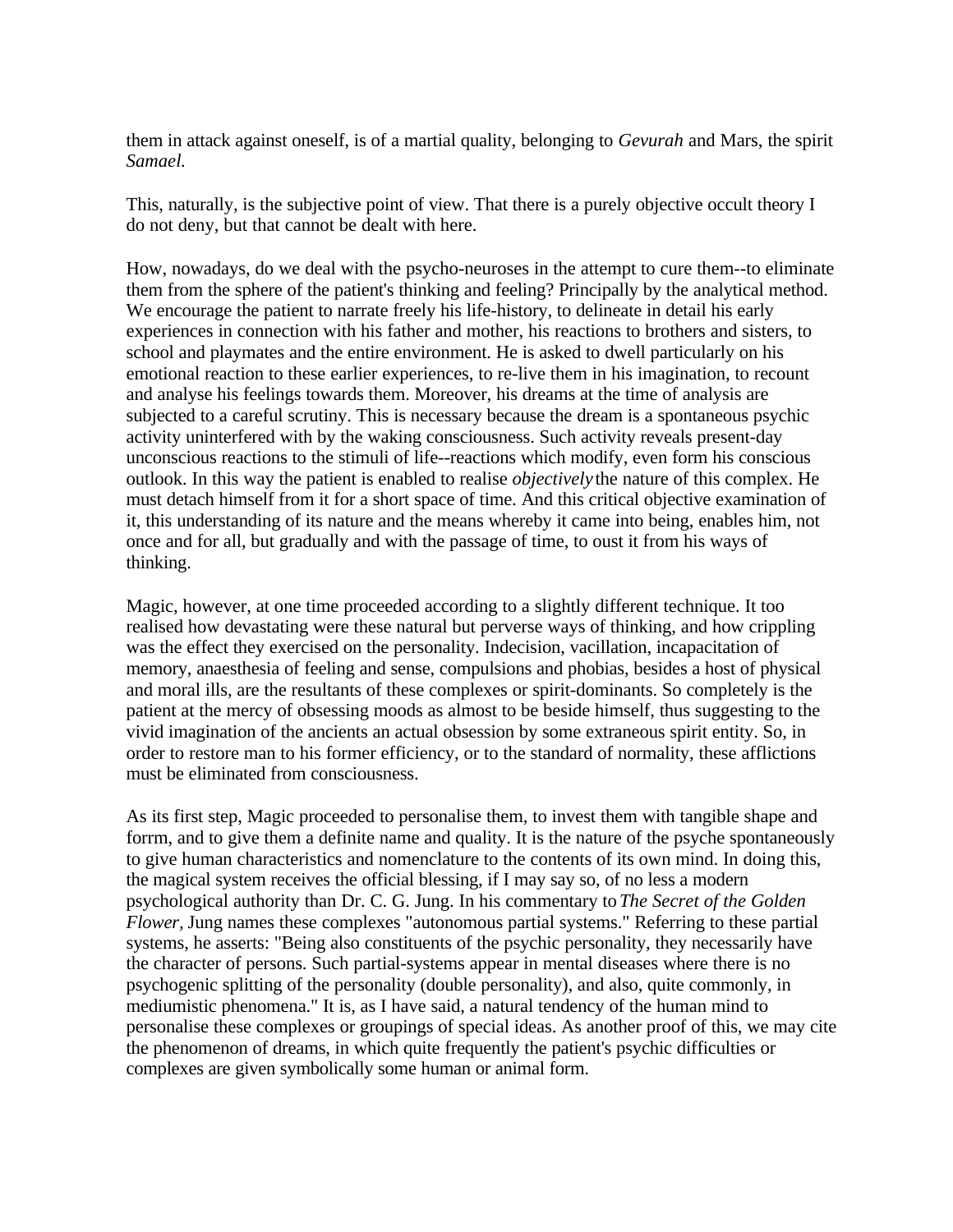Proceeding a step further, the ancient science of Magic postulated that to eliminate this complex it was necessary to render it objective to the patient's or student's consciousness so that he might acquire some recognition of its presence. Whilst these subconscious knots of emotion, or astral spirits, are unknown and uncontrolled, the patient is unable to control them to the best advantage, to examine them thoroughly, to accept the one or to reject the other. First of all, was the hypothesis, they must acquire tangible, objective form before they may be controlled. So long as they remain intangible and amorphous and unperceived by the ego, they cannot adequately be dealt with. By a programme of formal evocation, however, the spirits of the dark underworld, or complexes of ideas inhabiting the deeper strata of unconsciousness, may be evoked from the gloom into visible appearance in the magical triangle of manifestation. Evoked in this technical way, they may be controlled by means of the transcendental symbols and formal processes of Magic, being brought within the dominion of the stimulated will and consciousness of the theurgist. In other words, they are once more assimilated into consciousness. No longer are they independent spirits roaming in the astral world, or partial systems dwelling in the Unconscious, disrupting the individual's conscious life. They are brought back once more into the personality, where they become useful citizens so to speak, integral parts of the psyche, instead of outlaws and gangsters, grievous and dangerous enemies threatening psychic unity and integrity.

How are these evoked? What is the technical process of rendering objective these autonomous partial-systems? Magic parts company here with orthodox psychology. Many months of tedious analysis at enormous financial outlay are required by the present-day psychological method to deal with these problems, and few there be who are strong enough or patient enough to persist. The magical theory prefers a drastic form of emotional and mental excitation by means of a ceremonial technique. During the Evocation ceremony, divine and spirit names are continuously vibrated as part of a lengthy conjuration. Circumambulations are performed from symbolic positions in the temple--these representing different strata of the unconscious, different regions of the psychic world. Breath is inhaled into the lungs, and, rather like the pranayama technique of the Hindu Yogis, manipulated by the imagination in special ways. By means of these exercises, consciousness is stimulated to such a degree as to become opened, despite itself, to the enforced upwelling of the content of the Unconscious. The upwelling is not haphazard but is definitely controlled and regulated. For the Qabalists were thoroughly familiar with the ideas of suggestion and association, arranging their conjurations so that by means of association of ideas there would be suggested to the psyche the train of ideas required--and only that train. The particular partial-system is then exuded from the sphere of sensation and projected outwards. It embodies itself in so-called astral or etheric substance normally comprising the interior body which serves as the foundation or design of the physical form, and acting as the bridge between the body and the mind, of which it is the vehicle. The astral form now reflecting the partial system projected from the Unconscious, attracts to itself particles of heavy incense burned copiously during the ceremony. Gradually, in the course of the ceremonial, a materialisation is built up which has the shape and character of an autonomous being. It can be spoken to and it can speak. Likewise it can be directed and controlled by the operator of the ceremony. At the conclusion of the operation, it is absorbed deliberately and consciously back into the operator by the usual formula. "And now I say unto thee, depart from hence with the blessing of (the appropriate divine name governing that particular type of complex) upon thee. And let there ever be peace between me and thee. And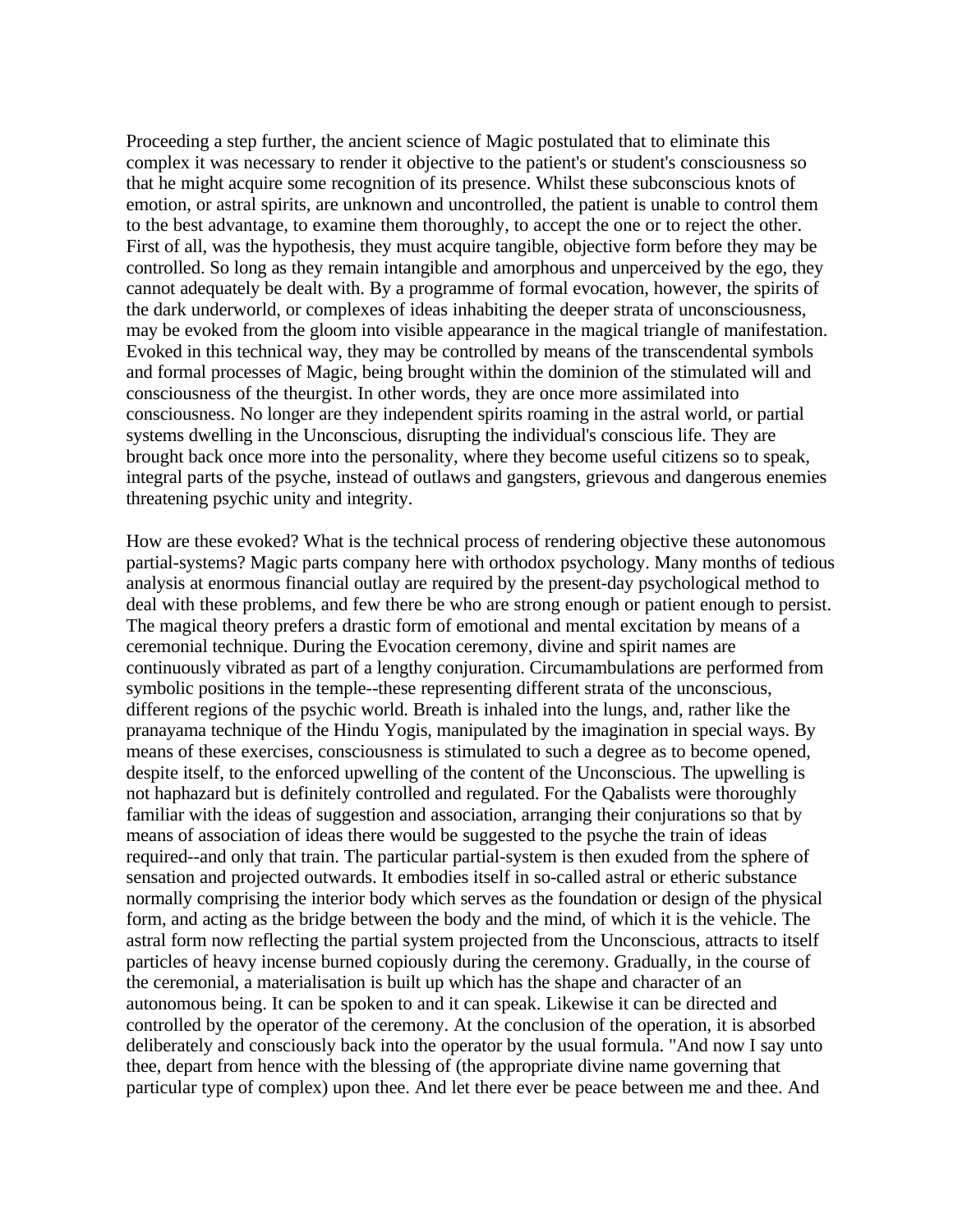be thou ever ready to come and obey my will, whether it be by a ceremony or but by a gesture."

Thus the defect in consciousness caused by the spirit obsession is remedied and, because of the accession to consciousness of the tremendous power and feeling involved in such a repression, the psyche of the operator is stimulated in a special way, according to the nature of the spirit. To recapitulate, the purpose of Evocation is that some portion of the human psyche which has become deficient in a more or less important quality is made intentionally to stand out, as it were. Given body and name by the power of the stimulated will and imagination and exuded astral substance, it is, to continue to use metaphor, specially nourished by the warmth and sustenance of the sun, and given water and food that it may grow and flourish.

Familiarity, of course, is requisite before this type of Magic should be attempted. It requires study and long training. Arduous and persistent toil needs to be undertaken with the appropriate formulae before one dare apply oneself to so formidable and perhaps dangerous an aspect of the magical routine. But it has this advantage over the analytical procedure. lt is infinitely speedier when once the technique has been mastered and the special association tracks have been familiarised, and considerably more thorough and effective as a cathartic agent. I hope one day to see a modification of it in current use by our psychologists.

There is an important variation of this technique. At first sight, it may seem to bear but little relationship with the Evocation method. But it too has as its objective the necessary assimilation of the unconscious content of the psyche into normal consciousness. Its object, also, is the enlarging of the horizon of the mind by enlarging the student's intellectual conceptions of the nature of the universe.

The elementary technical processes of this method call for the drawing or the painting of coloured symbols of the elements Earth, Air, Water, Fire and Ether. Each of these has a different traditional symbol and colour.



To Earth is attributed a yellow square.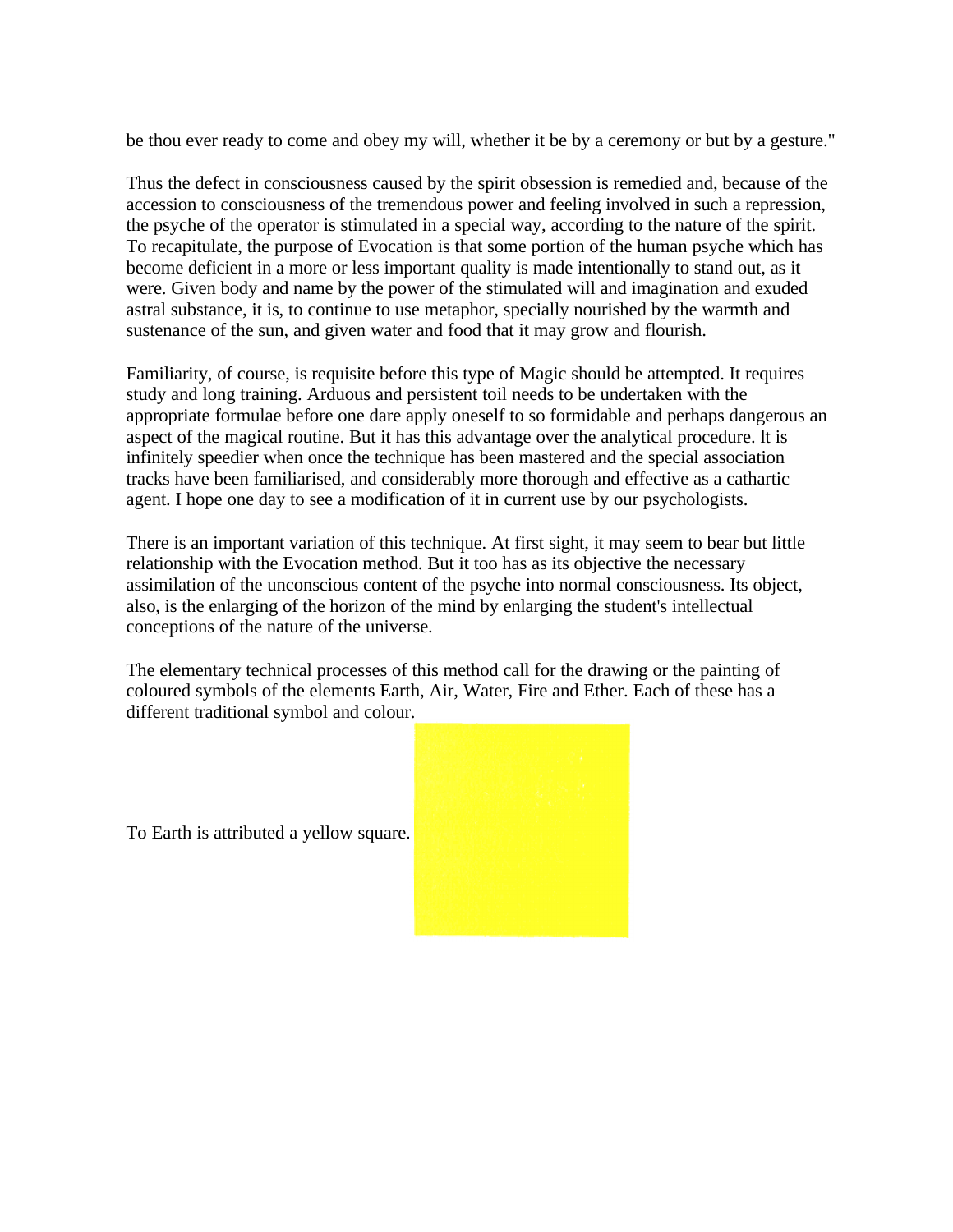

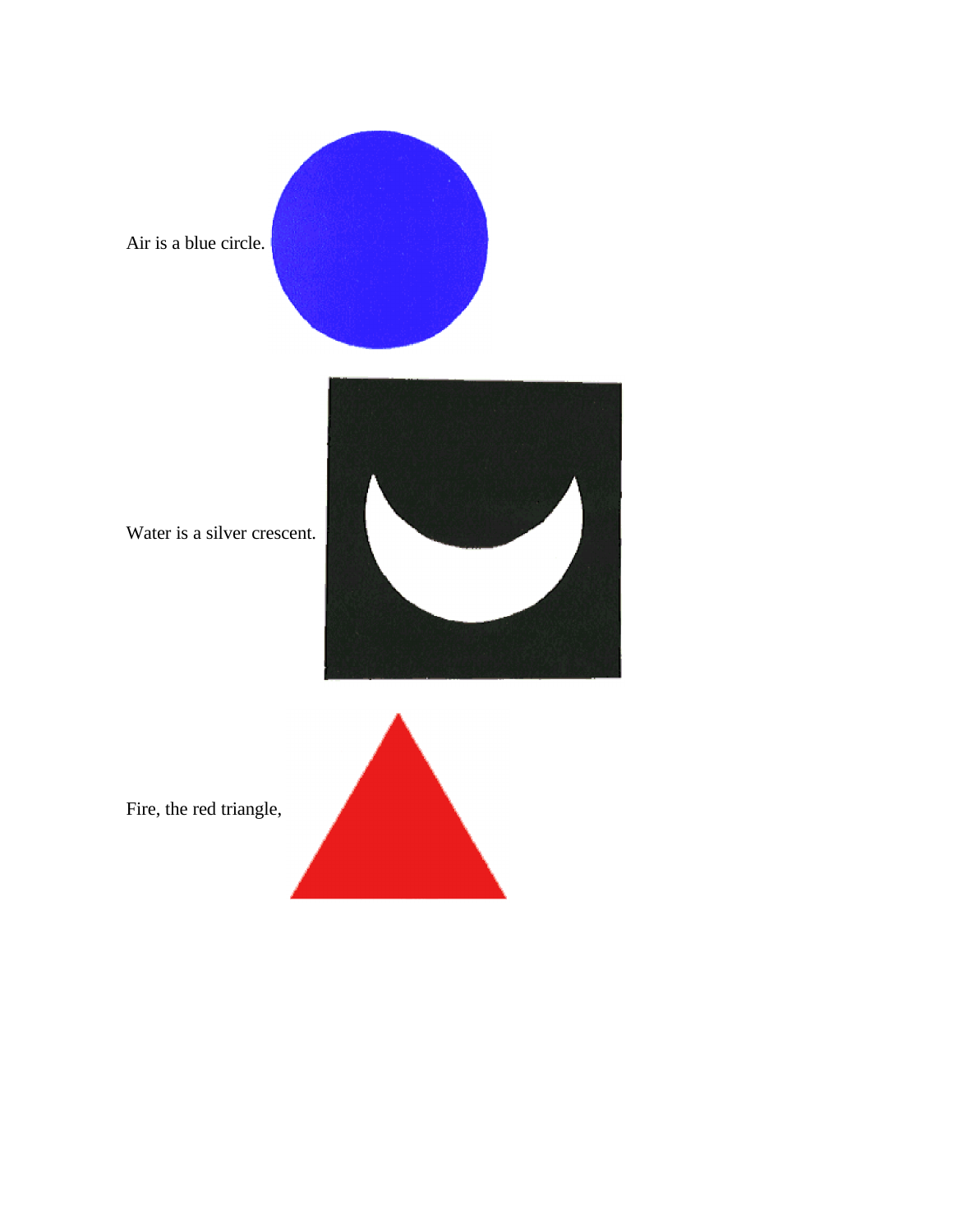

and Ether is the black egg.

After staring intently at the symbol of some one particular element for several seconds, and then throwing the vision to some white or neutral surface, a reflex image of the complementary colour is seen against it. This is a normal optical illusion without having in itself any special significance. The optical reflex obtained, the student is counselled to close the eyes, *imagining*  that before him is the symbolic shape and complementary colour of the element being used. The shape is then to be enlarged until it seems tall enough for him to visualise himself walking through it. Then he must permit the fantasy faculty of the mind full and unimpeded play. What is particularly important is that at this stage he must vibrate certain divine and archangelic names which tradition ascribes to that particular symbol. These names may be found in the first volume of my work *The Golden Dawn.*

In this way, he enters imaginatively or clairvoyantly by means of a vision, into the elemental realm corresponding to the nature of the symbol he has chosen. By employing element after element, he acquires a sympathetic contact with the understanding of the several hierarchical planes existing within Nature, and thus widens tremendously the sphere of his consciousness.

From the psychological point of view, we might understand the magical theory to imply that the Unconscious (which has been compared to the nine-tenths of an ice-berg concealed under water and not at all visible) may be classified into five principal layers or sub-divisions. These five levels correspond to the five elements, the most superficial being Earth, and the deepest being Ether or Spirit. By following such a vision or fantasy technique the candidate's ordinary consciousness is enabled to cross the otherwise impenetrable barrier subsisting between it and the unconscious. A link is formed between the two aspects of mind, a bridge is constructed, across which the psyche may pass at any moment. Entering these various psychic levels by way of an imaginative projection is analagous to forming an association track by means of which idea, inspiration, and vitality are made available to consciousness.

The vision thus obtained corresponds generally to a sort of dream, experienced however in a fully conscious state-- one in which none of the faculties of consciousness, such as will, criticism and keen perception are in any way in abeyance. The goal of analysis, from the synthetic and constructive point of view, is accomplished readily by such means. A wide range of knowledge and feeling is thereby opened up and assimilated without strain or difficulty to the advantage and spiritual development of the individual.

Interpretation of the vision is an important factor. The neglect of interpretation may account for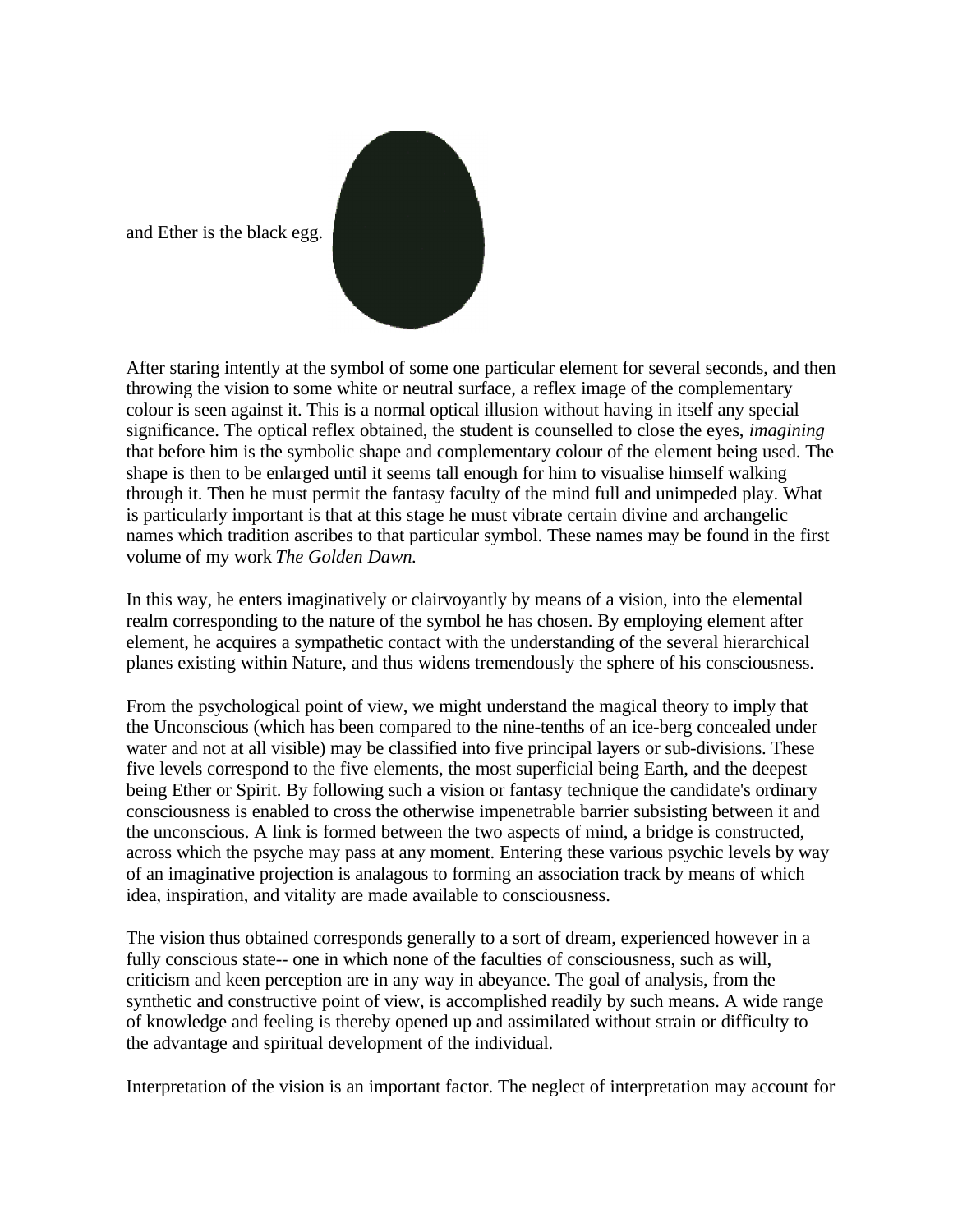the intellectual sterility and spiritual emptiness so frequently observed in those who employ similar methods. Acquaintance with the methods of Jung's symbolic analysis of dreams and spontaneous fantasies may be extremely useful here, providing a useful adjunct to the Qabalistic reference of symbols to the ten Sephiros of the Tree of Life. Before passing on, it is interesting to note that Jung gives towards the end of his book *Two Essays on Analytical Psychology* an account of a patient's spontaneous fantasy which is curiously similar to the tattwa technique I have just described. He calls it a " 'vision' which by intense concentration was perceived on the background of consciousness, a technique that is perfected only after long practice." It is so interesting that I am constrained to quote it here: "I climbed the mountain and came to a place where I saw seven red stones in front of me, seven on either side, and seven behind me. I stood in the middle of this quadrangle. The stones were flat like steps. I tried to lift the four stones that were nearest to me. In doing so I discovered that these stones were the pedestals of four statues of gods which were buried upside down in the earth. I dug them up and so arranged them around me that I stood in the middle of them. Suddenly they leaned towards one another so that their heads touched, forming something like a tent over me. I myself fell to the earth, and said, 'Fall upon me if you must, for I am tired.' Then I saw that beyond, encircling the four gods, a ring of flame had formed. After a time I arose from the ground and overthrew the statues of the gods. Where they fell to the earth four trees began to grow. And now from the circle of fire blue flames shot up which began to burn the foliage of the trees. Seeing this I said 'This must stop. I must go into the fire myself so that the leaves may not be burned.' Then I stepped into the fire. The trees disappeared and the ring of fire contracted to one immense blue flame that carried me up from the earth."

Divination, Evocation and Vision are the preliminary techniques of Magic. We have observed that there is considerable justification for their employment-- when there is adequate understanding of their meaning and technical procedure. But these are preliminary methods only. They are but steps leading to the consummation of the supreme sacrament. The inevitable end of Magic is identical to that conceived of in Mysticism, union with God-head. Magic conceives of divinity as Spirit and Light and Love. It is an all-pervasive and omnipresent vital force, permeating all things, sustaining every life from the most minute electron to the largest nebula of mindstaggering dimensions. It is this Life which is the substratum of the entirety of existence, and it is this primal consciousness in which we live and move and have our being. In the course of manifestation, cosmic centres develop within its infinitude, centres of lofty intelligence and power, whereby the cosmic high tension may be modified and reduced to a lower key so as ultimately to produce an objective manifestation. These cosmic centres of life are what for the moment we may name the Gods (not spirits)--beings of enormous wisdom, power and spirituality in an ascending hierarchical scale between us and the unknown and unnamed God. The particular hierarchy that they form receives in Magic a clear classification in terms of the Qabalistic Tree of Life.

In an earlier paragraph I gave the metaphor of a man striving to reach the roof top of a several storeyed building. Now Magic conceives of spiritual development in an analogous way. That is to say, it conceives a personal evolution as progressive and orderly. Divinity is the objective we seek to reach, the roof top. We, those of us cherishing the mystical ideal, are below on the ground. Not with one leap may we attain the summit. An intervening distance demands to be traversed. To reach the roof we must use either stairs or lift. By means of the magical technique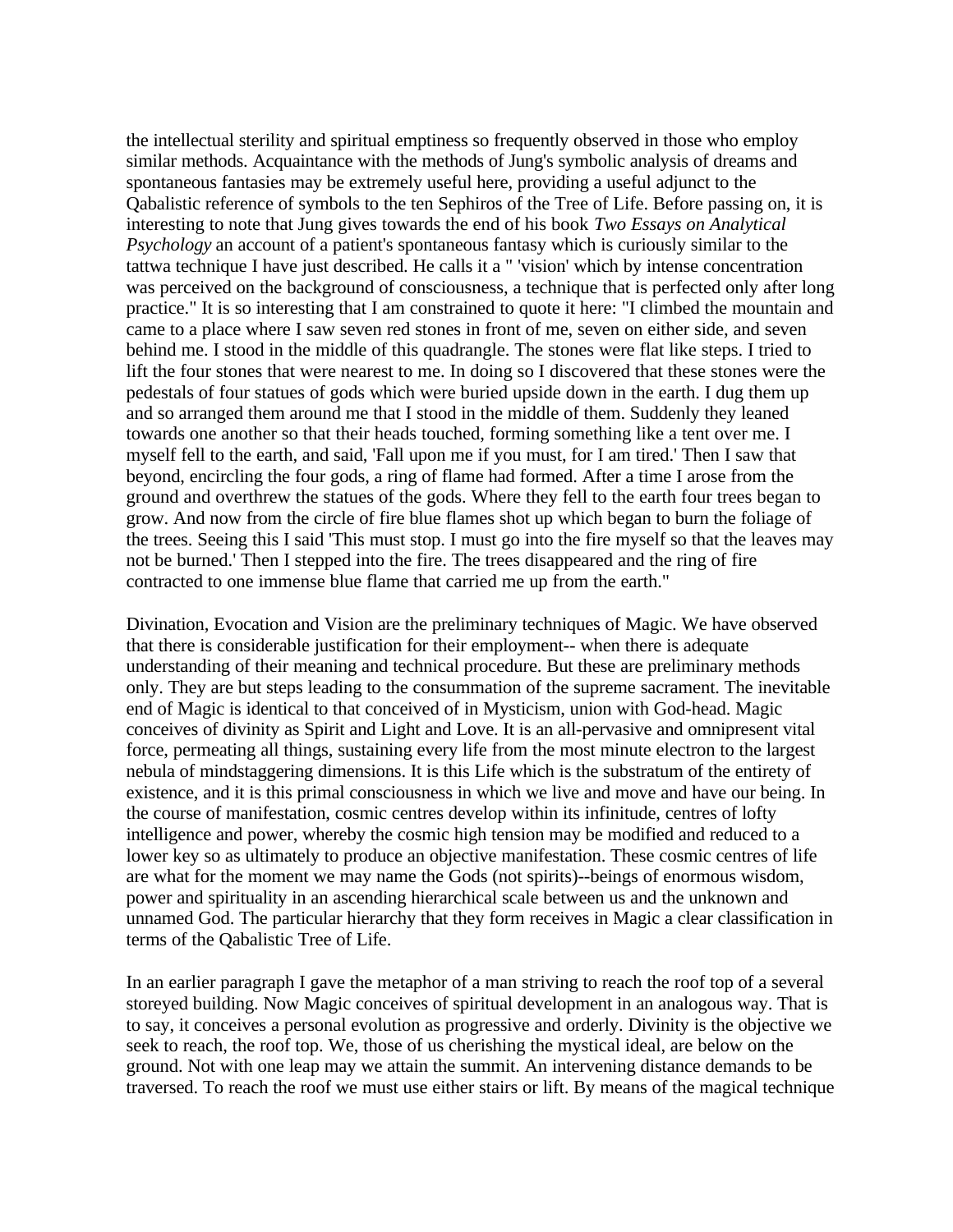we employ the invocation of the Gods, who answer metaphorically to the stairs or lift, and attempt union with their wider and vaster consciousness. Since they represent the several cosmic levels of energy and mind intervening between us and the supreme goal, as we unite ourselves in love and reverence and surrender to them, by so much the nearer do we approach to the ultimate source and root of all things.

Using the plan of the Tree of Life as his guide, the magician invokes the lower Gods or Archangels as they are named in another system, desirous of mingling his own life with, and surrendering his own being to, the greater and more extensive life of the God. Thus his spiritual perceptions become finer and more sensitive, and his consciousness becomes with time accustomed to the high tension of the divine force flowing through him. His interior evolution proceeding, he invokes the God of the Sephirah or plane immediately above. Following the same procedure, he attempts to assimilate his own essence, his own integrated consciousness, to that of the divinity he has invoked. And so on--until finally he stands upon the lofty Darien peak of spiritual realisation, united with the transcendental life of infinity, feeling with universal love and compassion, conscious of all life and every thing as himself with supreme vision and power. As Iamblichus, the Neoplatonic theurgist, once expressed it: "If the essence and perfection of all good are comprehended in the gods, and the first and ancient power of them is with us priests (i.e. theurgists or magicians) and if by those who similarly adhere to more excellent natures and genuinely obtain a union with them, the beginning and end of all good is earnestly pursued; if this be the case, here the contemplation of truth, and the possession of intellectual science are to be found. And a knowledge of the Gods is accompanied with . . . the knowledge of ourselves."

So much for theory. How does the art of invocation proceed? Most important of all is the imaginative faculty. This must be trained to visualise symbols and images with the utmost clarity, ease, and precision. The necessity for this springs from the fact that certain God-forms are to be visualised. Most popular in magical techniques are the Egyptian God-forms. There seems to be a certain quality of specific definiteness about forms such as Osiris, Isis, Horus and Nuit, for example, which renders them peculiarly effective for this kind of training. In another system, where the Archangels are synonymous with the divine Gods, forms are visualised based upon an analysis of the individual letters comprising of God-name. That is to say, should we employ the Jewish Qabalistic system, each Hebrew letter has attributed to it a colour, astrological symbol, divinatory meaning in Tarot and Geomancy, and element. When building up the so-called Telesmatic image of the Archangel in the imagination, we take each letter as representing some particular part or limb of the Form, and some particular shape, feature, or colour. Thus from the letters of its name, a highly significant and eloquent form is ideally constructed.

Seated or Iying in a perfectly relaxed physical state, one in which no muscular or nervous tension can send a disturbing message to the brain, the student endeavours to imagine that a particular God-form or Telesmatic Image surrounds him or coincides with his physical shape. Sometimes but a few minutes suffice to produce a conscious realisation of the presence, though more often than not a good hour's work at the least is required to procure worthwhile results. As concentration and reflection become more intense and profund, the body becomes vitalised by streams of dynamic energy and power. The mind, too, is invaded by Light, great intensity of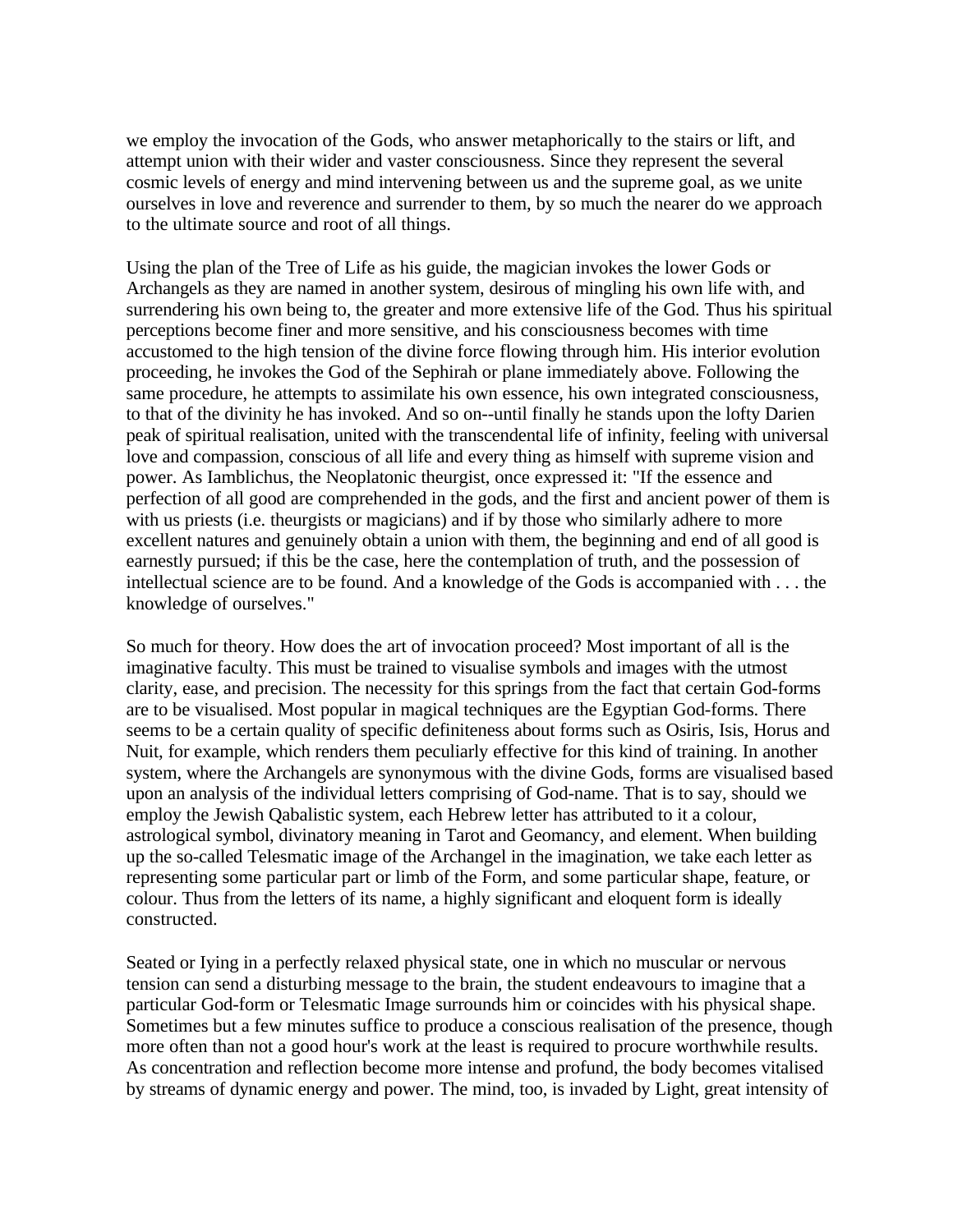feeling, and inspiration.

The name of the God or Archangel is meanwhile frequently vibrated. This vibration serves two ends. One, to keep the mind well concentrated on the ideal form by means of repetition. Two, the vibration awakens in the depths of the microcosmic consciousness that magical faculty which is akin or corresponds to its macrocosmic power. Rhythmic breathing likewise is undertaken so as to tranquilise mind and body, and to open the subtler parts of the inner nature of the omni-present all-permeating life. Visualisations of the letters of the Name moreover are practised. According to traditional rules, the letters are manipulated by the mind as moving within the forms, or occupying certain important positions on plexuses or major nerve centres. The totality of these methods conspire to exalt the consciousness of the operator, to lift up his mind by no devious or uncertain route to a nobler interior plane where is a perception of the meaning and transcendental nature and being of the God.

Over and above all these methods, or, more accurately, combining these techniques, is a final phase of Magic which I propose only to touch upon in brief--Initiation. The necessity and rationale of this process depends upon the postulated ability of a trained initiate to impart something of his own illumination and spiritual power to a candidate by means of a ceremony. Such a magnetic transmission of power is conceived to stir up the inner faculties of the candidate--faculties dormant and obscured for many a sorry year. As Psellus, another Neoplatonist once remarked of Magic, "Its function is to initiate or perfect the human soul by the power of materials here on earth, for the supreme faculty of the soul cannot by its own guidance aspire to the sublimest intuitions, and to the comprehension of Divinity."

Since the divine principles of man are obscured and latent within him, so that consciousness, of itself and by itself is unable to climb to the distant heights of spiritual intimacy with universal life, Magic in the hands of a trained and experienced Magus is the means whereby that eclipse of the inner light may be overcome. By means of several initiations, the seeds of awakening are sown within the soul. Later they are fanned and stimulated into an active living flame lighting the brain, illuminating the soul, and providing the necessary guidance to accomplish the purpose of incarnation.

The number of ceremonies and their detailed implication must differ, naturally, with different systems, though in general meaning all are in complete accord. In one system of initiation which is of especial significance to me personally, the major initiation ceremonies are seven in number. The first of these is a ceremony of preparation, consecration and purification, bringing to the dull gaze of the neophyte some vague intimation of the Light to which he aspires and which seems lost in the dim darkness afar. The seed of the Light is sown deeply within him by way of suggestions embodied in ritual speeches so that, time and devotion to the work acting as incubating agents, it may grow and blossom into the full-grown tree of illumination and divine union. The next five ceremonies are concerned with developing what are termed the elemental bases of the soul. Consciousness, placed under the surveillance of the Light, requires to be strengthened in its elemental aspects. So that when the Light ultimately does indwell the soul of man, the elemental self may be strong enough and pure enough to support the soul so that it may safely bear the full brunt of the divine glory. At first, this may not appear perhaps an urgent necessity. But if one remembers the pathologies of mysticism, the well-meaning but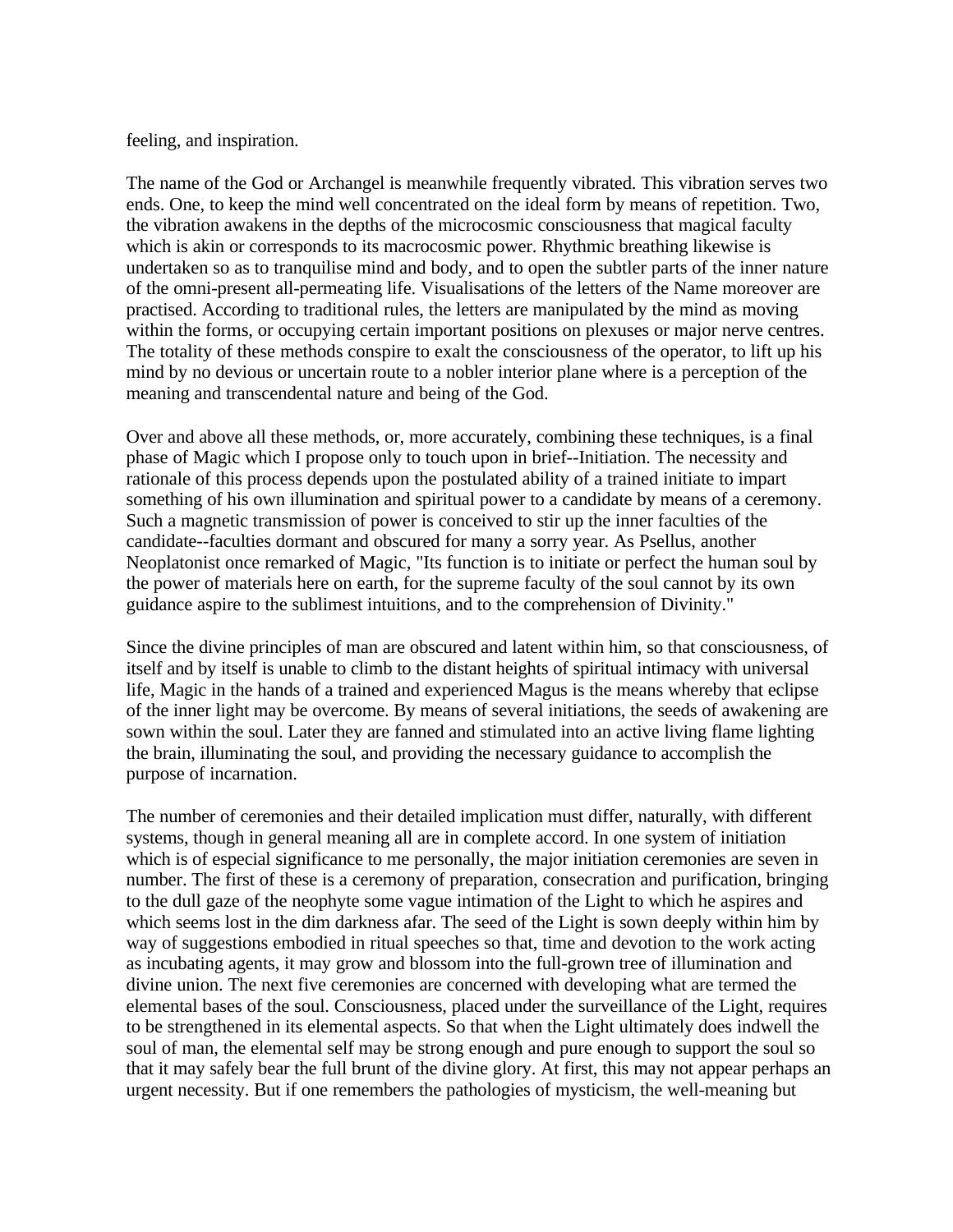scatterbrained and unpractical people of this world who have been totally unfitted for the conquest of life by a mild species of psycho-spiritual experience, then the magical routine obtains some degree of justification. It is in vain that the wine of the gods is poured into old cracked vessels. We must make certain that the vessels are intact and strong, capable of retaining and not spilling the wine poured from above.

The five elemental ceremonies having been experienced, and the seeds of the divine Earth, Air, Water, Fire and Ether sown within the human soul, the candidate is ready for the final initiation of this particular series. The central point of this initiation is the invocation of what commonly is called the higher Self, or the Holy Guardian Angel. This is the central core of the individuality, the root of the Unconscious. Before union with the Infinite may be envisaged, it is necessary that every principle in the human constitution be united so that man becomes one united consciousness, and not a disconnected series of separate discrete consciousnesses. The intelligence of the physical cells comprising the body, the principle of the emotions and feelings, the sphere of the mind itself, these must be united and bound together by a conscious realisation of the true nature of the Self employing them, the higher Genius. Integrity produced through the agency of the telestic or initiatory rites, then the whole human being, the entire man may set forth upon that lengthy but incomparable bright road which leads to the end, and to the beginning also, of life. Then, and only then, is man able to realise the meaning of life, and the purpose of his multitudinous incarnations on earth. No longer is a vague mysticism countenanced and idealised as a cowardly escape from the difficulties and turmoils of this life. With these latter he is now capable of dealing and, moreover, of completely mastering them, so that no longer do they enslave him. By no ties either of attachment or disgust is he bound to the duties of this earth--ties which must necessitate his further and continued incarnation until he has successfully severed them.

Freedom obtained through the acquisition of integrity in its truest and divinest sense, then the next magical step in evolution is possible of recognition and achievement--the conscious return of man to the divine Light from which he came.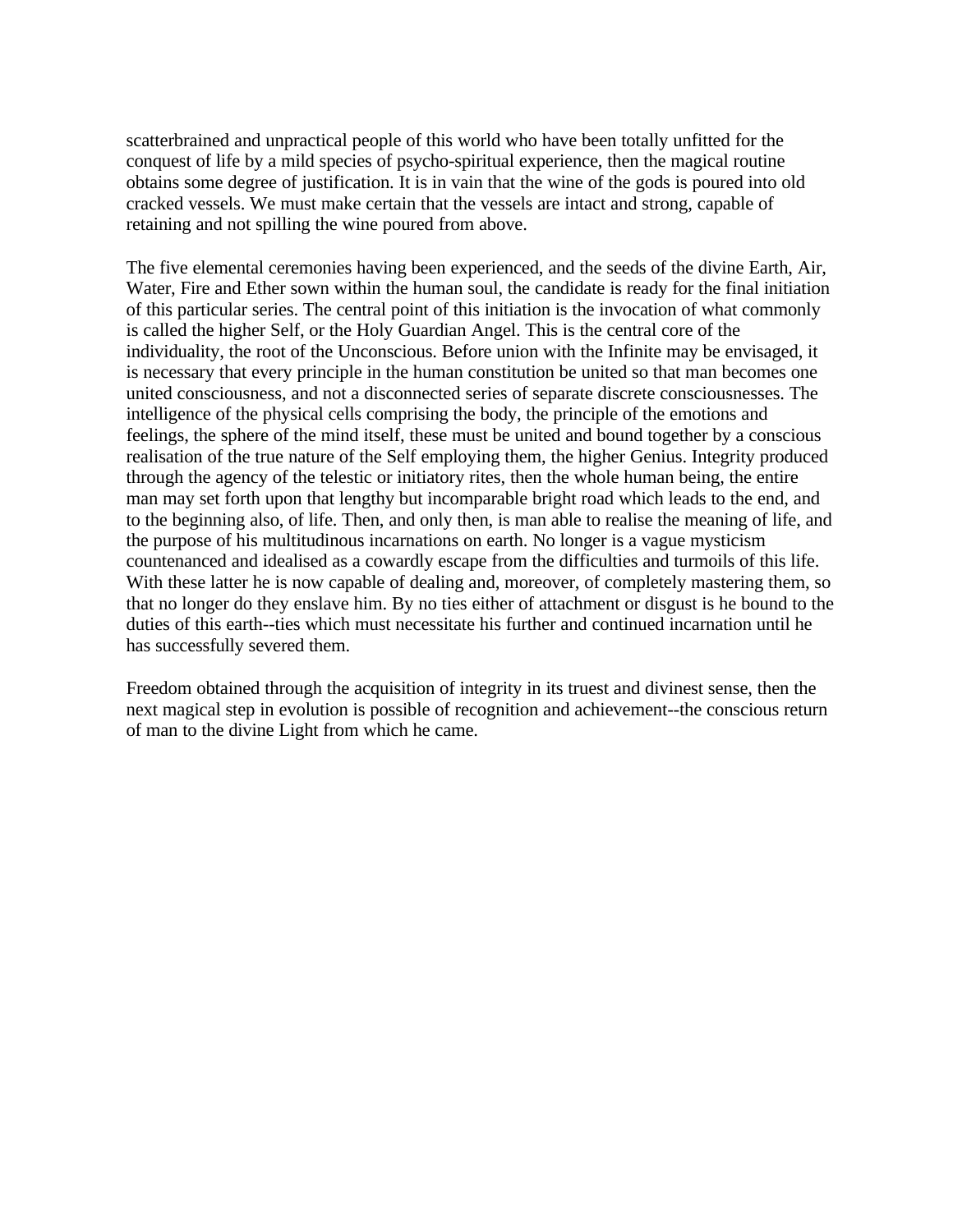### **THE MEANING OF MAGIC**

#### **by Israel Regardie**

Copyright © 1964, F.I. Regardie Published by **Helios**, 1969

The Publication of This Book was made possible through the co-operation of:

THE SANGREAL FOUNDATION INC. P.O. Box 2580 Dallas, Texas, 75221

We live today in a world of great material progress and mechanical ingenuity. On every hand is flouted the social advantages of the world-wide communication bequeathed to us by such modern inventions as aviation, radio and space-craft. Time seems to disappear in the face of such things, and space dwindles almost to nothing. The peoples of the earth are drawn far closer together than ever they have been before in recorded history. By way of paradox, however, simultaneously with this unique advance in scientific progress, a large proportion of mankind is supremely miserable. It suffers the pangs of dire starvation because scientific methods have yielded an over-production of foods and manufactured articles without having solved the problem of distribution. Yet modern science has become invested with a nature which originally was not its own. Despite the chaos of international affairs, and the fear of another catastrophic war present in the minds of most people, it has become robed in a mighty grandeur, almost of divinity. Perhaps it is because of this feeling of insecurity and fear that this condition has come about, for the human psyche is a cowardly thing at core. We cannot bear to be honest with ourselves, accepting the idea that whilst we are human we are bound to feel insecurity, anxiety and inferiority. Instead, we project these fears outwards upon life, and invest science or any body of knowledge with vast potential of affect so as to bolster up our dwindling fund of courage. So science has become, thanks to our projected affect, an authority that hardly dares to be questioned. We cannot bear that it *should* be questioned for we must feel that in this subject at least is authority, unshakeable knowledge and the security we so dearly crave. The phenomenon is hardly dissimilar to that of a few centuries ago when religion, formal religion of the churches, was the recipient of this obeissance and respect. For many people, science has now become their intellectual keynote, by whose measuring rod--despite their own personal neuroses and moral defects--all things soever are ruled, accepted or rejected.

Pursuits no matter of what nature which temporarily are not popularly favored, even though in them lies the hope for the spiritiual advancement of the world, or subjects which do not possess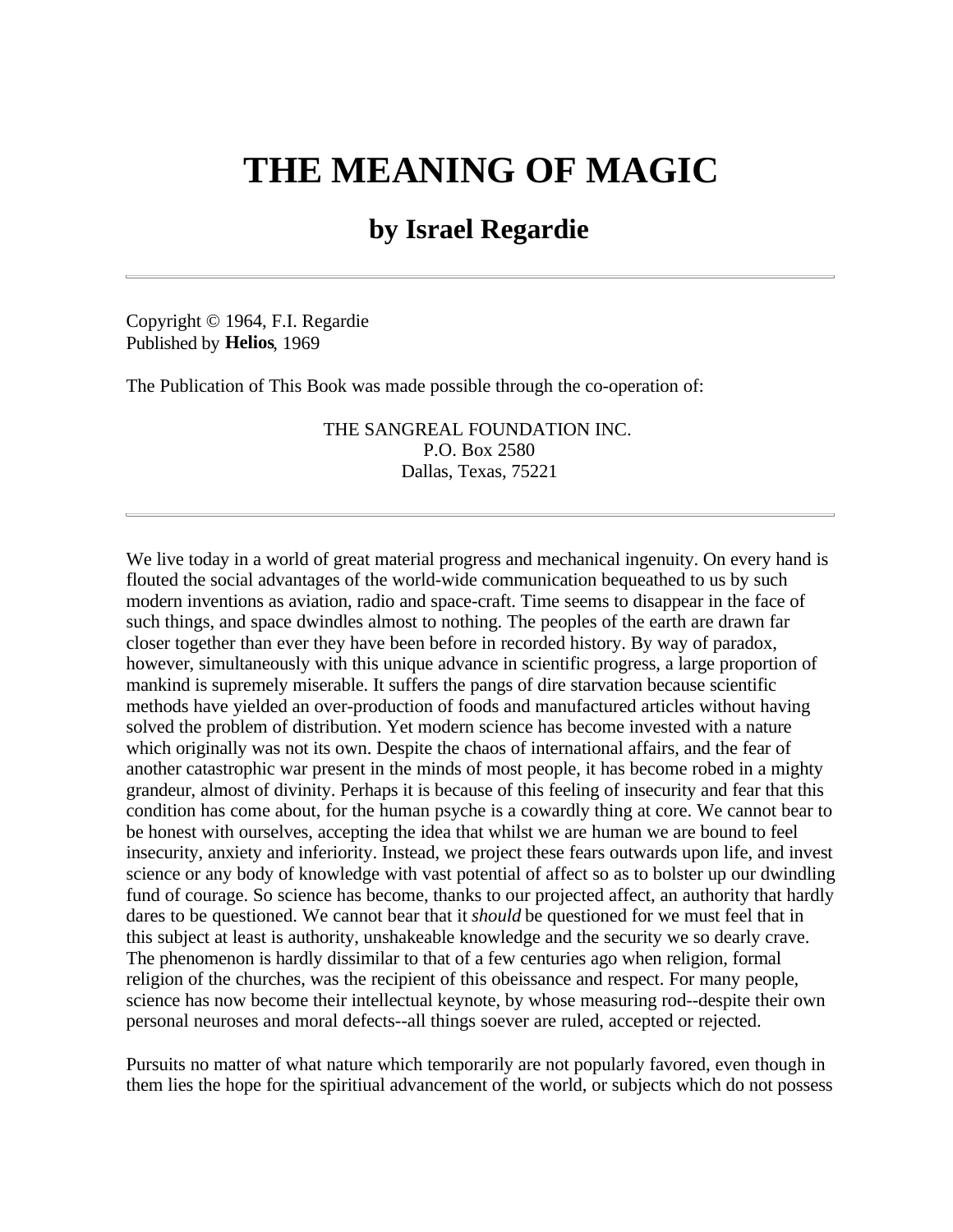the sanction of those who are the leading lights in the scientific world, are apt thus to receive as their lot neglect and gross misunderstanding. When many folk are introduced to Magic, for instance, the first reaction is either one of stark fear and horror--or else we are greeted by a smile of the utmost condescension. This is followed by the retort intended to be devastating that Magic is synonymous with superstition, that long ago were its tenets exploded, and that moreover it is unscientific. This, I believe, is the experience of the majority of people whose prime interest is Magic or what now passes as Occultism. It seems that just as their hope for security and their desire for unshakeable knowledge becomes projected upon science, so their inner fears and unfaced terrors are projected upon this maltreated body of traditional knowledge, Magic. Disconcerting this reaction can most certainly be, unless criticism and the call for definitions immediately is resorted to. By these means alone may we who champion Magic obtain a begrudged hearing.

Science is a word meaning knowledge. Hence any body of knowledge, regardless of its character--whether ancient, mediaeval, or modern--is a science. Technically, however, the word is reserved primarily to imply that kind of knowledge reduced to systematic order. This order is encompassed by means of accurate observation experimentally carried out over a period of time, the classification of the behaviour of natural phenomena alone, and the deduction of general laws to explain and to account for that behaviour. If this be the case, then Magic must likewise claim inclusion within the scope of the same term. For the content of Magic has been observed, recorded and described in no uncertain terms over a great period of time. And though its phenomena are other than physical, being almost exclusively psychological in their effect, they are of course natural. General laws, too, have been evolved to account for and explain its phenomena.

A definition of Magic presents a rather more difficult task. A short definition which will really explain its nature and describe the field of its operation seems practically impossible. One dictionary defines it as "the art of applying natural causes to produce surprising effects." Havelock Ellis has ventured the suggestion that a magical act is a name which may well be given to cover every conceivable act in the whole of life's span. It is Aleister Crowley's suggestion that "Magic is the science and art of causing changes to occur in conformity with will." Dion Fortune slightly modified this by adding a couple of words-- "changes in consciousness." The anonymous mediaeval author of *The Goetia, or Lesser Key of King Solomon* has written a proem to that book where occurs the passage that "Magic is the highest, most absolute, and most divine knowledge of Natural philosophy . . . True agents being aplied to proper patients strange and admirable effects will thereby be produced. Whence magicians are profound and diligent searchers into Nature."

Have these definitions taught us anything of a precise nature about the subject? Personally I doubt it very much; all are too general in their scope to tend towards edification. Let us therefore cease seeking definitions and consider first of all certain aspects or fundamental principles of the subject, Afterwards, perhaps, we may have sufficient trust worthy and evidential material at our disposal to formulate anew a definition which may convey something intelligible and precise to our minds.

Within the significance of the one term Magic are comprehended several quite independent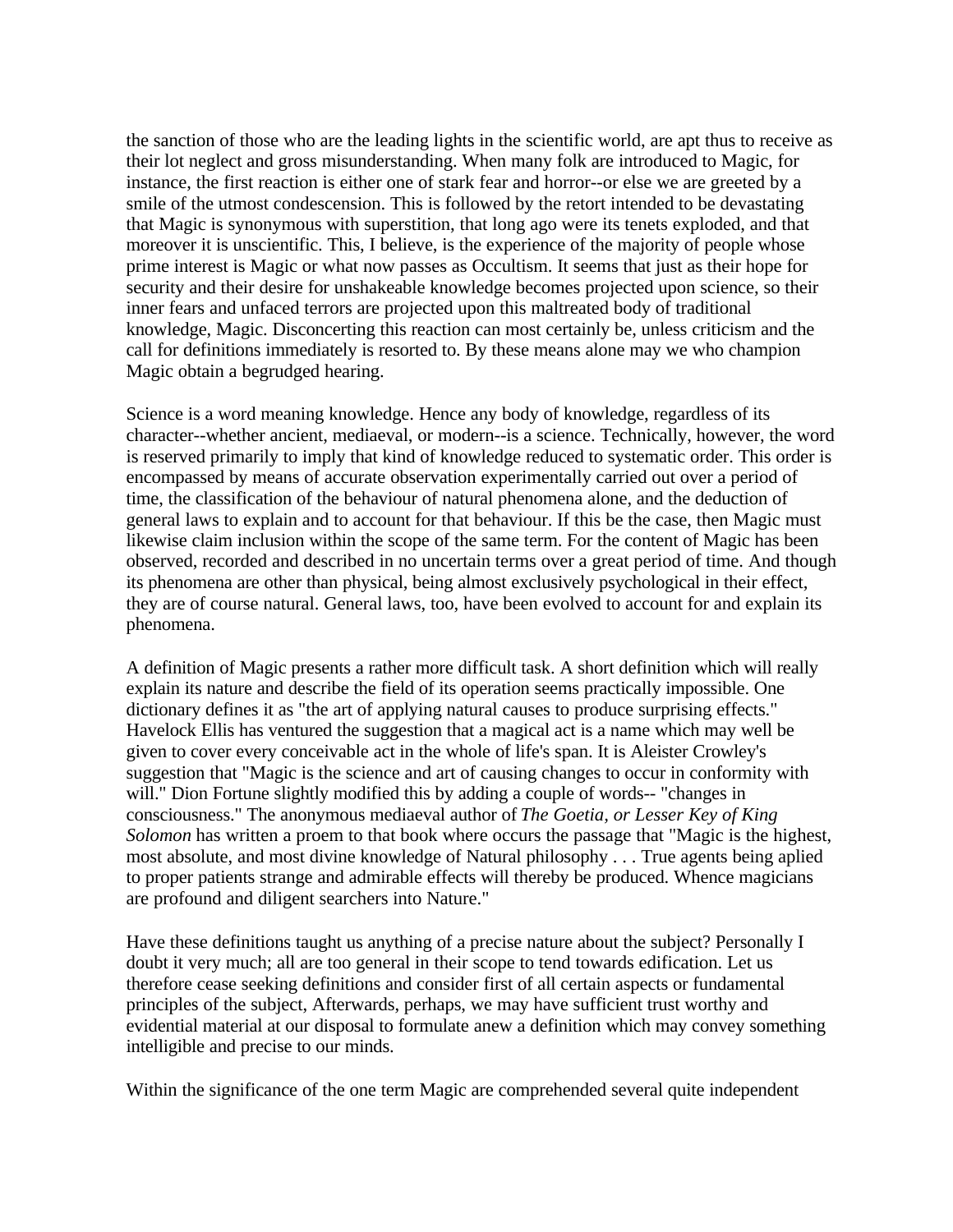techniques, as I shall mention on a later page, in another essay. It may be advantageous to examine some of these techniques. Before doing so, however, it might be well to consider a part of the underlying theory. I know many will say by way of criticism of this discussion, that it is nothing but primitive psychology--and only the psychology of auto-suggestion at that. There will be a decided sneer, barely concealed.

However, this objection does not completely dispose of the subject by any means. A very great deal more remains to be said. Not that I would deny that in Magic the process of self-suggestion is absent. Most certainly it is present. But what I must emphasise here is the fact that it is present in a highly evolved and elaborate form. It almost makes the technical approach of some of our modern experimenters look puerile and undeveloped. We are not to suppose for one moment that the innovators and developers of the magical processes in days gone by were naive or fools, unaware of human psychology and the structure of the mind itself. Nor that they refrained from facing many of the psychic problems with which we nowadays have had to deal. Many of the early magicians were wise and skilled men, artists and sages, well-versed in the ways and means of influencing and affecting people.

We know that they understood a good deal about hypnotism and the Induction of hypnoidal states. It is highly probable that they speculated, as have done innumerable modern psychologists, upon technical methods of inducing hypnoidal states without the aid and help of a second person. But they soon became aware of all the obstacles and barriers that beset their path. And these were many. I believe that in Magic they devised a highly efficient technical procedure for overcoming these difficulties.

When Coue some years ago burst upon our startled horizon with his spectacular formula of "day by day in every way I am getting better and better" many believed that here at last we were presented with the ideal method of getting down to brass tacks, of finally being able to impinge upon the Unconscious mind, so called. Hundreds of thousands of people surely must have gone to bed at night, determined to induce a relaxation that was as nearly perfect as they could obtain, and attempted to enter the land of slumber while muttering sleepily the magical formula over and over again. Others listened to music in dimly lighted rooms until they experienced some sense of exaltation and then mumbled the healing phrase until they felt that surely some favourable result must occur.

Assuredly some lucky people got results. They were, however, few and far between. Some of these did overcome certain physical handicaps of illness, nervousness, so-called defects in speech and other mannerisms, and thus were able to better themselves and their positions in the world of reality. Others were less fortunate--and these were by far the greater number, the great majority.

What was the difficulty that prevented these people, this large majority, from applying the magical formula until success was theirs? Why were they not able to penetrate that veil stretched between the various levels of their minds.

Before we answer these questions--and I believe that Magic does really answer them--let us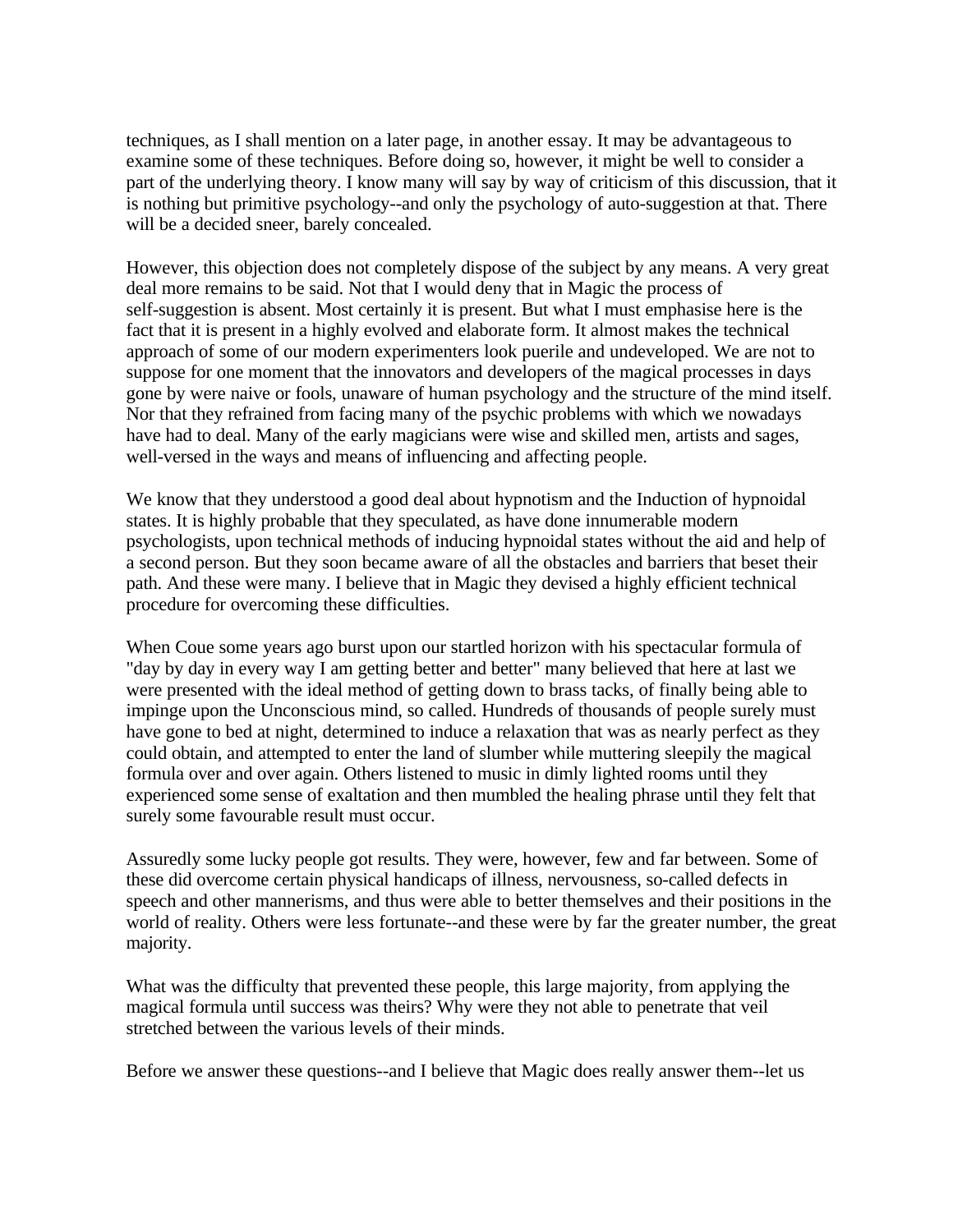analyze the situation a little more closely.

The unconscious in these systems of so called practical psychology, metaphysics, and auto-suggestion, is considered a slumbering giant. These systems hold that it is a veritable storehouse of power and energy. It controls every function of the body every moment of every day, nor does it sleep or tire. The heart beats seventytwo times per minute, and every three or four seconds our lungs will breathe in oxygen and exhale carbonic acid and other waste products. The intricate and complex process of digestion and assimilation of food which becomes part and parcel of our very being, the circulation of blood, the growth, development and multiplication of cells, the organic resistance to infection--all these processes are conceived of as immediately under the control of this portion of our minds of which we are not normally aware--the Unconscious.

This is only one theoretical approach to the Unconscious. There are other definitions of its nature and function which altogether preclude the practical possibility of resorting to suggestion or auto-suggestion for coping with our ills. For example, there is the definition provided by Jung with which in many ways I am in sympathy, and it might be worlh our while to quote it at some length.

He wrote in *Modern Man in Search of a Soul* that "man's unconscious likewise contains all the patterns of life and behaviour inherited from his ancestors, so that every human child, prior to consciousness, is possessed of a potential system of adapting psychic functioning . . . While consciousness is intensive and concentrated, it is transient and is directed upon the immediate present and the immediate field of attention; moreover, it has access only to material that represents one indivdual's experience stretching over a few decades.... But matters stand very differently with the unconscious. It is not concentrated and intensive, but shades off into obscurity, it is highly extensive and can juxtapose the most heterogeneous elements in the most paradoxical way. More than this, it contains, besides an indeterminable number of subliminal percepions, an immense fund of accumulated inheritance-factors left by one generation of men after another, whose mere existence marks a step in the differentiation of the species. If it were permissible to personify the unconscious, we might call it a collective human being combining the characteristics of both sexes, transcending youth and age, birth and death, and, from having at his command a human experience of one or two million years, almost immortal. If such a being existed, he would be exalted above all temporal change; the present would mean neither more nor less to him than any year in the one hundredth century before Christ; he would be a dreamer of age-old dreams and, owing to his immeasurable experience, he would be an incomparable prognosticator. He would have lived countless times over the life of the individual, of the family, tribe and people, and he would possess the living sense of the rhythm of growth, flowering and decay."

Granted this kind of definition, the whole idea of suggesting ideas to this "dreamer of age-old dreams" sounds utterly presumptuous. Only a simpleton, living a superficial intellectual and spiritual life, would have the audacity to dare give this "being" suggestions relative to business, marriage, or health. Such a concept then immediately rules out the use of suggestion, demanding more sophisticated approaches.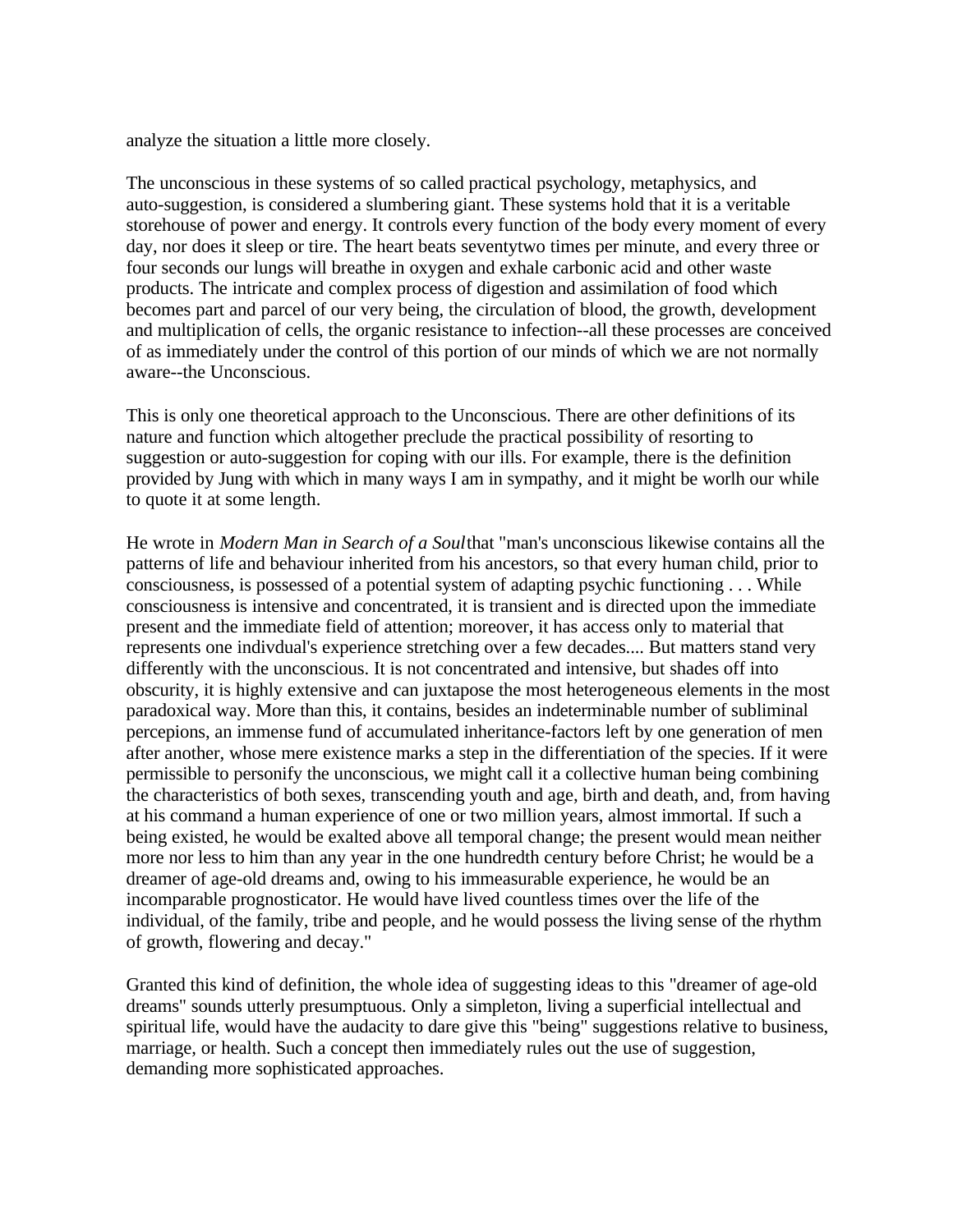For the time being, and only for the purpose of this disscussion, let us grant validity to the first concept of the unconscious as being a titan who will respond to suggestions if the latter can be gotten through to him. The theory goes, therefore, that if, in the face of some bodily ill or disfunction, we could literally *tell* the Unconscious what we want done, these results could occur in answer to our concentrated wish. Theoretically, the theory sounds all right. Unfortunately, for one thing, it does not take into consideration the fact that early in life an impenetrable barrier is erected within the psyche itself. A barrier of inhibition is built up between the unconscious and the conscious thinking self--a barrier of prejudices, false moral concepts, infantile notions, pride and egotism. So profound is this armoured barrier that our best attempts to get past it, around it, or through it are utterly impotent. We become cut off from our roots, and have no power, no ability, to contact the deeper, the instinctual, the more potent side of our natures.

The various schools of auto-suggestion and metaphysics all have different theories and techniques with regard to overcoming this barrier. That some people do succeed is unquestionable. One meets almost every day an individual here and there who is able to "demonstrate"--to use the ghastly word they so glibly employ. These few are able to impress their Unconscious minds with certain ideas which fall as though upon fertile soil, fructify and bring salutary results. These we cannot deny--much as sometimes we would like to, so offensive is their smugness, their dogmatic attitude, their unthinkingness.

But by far the great majority of their devotees fail lamentably. They have not obviously been able to overcome this difficulty by the employment of the usual routines

I am sure the ancient sages and magi knew of these problems--knew them very well. I am also quite sure that they realized that the technique they used was, amongst other things, a process of suggesting a series of creative ideas to themselves. But what I am equally certain of is this. They had perfected an almost ideal method which proved itself able to penetrate this hitherto impenetrable endopsychic barrier. They were able to reach this imprisoned titan locked up in the hearts of every one of us, and set it free so that it could work with them and for them. Thus they became almost Iyrical in their descriptions of what could not be accomplished by the individual who employed their techniques with courage and perseverance.

As I say, they knew of the existence of this psychic armoring, and knew it only too well. All their methods were directed to mobilizing all the forces of the individual, reinforcing his will and imagination, to the end that he could overcome himself to realize his kinship, his identity and unity with the unconscious self.

What these methods were, I hope to describe in some small detail in these pages. Some of them may appear irrational to us. They certainly are irrational. But that is no argument for rejecting them summarily. A great part of life itself *is* irrational. But it is incumbent upon us to accept life in all its aspects, rational and irrational as well. One of the very earliest things a psycho-analytic patient learns is this one fact--that he has at least two sides to his nature, a rational and an irrational side. Together they comprise a single discrete self, his personality. If he denies the validity or existence of either one of them, he does violence to himself and must suffer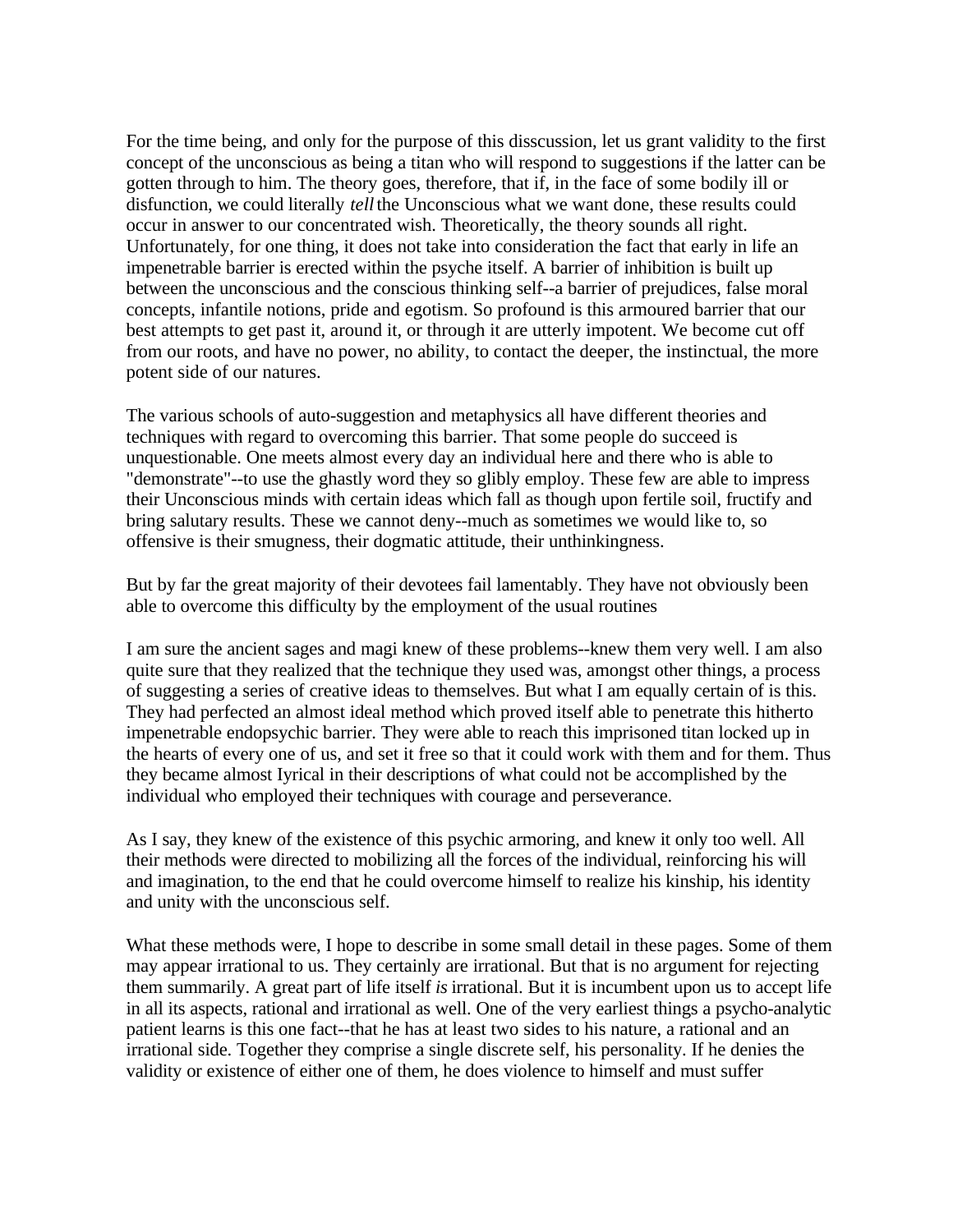accordingly. Both of these two factors must be permitted to exist side by side, the one affecting the other. In this way, the individual grows, intellectually, emotionally and spiritually, and all his ways will prosper. With denial, nothing but trouble, neurosis and disease can follow.

These irrational processes that were instituted of old as the technique of Magic comprise the use of invocation or prayer, of the use of the imagination in formulating images and symbols, of employing the religious sense to awaken ecstasy and an intensity of feeling, of rates of breathing that would alter the accustomed neuro-physiological patterns and so render more permeable the barrier within the mind itself. Everything that would conduce to a heightening of feeling and imagination, that would lead to the instigation of an overpowering ecstasy, would be encouraged, for it would be in this psychological state that the normal barriers and confines of the conscious personality could be over-ridden in a tempestuous storm of emotional concentration.

It was the ancient theory that the unconscious or the deeper levels of the psyche could be reached principally by two methods. These were intense concentration, and intensity of emotion. The former is extremely difficult of achievement. Certainly there are methods whereby the mind itself may be trained so to concentrate that eventually a funnel, as it were, is created by the mind, through which suggestions could be poured into the unconscious to work their way out in the various ways desired. But such methods are for the very few. There is only an individual here and there who has the patience and the indomitable will to sit by himself for a certain period during the day, and each day, and subject himself to an iron mental discipline.

The emotional intensity, while not easy to cultivate, at least is more within the bounds and possibilities of achievement than is the other. It was this method that the ancient magicians cultivated to a very fine art. They devised innumerable means whereby the normal physiological habits could be changed and altered, so as to permit of this impingement upon the underlying basis of the self.

To summarise, there is Divination, the art of obtaining at a moment's notice any required type of information regarding the outcome of certain actions or events. Fortune telling so-called is an abuse. The sole purpose of the art is to develop the intuitive faculties of the student to such an extent that eventually all technical methods of divination may be discarded. When that stage of development has been reached, mere reflection upon any problem will automatically evoke from the intuitive mechanism within the information required, with a degree of certainty and assurance involved that could never be acquired save from an inner psychic source.

Another phase--perhaps that which has been stressed more than all others--is Ceremonial Magic in its widest sense. Comprised within this expression, are at least three distinct types of ceremonial endeavour, all, however, subject to one general set of rules or governed by one major formula. The word "ceremonial" includes rituals for initiation, for the invocation of Gods so-called, and the evocation of elemental and planetary spirits. There is also the enormous sphere of talismans, and their consecration and charging. Ceremonial is probably the most ideal of all methods for spiritual development since it entails the analysis and subsequent stimulation of every individual faculty and power. Its results are genius and spiritual illumination. But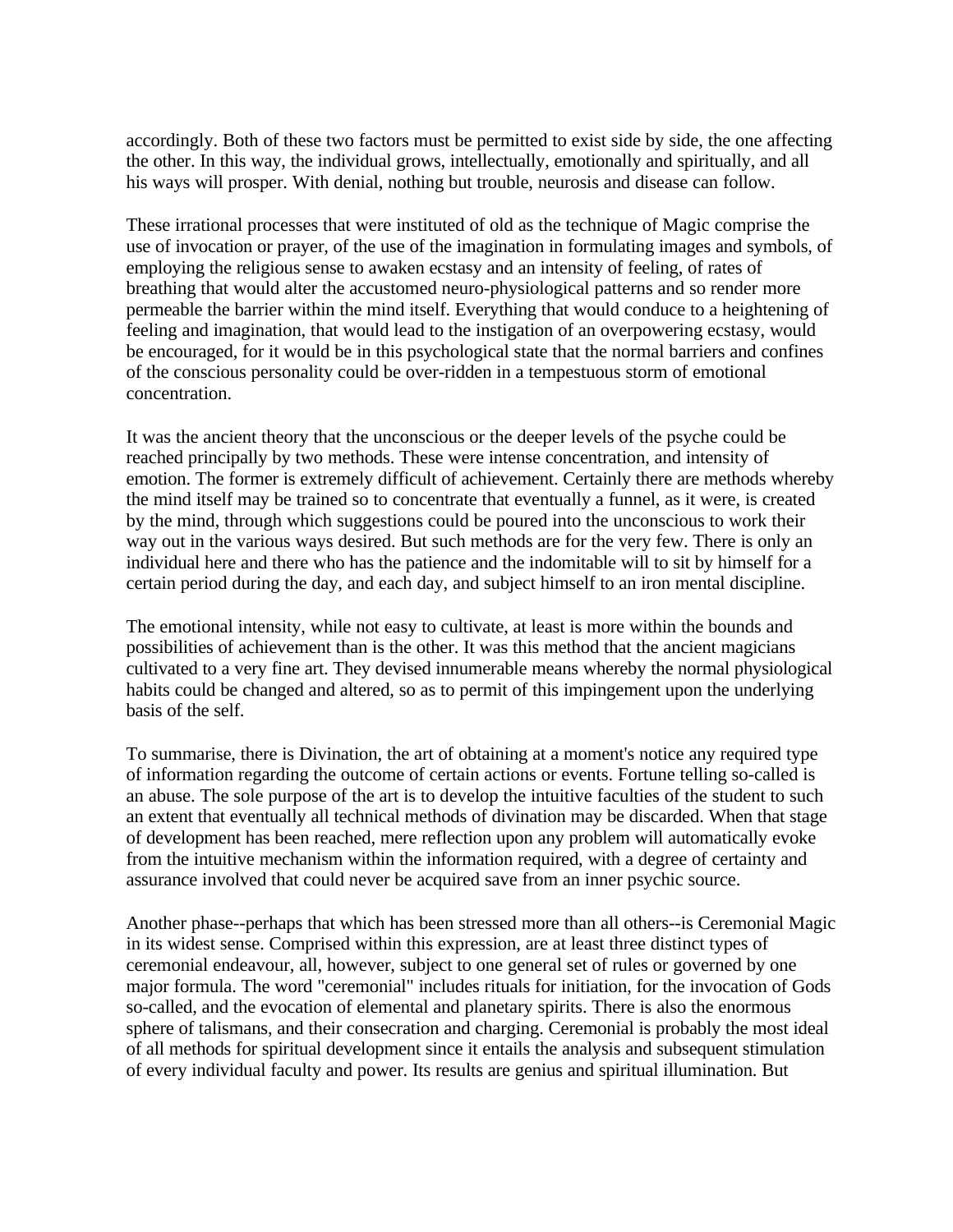personal aptitude is so potent a factor in this matter, as well as in divination, that although the word "Art" may be applied to cover their operation it would be unjust to Magic to denominate it a Science.

The third, and in some ways the most important branch for my particular purpose at the moment, is Vision, or the Body of Light technique. It is with this latter that I shall deal exclusively in this essay, as it contains elements which I feel answer more definitely to the requirements of a Science than any other.

In discussing Magic, the reader's pardon must be sought if reference is continually made to a technical philosophical system named the Qabalah. They are so interlaced that it is well-nigh impossible to separate them. Qabalah is theory and philosophy. On the other hand, Magic is the practical application of that theory. In the Qabalah is a geometrical glyph named the Tree of Life, which is really a symbolic map both of the universe in its major aspects, and of its microcosm, man. Upon this map are depicted ten principal continents, so to say, or ten fields of activity where the forces constituting or underlying the Universe function in their respective ways. In man these are analysable into ten facets of consciousness, ten modes of spiritual activity. These are called the Sephiros. I cannot enter more fully into an outline of this map here though I have repeatedly referred to it here and in other essays; but the reader will find it adequately described in various books or articles on the subject.

Now consider with me that especial Sephirah or subtle aspect of the universe called by the Qabalists *Yesod.* Translated as the sphere of the Foundation, it is part of the Astral Light--an omniform plane of magnetic, electric, and ubiquitous substance, interpenetrating and underlying the whole of the visible perceptible world. It acts as a more or less permanent mould whereupon the physical world is constructed, its own activity and constant change ensuring the stability of this world as a compensating factor. In this world function the dynamics of feeling, desire and emotion, and just as the activities of this physical world are engineered through the modalities of heat and cold, compression and diffusion, etc., so in the astral are operative attraction and repulsion, love and hate. Another of its functions is to exist as the memory of nature, wherein are automatically and instantaneously recorded every act of man and every phenomenon of the universe from time immemorial to the present day. The nineteenth century Magus, Eliphas Levi, has written of this astral Light that: "There exists an agent which is natural and divine, material and spiritual, a universal plastic mediator, a common receptacle of the vibrations of motion and the images of forms, a fluid and a force, which may be called in some way the Imagination of Nature...." And again he registers the conviction that it is "the mysterious force whose equilibrium is social life, progress, civilization, and whose disturbance is anarchy, revolution, barbarism, from whose chaos a new equilibrium at length evolves, the cosmos of a new order, when another dove has brooded over the blackened and disturbed waters."

It is interesting to glance from this theurgic concept to a psychological one which is not very unlike it. The following paragraph is more or less of a paraphrase of Jung's ideas concerning it, culled from an essay of his entitled *Analytical Psychology and Weltanschauung.* It is an extension of the ideas previously quoted. He defines it first of all as the all-controlling deposit of ancestral experience from untold millions of years, the echo of prehistoric world-events to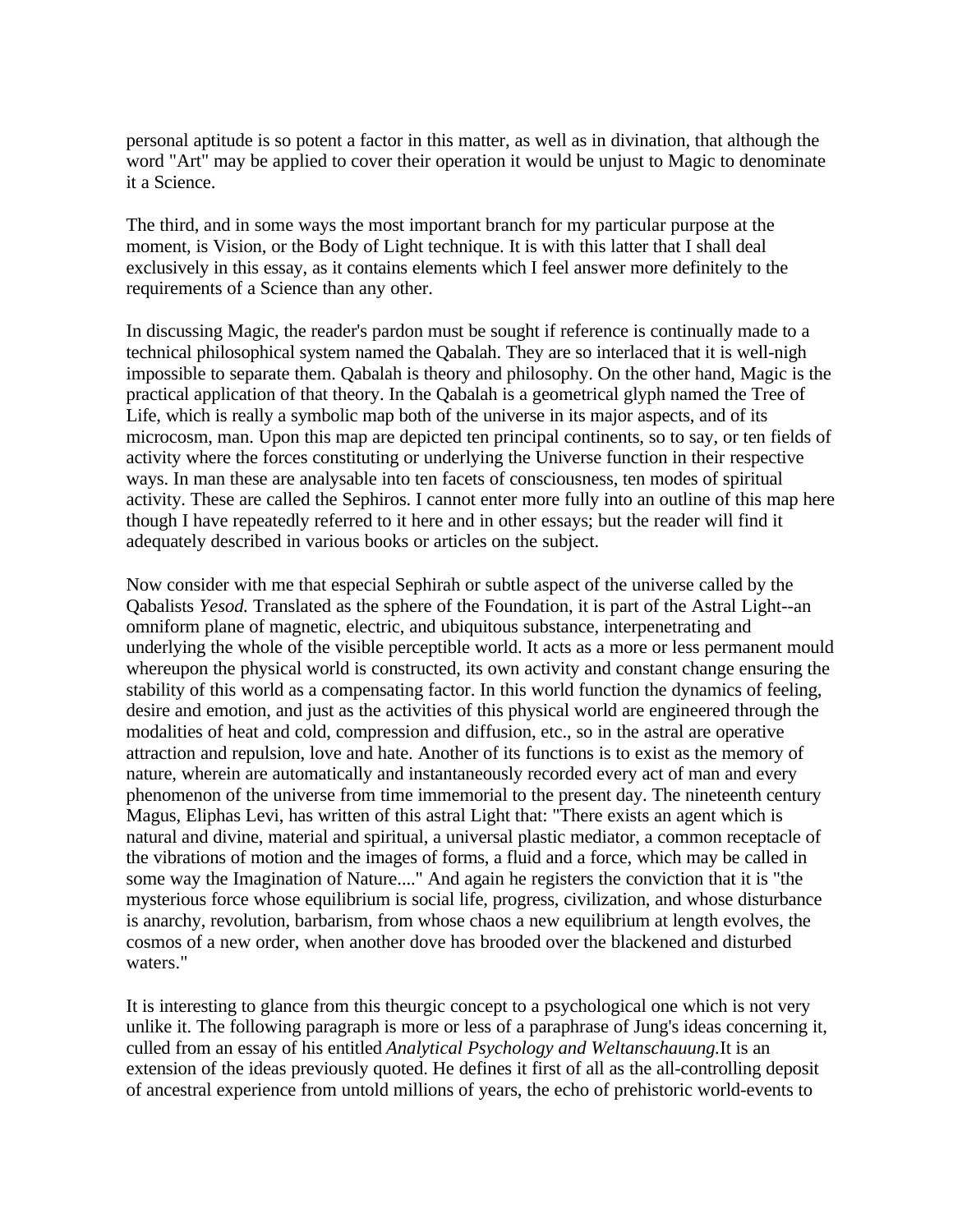which each century adds an infinitesimally small amount of variation and differentiation. Because it is in the last analysis a deposit of world-events finding expression in brain and sympathetic nerve structure, it means in its totality a sort of timeless world-image, with a certain aspect of eternity opposed to our momentary, conscious image of the world. It has an energy peculiar to itself, independent of consciousness, by means of which effects are produced in the psyche that influence us all the more powerfully from the dark regions within. These influences remain invisible to everyone who has failed to subject the transient world-image to adequate criticism, and who is therefore still hidden from himself. That the world has not only an outer, but an inner aspect. That it is not only outwardly visible, but also acts powerfully upon us in a timeless present, from the deepest and most subjective hinterland of the psyche---this Jung holds to be a form of knowledge which, regardless of the fact that it is ancient wisdom, deserves to be evaluated as a new factor in forming a philosophic world-view. I suggest, then, that what the Magicians imply by the Astral Light is identical in the last resort with the Collective Unconscious of modern psychology.

By means of the traditional Theurgic technique it is possible to contact consciously this plane, to experience its life and influence, converse with its elemental and angelic inhabitants so-called, and return here to normal consciousness with complete awareness and memory of that experience. This, naturally requires training. But so does every department of science. Intensive preparation is demanded to fit one for criticial observation, to provide one with the particular scientific alphabet required for its study, and to acquaint one with the researches of one's predecessors in that realm. No less should be expected of Magic--though all too often miracles are expected without due preparation. Anyone with even the slightest visual imagination may be so trained as to handle in but a short while the elementary magical technique, by which one is enabled to explore the subtler aspects of life and the universe. To transcend this "many-coloured world." To gain admittance to loftier realms of soul and spirit is quite another matter. One calling for other faculties and other powers, particularly a fiery devotion and an intense aspiration to the highest.

But with the latter, I am not just now concerned, even though it is the pulsing heart and more important aspect of Theurgy. It is with the scientific aspect of Magic, its more readily verifiable aspect, that I shall deal now. Elsewhere I have given as traditional attributions or associations to the sphere in question the following symbols. Its planet is said to be the Moon, its element Air, its number Nine, its colour purple--and also silver in another scale. The Pearl and Moonstone are its jewels, aloes its perfume, and its so-called divine name is *Shaddai El Chai.*  The Archangel attributed to it is Gabriel, its choir of Angels are the four Kerubs ruling the elements, and its geomantic symbols are Populus and Via. The Tarot symbols appertaining to this sphere are those cards in each of the four suits numbered IX, and closely associated with it also is the twenty-first trump card entitled "The World." Here we find depicted a female form surrounded by a green garland. Actually this trump card is attributed to the thirty-second path of Saturn which connects the material plain to Yesod. How, now, arises the question, how were these symbols and names obtained? What is their origin? And why are they so called attributions or correspondences of that Sephirah called the Foundation?

First of all, meditation will disclose the fact that all have a natural harmony and affinity one with the other--though not perhaps readily seen at the first glance. For example, the Moon is, to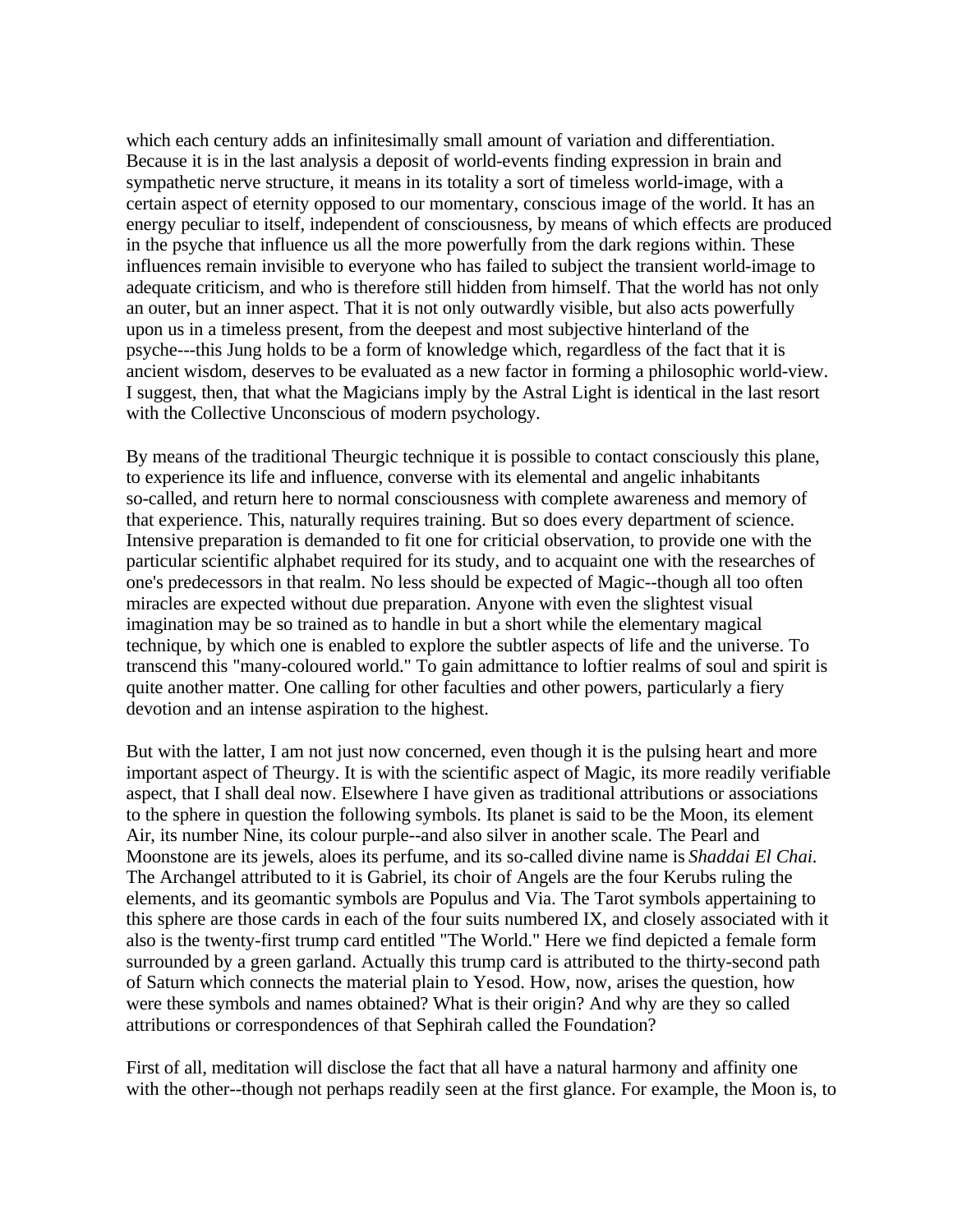us, the fastest moving planet. It travels through all the twelve signs of the zodiac in about twenty-eight days. The idea of rapid change is there implicit, revealing the concept that the astral, while almost a timeless eternal deposit of world events, is nevertheless the origin of mutations and alterations which later influence the physical world--in the same way that impulse and thought must precede any action. Its element is air, a subtle all pervading medium--comparable to the astral light itself--a medium without which life is quite impossible. Nine is the end of all numbers, containing the preceding numbers within its own sum. It always remains itself when added to itself or multiplied, or subtracted, suggesting the fundamental all-inclusive self-sustaining nature of lhe realm.

What is still more important, however, from the scientific viewpoint is that they are things, names, and symbols actually perceived in that sphere by the skryer in the spirit-vision. As a matter of solid proof, one could quote numerous visions and astral journeys obtained by different people in different places at different times, in which all the traditional symbols appear in dynamic and in curiously dramatic and vital form.

Magic, as already remarked, is a practical system, and every part has been devised for experiment. Each part is capable of verification using appropriate methods. Each student may check it for himself, and thus discover the realities of his own divine nature as well as of the universe both within and without him, independently of what any other man may have written in books. We ask for experiment; demand it even, for the sake of mankind. We invite the earnest and sincere student to experiment for himself with that technique described in Chapter Ten of my book *The Tree of life,* and then compare his results, the journey to any one Path or Sephirah, with the correspondences briefly delineated in my other work *A Garden of Pomegranates* or in Dion Fortune's book *The Mystical Qabalah.* It is with the utmost confidence that I say one hundred astral journeys obtained in that way will correspond in *every*  instance with the major symbols, names, numbers, and ideas recorded in the several books of the Qabalah.

Let me quote from the record of a colleague an illuminating passage or two illustrating what I mean. The following is a "vision" or waking dream--fantasy of the so-called thirty-second path. "We marched down the wide indigo road. There was a cloudy night-sky--no stars. The road was raised above the general level of the ground. There was a canal each side beyond which we could see the lights of what appeared to be a large city. We went on like this for a long way, but then I noticed in the distance a tiny figure of a woman, like a miniature--she seemed to be naked, but as she drew near, I saw a scarf floating round her. She had a crown of stars on her head and in her hands were two wands. She came towards us very quickly, and I gazed fascinatedly at a string of pearls reaching from her neck to her knees--and gazing, found that we had passed through the circle of her pearls, and she had disappeared!"

The student of the Qabalah who has only a passing acquaintance with Tarot symbolism, will recognize here the twenty-first Atu of "The World," the path attributed to Saturn, linking the physical to the astral worlds. He will probably be very surprised to learn that the symbols on these cards represent dynamic and exceedingly vital realities. But I must pass on to a brief description of the entrance to *Yesod.*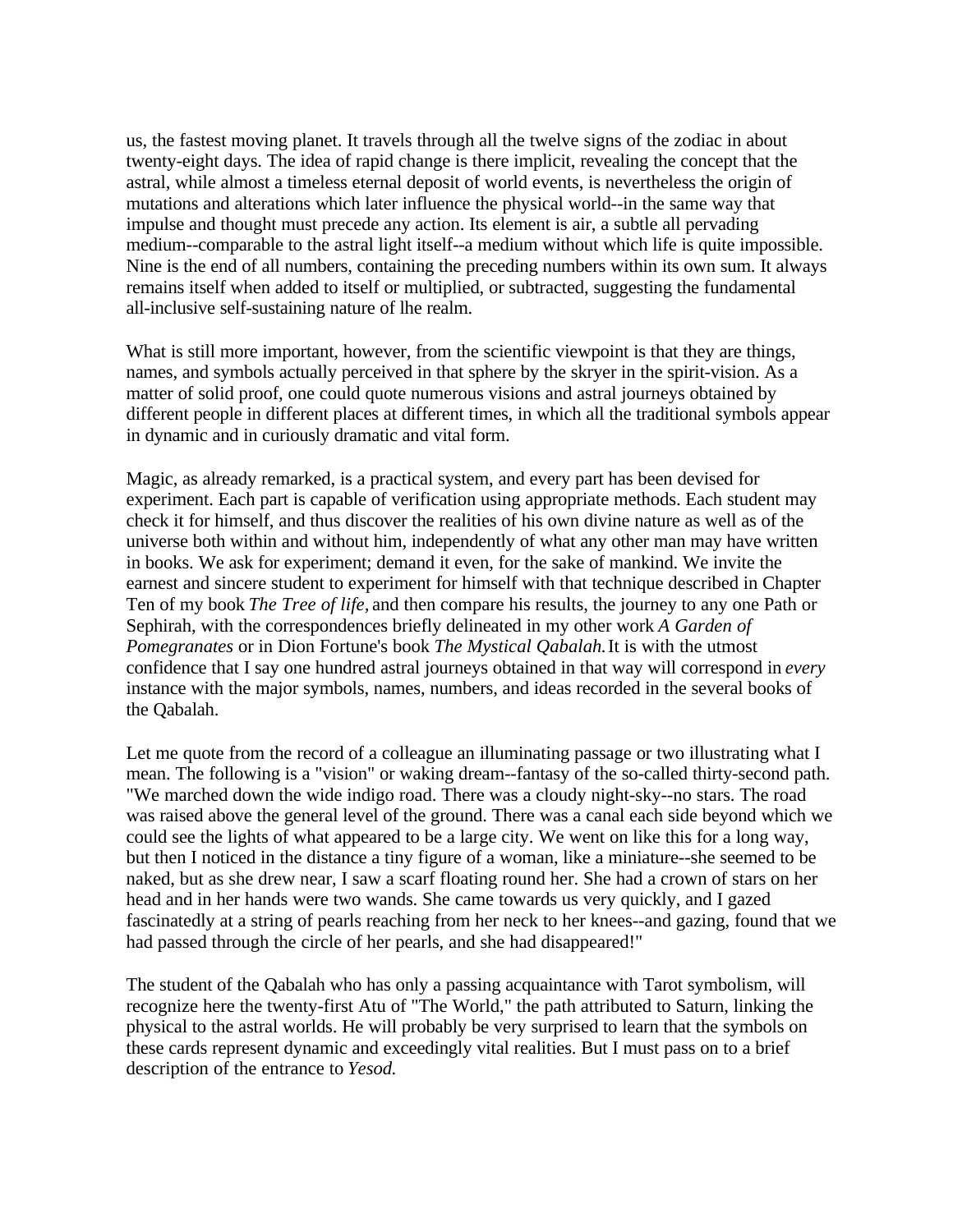"Now the sky is clear and full of stars... The Moon, a great yellow harvest moon, rises slowly up the sky to a full arch . . . and we saw the moonbeams shining on the high purple walls of a city. We did not delay to look about, but marched quickly to the centre of the city, to an open space, in the midst of which was a round temple like a ball of silver. It was approached by nine steps, and rested on a silver platform. It had four doors. Before each was a large angel with silver wings... Inside, we were in a very airy place. Light breezes lifted our clothes and our hair--the interior was very white and clear silvery--no colours. Suspended in the centre was a great globe, like the moon itself.... While we looked we saw that the globe was not suspended in the air; it rested on immense cupped hands. We followed the arms up and saw, far up near the roof, deep dark eyes looking down, dark like the night sky. And a voice said . . ."

Little point would be gained to continue with the rest of the quotation. This passage is given here solely that the reader may refer to the description of the astral plane in the textbooks, and then to the recurrence in this vision of the major symbols, and the dynamic form of dramatization. Let the student take good notice of the presence of the correct numbers, colours, planetary attributions, and above all the hint as to how much valuable knowledge may be acquired. Note the four doors to the Temple--representing the four major elements of fire, water, air and earth. For this astral world is also referred to the Ether (of which the element Air is a surrogate), the fifth element, quintessentialising the lower elements, the Temple to which the other elements are but doors. Suspended in the centre of the temple was a globe, symbolic possibly of the element Air itself which, in the Hindu Tattwa system, is represented by a blue sphere. Before each of the doors stands an angel. These are the four Kerubic Angels, the vice-regents of the four cardinal quarters and elements ruling over a particular elemental world under the dominance of one of the letters of the Tetragrammaton. Possibly they are representations of the interior psychic delimitation of the soul's spatial area, so to speak, the absence of which would indicate an unhealthy diffusion or de-centralization of consciousness. Also the four cardinal points of space would be represented by these four angelic figures--concretizations, too, of the double play of the moral opposites. East is opposite to west, and north oposite to south, whilst each of these quarters has attributed to it some particular moral quality or psychic function. The sense of being in an airy place with light breezes bears out the formal attribution of air--a curious confirmation of the duality of meaning implied in *pneuma*, wind and spirit, a duality which occurs not only in the Greek, but in Hebrew, Arabic, and a host of primitive languages.

Individual after individual has been trained independently to visit this and other Sephiros. While each vision is somewhat different in its detail and form to that here quoted, nevertheless there is a startling unanimity so far as concerns the essential symbolic features. This constitues definite scientific proof of the surpreme reality of the world of Magic, and demonstrates the possibility of personal experiment and research. Scientific research is possible in this world of astral or Unconscious realities, because they are effective things, that is, objective influences that work and influence mankind. This sphere is the deposit of the world experience of all times, and it is therefore an image of the world that has been forming for aeons, an image in which certain features, the so-called dominants, have been elaborated through the course of time. These dominants are the ruling powers, the gods and archangels and angels--that is representations of dominating laws and principles functioning in the cosmos. And since it is a world functioning in the brain structure and sympathetic nervous system of every individual it is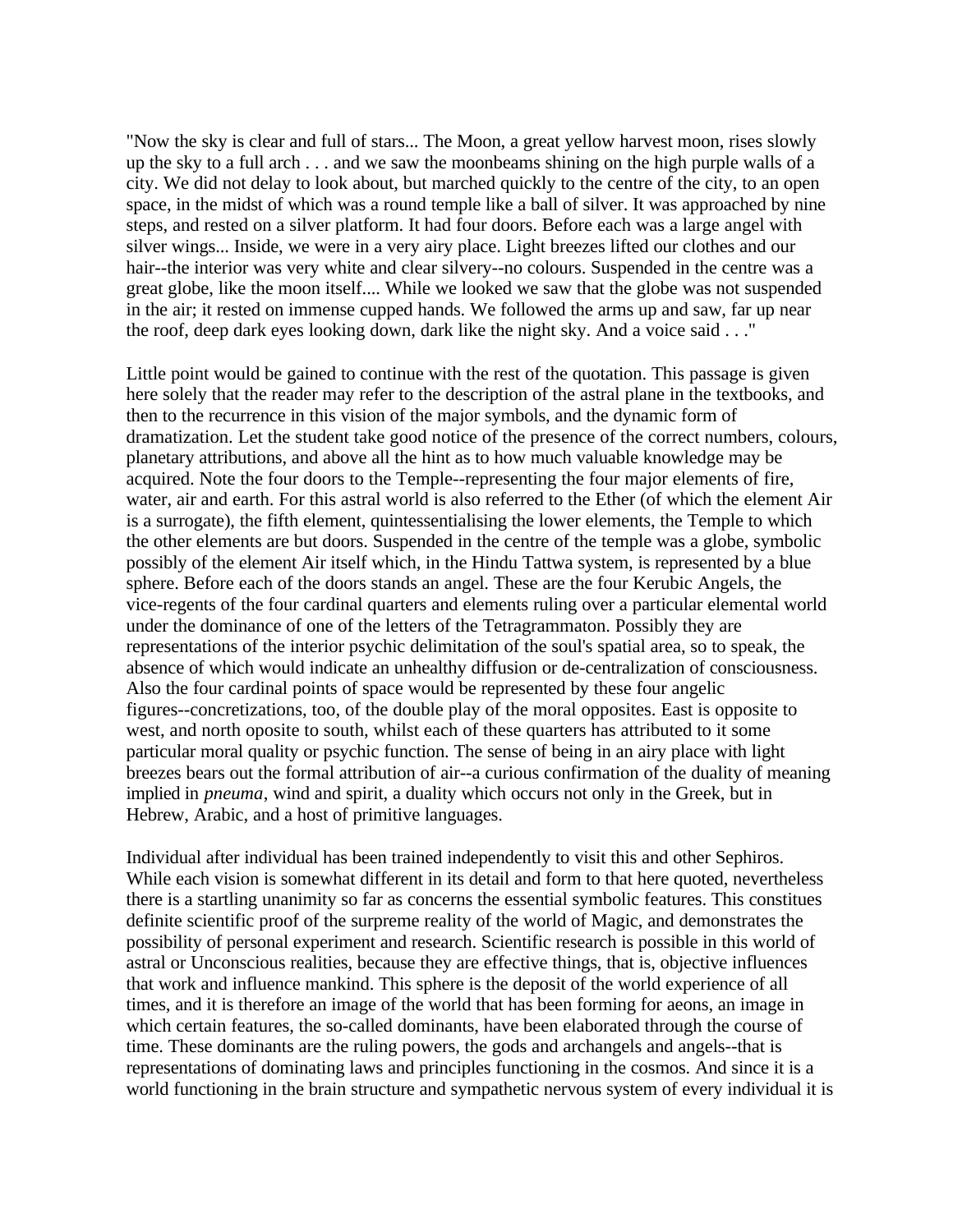a world which is open to every one who wishes to overcome the fear which centuries of mal-education have projected upon it, and discover for himself anew the reality of its dynamic urges and influences.

With but little ingenuity, specific tests may be undertaken with the object of testing the relationship between geometrical symbols, the vision obtained therefrom by means of the body of light technique, and the correspondences of these figures recorded in the proper books. It has been written that various elements--Fire, Water, Spirit, Air and Earth---are attributed to the five points of the Pentagram. Depending entirely on the direction in which the lines are traced, so will the figure invoke or banish the beings pertaining to that element. For example, if the student traces the invoking Pentagram of Fire in each of the four cardinal quarters, and then employs the sensitive sight of the Body of Light which previously he has cultivated, he will see appear almost immediately the fire elementals or Salamanders, the personalized fiery constituents of his own psyche. The tracing of the banishing fire pentagram will see them literally scuttle away without hesitation, subsiding into the Unconscious realm to which they belong, and from which they were called. Or let the student do this experiment in the presence of a reliable clairvoyant, not mentioning what figure is being traced. The results will be highly illuminating. I know some objection may be raised by immediately responding "telepathy." But so far as I can see, the response arouses far more obscure problems than the rationale to which objection is made, for telepathy certainly requires explanation along scientific and dependable lines, quite difficult at this stage of the game. These and a host of other rigorous tests constitute definite and precise scientific experiment of a significant and highly authoritative nature.

In the sense that several people may travel to certain paths and there undergo experiences wherein the essential features are identical or in which the psychic dominants coincide, Magic may be assumed to be a definite, coherent science. It is precise and accurate. Magic is the accumulated record of psychic and spiritual experience which we have inherited from the past, from former generations of mankind.

On the other hand, it is clear that each of these visions would differ materially as to context, that is in the dramatic sense. The context, act and scene so to speak, depend entirely upon personal idiosyncrasy, intellectual integrity, and the spiritual capacity to discover and absorb the truth, whether it is painful to the ego or not. Where the personal element enters so powerfully as it does here, the adventure must be labelled an Art. Creative imagination in one person will be used to formulate with an established conventional set of symbols a whole string of incidents and experiences--illuminating and tending to the expansion of his consciousness--which to the vision of a simple unimaginative person would occur in far simpler and matter-of-fact form.

Sophisticated people, with a smattering of modern psychology, are likely to assume that Magic discloses nothing but the hidden depths of the Unconscious. They will say that these journeys are comparable to dream experiences which are referred to the working and dramatizing power of the subconscious mind. What difference does it make if the Qabalists named this sphere or type of consciousness the Foundation or Astral World and the moderns the Unconscious? The terms are cognate, and the symbols interchangeable; both mean the same thing, when all things are considered. If Magic possesses weapons that are more penetrating and incisive than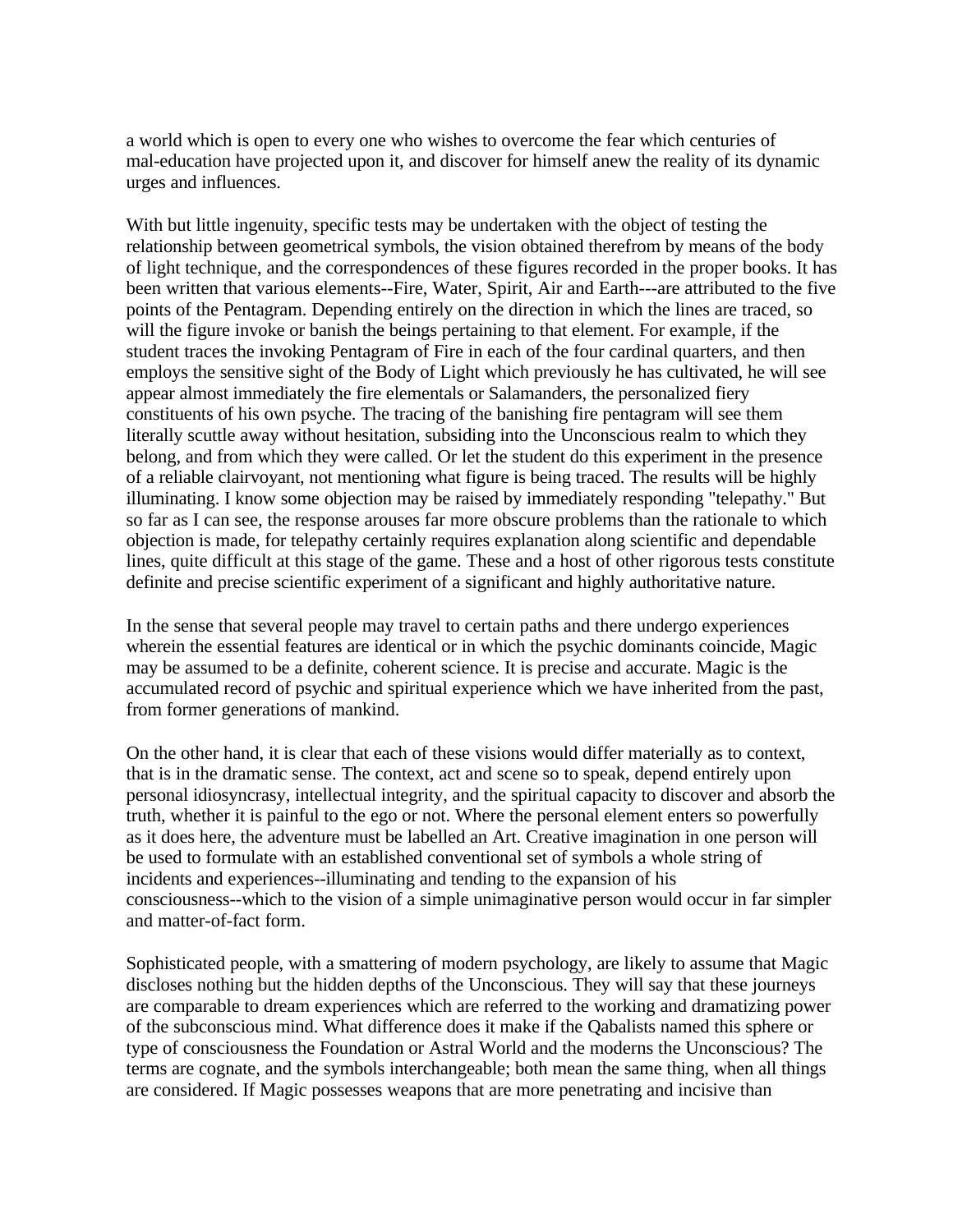scientific ones, shall we reject them because Magic is the discredited house where they are stored? If magical methods reveal our secret selves more directly, and unlock the vast store of wisdom and power within our souls, showing us how to control them in ways that neither psycho-analysis nor any modern science has succeeded to do, should we not be foolish to reject its benefits?

Magic is a scientific method. It is a valid technique. Its approach to the universe and the secret of life's meaning is a legitimate one. If it assists us to become more familiar with what we *really*  are, it is a Science--and a most important one. And to the scientist, whether he be psychologist or physicist, it will open up an entirely new universe of tremendous extent. If it succeeds in making us better men and women, a little more kind and generous, a little more aware of the spiritual heights to which we are capable of climbing with but a little exertion, then it is the religion of religions. And should it spur us to greater efforts in order to render life and living more beautiful and intelligible, should it make us more anxious to eliminate ugliness, suffering, and ignoble misery, surely it is an Art before which all other Muses must bow the head and bend the knee in reverential and perennial praise!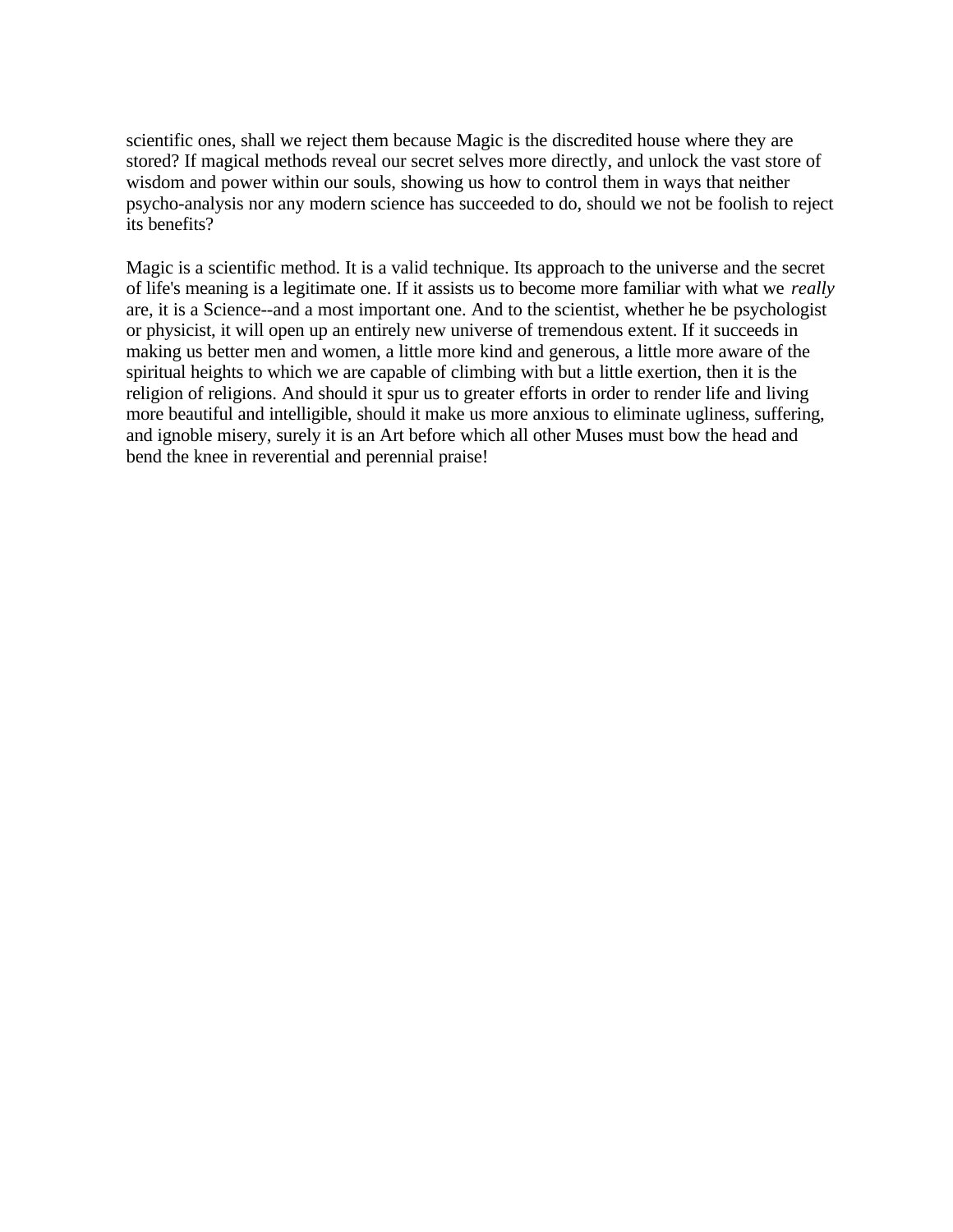## **Regardie: The Art and Meaning of Magic; Bibliographical Note**

### **BIBLIOGRAPHICAL NOTE**

In "Magic in East and West" the magical techniques referred to are dealt with in some detail in MAGICAL RITUAL METHODS by W. G. Gray.

In "The Meaning of Magic" the technique referred to as appearing in "The Tree of Life" Chapter 10 is described by Gareth Knight in a contribution to THE NEW DIMENSIONS RED BOOK edited by B. L. Wilby. The Correspondences mentioned as being in "A Garden of Pomegranates" are also described in detail in A PRACTICAL GUIDE TO QABALISTIC SYMBOLISM by Gareth Knight and the subject is also dealt with in THE LADDER OF LIGHTS by W. G. Gray.

The books whose titles are capitalised above, in addition to Dr. Regardie's THE ART OF TRUE HEALING, mentioned in the text, are all published by Helios.